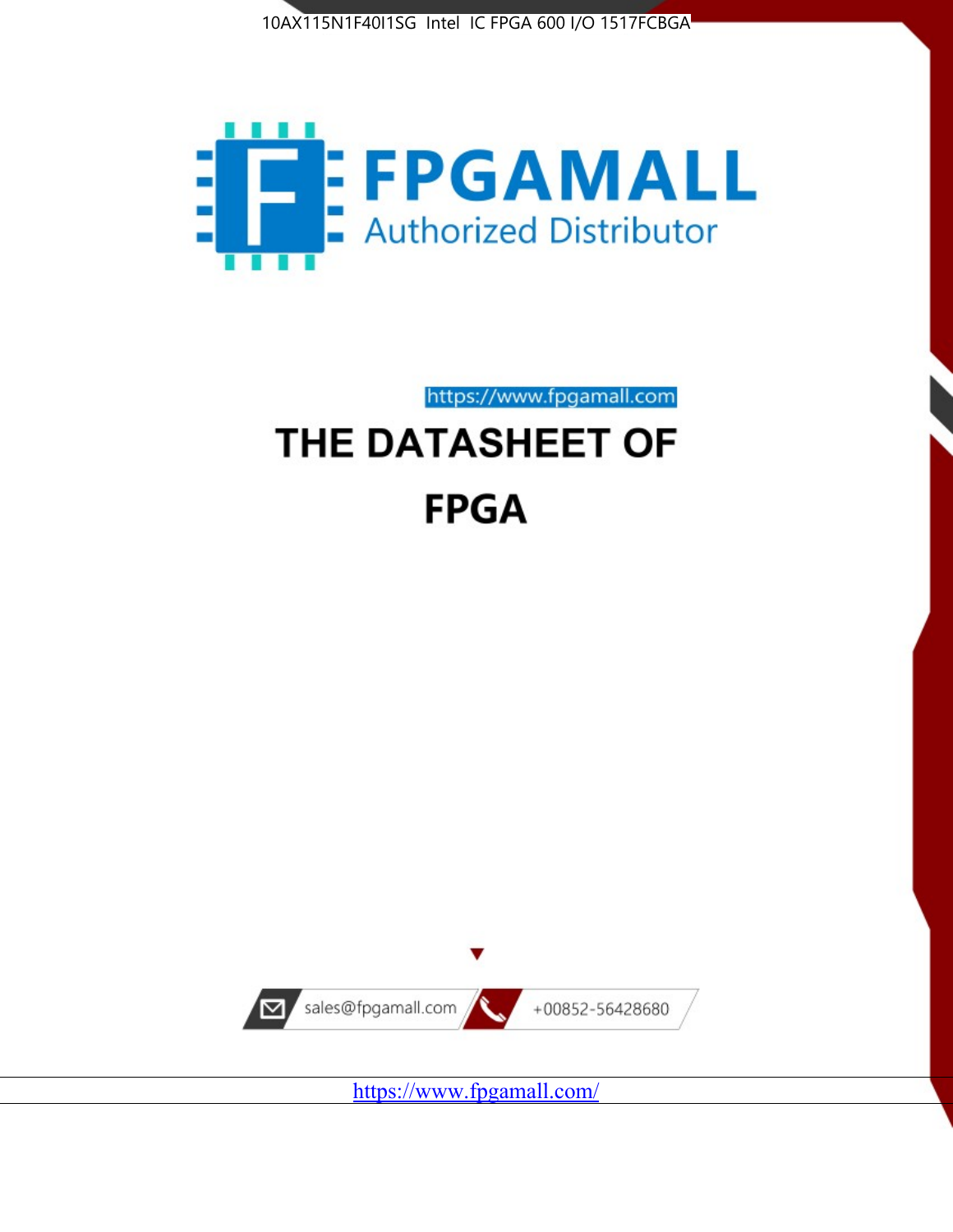10AX115N1F40I1SG Intel IC FPGA 600 I/O 1517FCBGA



# **Intel® Arria® 10 Device Overview**



**A10-OVERVIEW | 2018.12.06** Latest document on the web: **[PDF](https://www.intel.com/content/dam/www/programmable/us/en/pdfs/literature/hb/arria-10/a10_overview.pdf)** | **[HTML](https://www.intel.com/content/www/us/en/programmable/documentation/sam1403480274650.html)**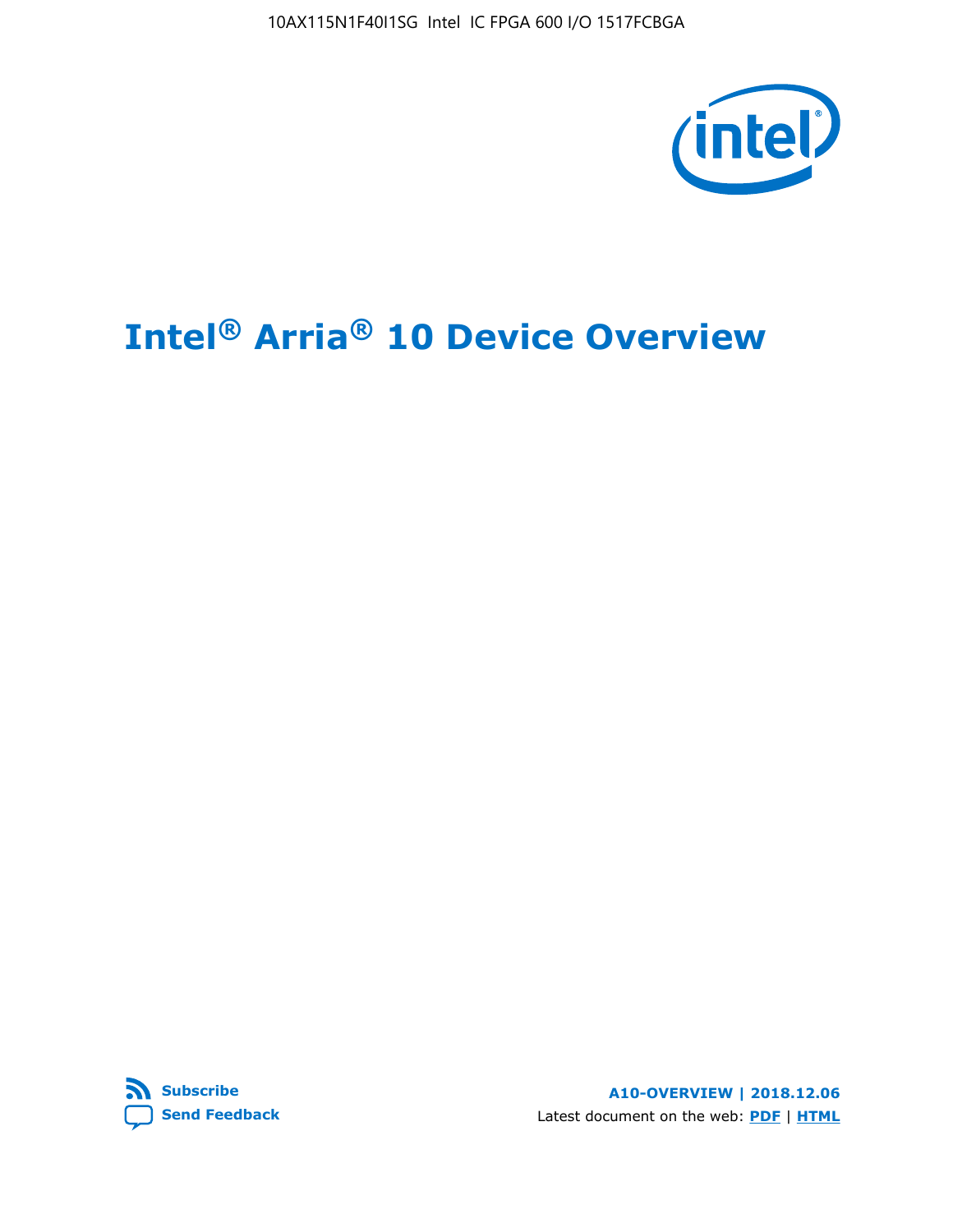

**Contents** 

## **Contents**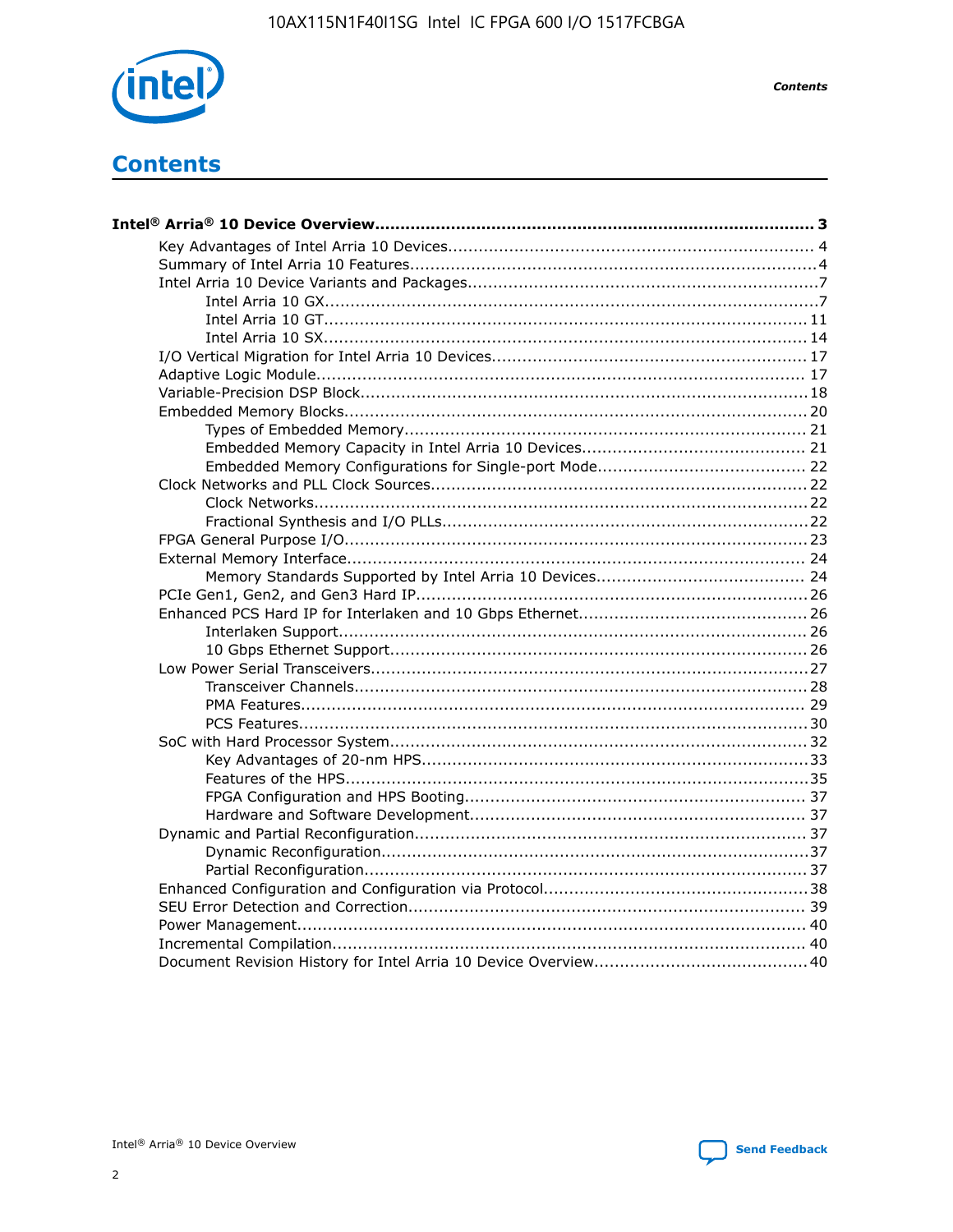**A10-OVERVIEW | 2018.12.06**

**[Send Feedback](mailto:FPGAtechdocfeedback@intel.com?subject=Feedback%20on%20Intel%20Arria%2010%20Device%20Overview%20(A10-OVERVIEW%202018.12.06)&body=We%20appreciate%20your%20feedback.%20In%20your%20comments,%20also%20specify%20the%20page%20number%20or%20paragraph.%20Thank%20you.)**



## **Intel® Arria® 10 Device Overview**

The Intel<sup>®</sup> Arria<sup>®</sup> 10 device family consists of high-performance and power-efficient 20 nm mid-range FPGAs and SoCs.

Intel Arria 10 device family delivers:

- Higher performance than the previous generation of mid-range and high-end FPGAs.
- Power efficiency attained through a comprehensive set of power-saving technologies.

The Intel Arria 10 devices are ideal for high performance, power-sensitive, midrange applications in diverse markets.

| <b>Market</b>         | <b>Applications</b>                                                                                               |
|-----------------------|-------------------------------------------------------------------------------------------------------------------|
| Wireless              | Channel and switch cards in remote radio heads<br>٠<br>Mobile backhaul<br>٠                                       |
| Wireline              | 40G/100G muxponders and transponders<br>٠<br>100G line cards<br>٠<br><b>Bridging</b><br>٠<br>Aggregation<br>٠     |
| <b>Broadcast</b>      | Studio switches<br>٠<br>Servers and transport<br>٠<br>Videoconferencing<br>٠<br>Professional audio and video<br>٠ |
| Computing and Storage | Flash cache<br>٠<br>Cloud computing servers<br>٠<br>Server acceleration<br>٠                                      |
| Medical               | Diagnostic scanners<br>٠<br>Diagnostic imaging<br>٠                                                               |
| Military              | Missile guidance and control<br>٠<br>Radar<br>٠<br>Electronic warfare<br>٠<br>Secure communications<br>٠          |

#### **Table 1. Sample Markets and Ideal Applications for Intel Arria 10 Devices**

#### **Related Information**

- [Intel Arria 10 Device Handbook: Known Issues](http://www.altera.com/support/kdb/solutions/rd07302013_646.html) Lists the planned updates to the *Intel Arria 10 Device Handbook* chapters.
- [Intel Arria 10 GX/GT Device Errata and Design Recommendations](https://www.intel.com/content/www/us/en/programmable/documentation/agz1493851706374.html#yqz1494433888646)
- [Intel Arria 10 SX Device Errata and Design Recommendations](https://www.intel.com/content/www/us/en/programmable/documentation/cru1462832385668.html#cru1462832558642)

Intel Corporation. All rights reserved. Intel, the Intel logo, Altera, Arria, Cyclone, Enpirion, MAX, Nios, Quartus and Stratix words and logos are trademarks of Intel Corporation or its subsidiaries in the U.S. and/or other countries. Intel warrants performance of its FPGA and semiconductor products to current specifications in accordance with Intel's standard warranty, but reserves the right to make changes to any products and services at any time without notice. Intel assumes no responsibility or liability arising out of the application or use of any information, product, or service described herein except as expressly agreed to in writing by Intel. Intel customers are advised to obtain the latest version of device specifications before relying on any published information and before placing orders for products or services. \*Other names and brands may be claimed as the property of others.

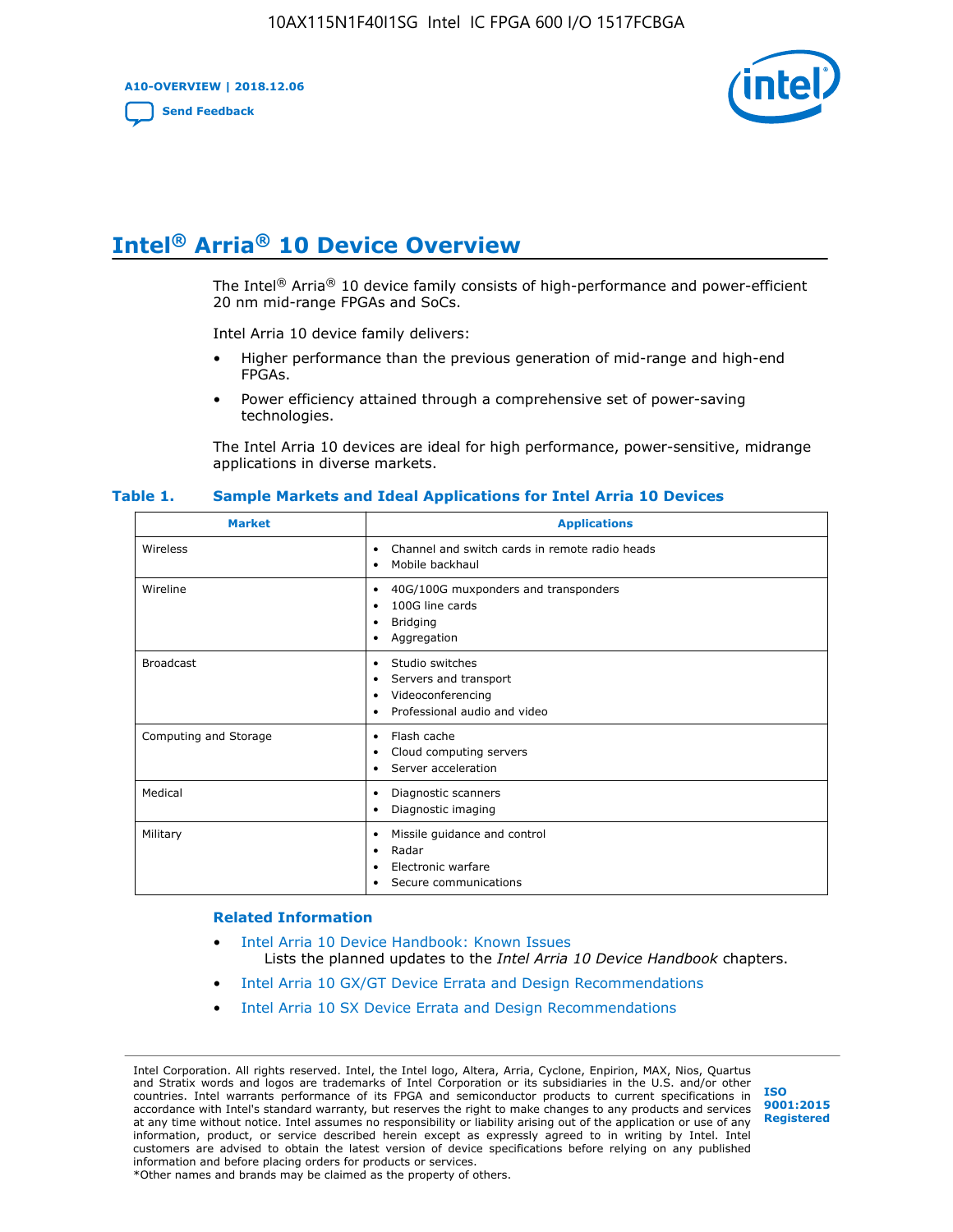

### **Key Advantages of Intel Arria 10 Devices**

### **Table 2. Key Advantages of the Intel Arria 10 Device Family**

| <b>Advantage</b>                                                                                          | <b>Supporting Feature</b>                                                                                                                                                                                                                                                                                                |
|-----------------------------------------------------------------------------------------------------------|--------------------------------------------------------------------------------------------------------------------------------------------------------------------------------------------------------------------------------------------------------------------------------------------------------------------------|
| Enhanced core architecture                                                                                | Built on TSMC's 20 nm process technology<br>٠<br>60% higher performance than the previous generation of mid-range FPGAs<br>٠<br>15% higher performance than the fastest previous-generation FPGA<br>٠                                                                                                                    |
| High-bandwidth integrated<br>transceivers                                                                 | Short-reach rates up to 25.8 Gigabits per second (Gbps)<br>٠<br>Backplane capability up to 12.5 Gbps<br>٠<br>Integrated 10GBASE-KR and 40GBASE-KR4 Forward Error Correction (FEC)<br>٠                                                                                                                                   |
| Improved logic integration and<br>hard IP blocks                                                          | 8-input adaptive logic module (ALM)<br>٠<br>Up to 65.6 megabits (Mb) of embedded memory<br>٠<br>Variable-precision digital signal processing (DSP) blocks<br>Fractional synthesis phase-locked loops (PLLs)<br>Hard PCI Express Gen3 IP blocks<br>Hard memory controllers and PHY up to 2,400 Megabits per second (Mbps) |
| Second generation hard<br>processor system (HPS) with<br>integrated ARM* Cortex*-A9*<br>MPCore* processor | Tight integration of a dual-core ARM Cortex-A9 MPCore processor, hard IP, and an<br>٠<br>FPGA in a single Intel Arria 10 system-on-a-chip (SoC)<br>Supports over 128 Gbps peak bandwidth with integrated data coherency between<br>$\bullet$<br>the processor and the FPGA fabric                                        |
| Advanced power savings                                                                                    | Comprehensive set of advanced power saving features<br>٠<br>Power-optimized MultiTrack routing and core architecture<br>٠<br>Up to 40% lower power compared to previous generation of mid-range FPGAs<br>٠<br>Up to 60% lower power compared to previous generation of high-end FPGAs                                    |

### **Summary of Intel Arria 10 Features**

### **Table 3. Summary of Features for Intel Arria 10 Devices**

| <b>Feature</b>                  | <b>Description</b>                                                                                                                                                                                                                                                                                                                                                                                 |
|---------------------------------|----------------------------------------------------------------------------------------------------------------------------------------------------------------------------------------------------------------------------------------------------------------------------------------------------------------------------------------------------------------------------------------------------|
| Technology                      | TSMC's 20-nm SoC process technology<br>Allows operation at a lower $V_{\text{CC}}$ level of 0.82 V instead of the 0.9 V standard $V_{\text{CC}}$ core voltage                                                                                                                                                                                                                                      |
| Packaging                       | 1.0 mm ball-pitch Fineline BGA packaging<br>٠<br>0.8 mm ball-pitch Ultra Fineline BGA packaging<br>Multiple devices with identical package footprints for seamless migration between different<br><b>FPGA</b> densities<br>Devices with compatible package footprints allow migration to next generation high-end<br>Stratix $@10$ devices<br>RoHS, leaded $(1)$ , and lead-free (Pb-free) options |
| High-performance<br>FPGA fabric | Enhanced 8-input ALM with four registers<br>Improved multi-track routing architecture to reduce congestion and improve compilation time<br>Hierarchical core clocking architecture<br>Fine-grained partial reconfiguration                                                                                                                                                                         |
| Internal memory<br>blocks       | M20K-20-Kb memory blocks with hard error correction code (ECC)<br>Memory logic array block (MLAB)-640-bit memory                                                                                                                                                                                                                                                                                   |
|                                 | continued                                                                                                                                                                                                                                                                                                                                                                                          |



<sup>(1)</sup> Contact Intel for availability.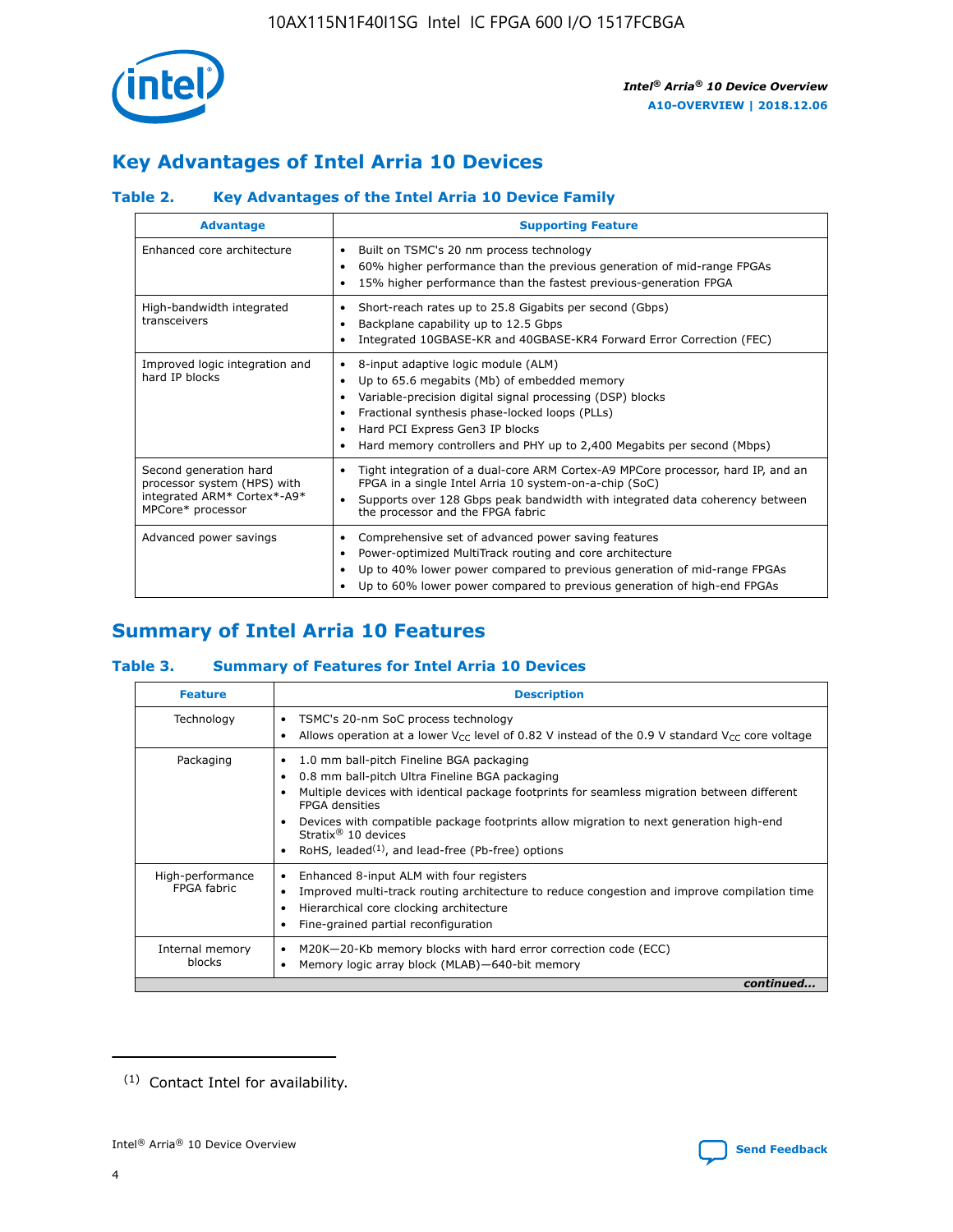$\mathsf{r}$ 



| <b>Feature</b>                         | <b>Description</b>                                                                                             |                                                                                                                                                                                                                                                                                                                                                                                                                                                                                                                                                                                                                                                                                                                                                                                                                                        |  |  |  |  |  |
|----------------------------------------|----------------------------------------------------------------------------------------------------------------|----------------------------------------------------------------------------------------------------------------------------------------------------------------------------------------------------------------------------------------------------------------------------------------------------------------------------------------------------------------------------------------------------------------------------------------------------------------------------------------------------------------------------------------------------------------------------------------------------------------------------------------------------------------------------------------------------------------------------------------------------------------------------------------------------------------------------------------|--|--|--|--|--|
| Embedded Hard IP<br>blocks             | Variable-precision DSP                                                                                         | Native support for signal processing precision levels from $18 \times 19$ to<br>54 x 54<br>Native support for 27 x 27 multiplier mode<br>64-bit accumulator and cascade for systolic finite impulse responses<br>(FIRs)<br>Internal coefficient memory banks<br>$\bullet$<br>Preadder/subtractor for improved efficiency<br>Additional pipeline register to increase performance and reduce<br>power<br>Supports floating point arithmetic:<br>- Perform multiplication, addition, subtraction, multiply-add,<br>multiply-subtract, and complex multiplication.<br>- Supports multiplication with accumulation capability, cascade<br>summation, and cascade subtraction capability.<br>- Dynamic accumulator reset control.<br>- Support direct vector dot and complex multiplication chaining<br>multiply floating point DSP blocks. |  |  |  |  |  |
|                                        | Memory controller                                                                                              | DDR4, DDR3, and DDR3L                                                                                                                                                                                                                                                                                                                                                                                                                                                                                                                                                                                                                                                                                                                                                                                                                  |  |  |  |  |  |
|                                        | PCI Express*                                                                                                   | PCI Express (PCIe*) Gen3 (x1, x2, x4, or x8), Gen2 (x1, x2, x4, or x8)<br>and Gen1 (x1, x2, x4, or x8) hard IP with complete protocol stack,<br>endpoint, and root port                                                                                                                                                                                                                                                                                                                                                                                                                                                                                                                                                                                                                                                                |  |  |  |  |  |
|                                        | Transceiver I/O                                                                                                | 10GBASE-KR/40GBASE-KR4 Forward Error Correction (FEC)<br>PCS hard IPs that support:<br>$\bullet$<br>- 10-Gbps Ethernet (10GbE)<br>- PCIe PIPE interface<br>$-$ Interlaken<br>- Gbps Ethernet (GbE)<br>- Common Public Radio Interface (CPRI) with deterministic latency<br>support<br>- Gigabit-capable passive optical network (GPON) with fast lock-<br>time support<br>13.5G JESD204b<br>$\bullet$<br>8B/10B, 64B/66B, 64B/67B encoders and decoders<br>Custom mode support for proprietary protocols                                                                                                                                                                                                                                                                                                                               |  |  |  |  |  |
| Core clock networks                    | $\bullet$<br>$\bullet$                                                                                         | Up to 800 MHz fabric clocking, depending on the application:<br>- 667 MHz external memory interface clocking with 2,400 Mbps DDR4 interface<br>- 800 MHz LVDS interface clocking with 1,600 Mbps LVDS interface<br>Global, regional, and peripheral clock networks<br>Clock networks that are not used can be gated to reduce dynamic power                                                                                                                                                                                                                                                                                                                                                                                                                                                                                            |  |  |  |  |  |
| Phase-locked loops<br>(PLLs)           | High-resolution fractional synthesis PLLs:<br>$\bullet$<br>Integer PLLs:<br>- Adjacent to general purpose I/Os | - Precision clock synthesis, clock delay compensation, and zero delay buffering (ZDB)<br>- Support integer mode and fractional mode<br>- Fractional mode support with third-order delta-sigma modulation<br>- Support external memory and LVDS interfaces                                                                                                                                                                                                                                                                                                                                                                                                                                                                                                                                                                              |  |  |  |  |  |
| FPGA General-purpose<br>$I/Os$ (GPIOs) | On-chip termination (OCT)                                                                                      | 1.6 Gbps LVDS-every pair can be configured as receiver or transmitter<br>1.2 V to 3.0 V single-ended LVTTL/LVCMOS interfacing                                                                                                                                                                                                                                                                                                                                                                                                                                                                                                                                                                                                                                                                                                          |  |  |  |  |  |
| <b>External Memory</b><br>Interface    |                                                                                                                | Hard memory controller- DDR4, DDR3, and DDR3L support<br>$-$ DDR4-speeds up to 1,200 MHz/2,400 Mbps<br>- DDR3-speeds up to 1,067 MHz/2,133 Mbps<br>Soft memory controller—provides support for RLDRAM $3^{(2)}$ , QDR IV $^{(2)}$ , and QDR II+<br>continued                                                                                                                                                                                                                                                                                                                                                                                                                                                                                                                                                                           |  |  |  |  |  |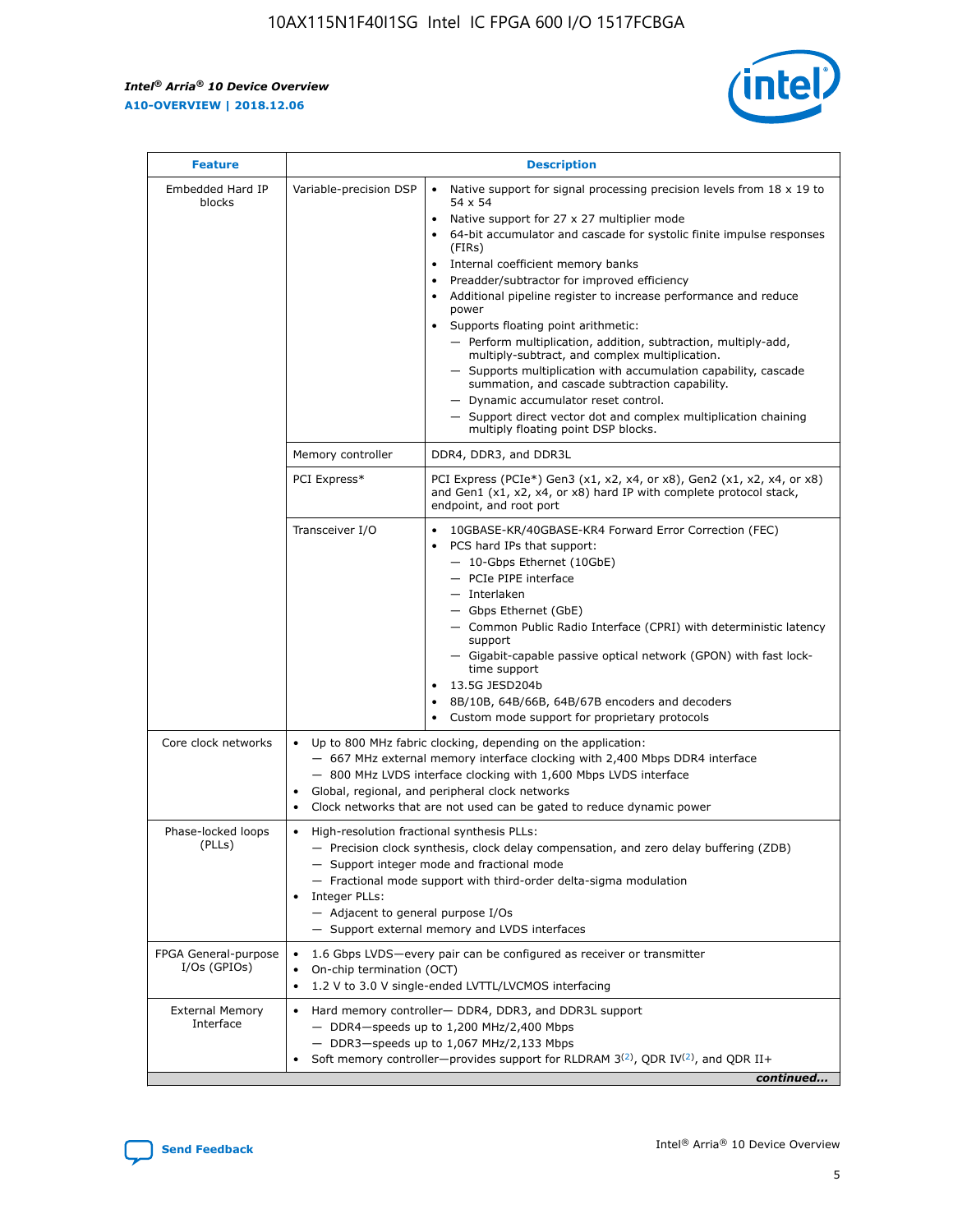

| <b>Feature</b>                                    | <b>Description</b>                                                                                                                                                                                                                                                                                                                                                                                                                                                                                                                                                                                                                           |  |  |  |  |  |  |  |
|---------------------------------------------------|----------------------------------------------------------------------------------------------------------------------------------------------------------------------------------------------------------------------------------------------------------------------------------------------------------------------------------------------------------------------------------------------------------------------------------------------------------------------------------------------------------------------------------------------------------------------------------------------------------------------------------------------|--|--|--|--|--|--|--|
| Low-power serial<br>transceivers                  | • Continuous operating range:<br>- Intel Arria 10 GX-1 Gbps to 17.4 Gbps<br>- Intel Arria 10 GT-1 Gbps to 25.8 Gbps<br>Backplane support:<br>$-$ Intel Arria 10 GX-up to 12.5<br>$-$ Intel Arria 10 GT-up to 12.5<br>Extended range down to 125 Mbps with oversampling<br>ATX transmit PLLs with user-configurable fractional synthesis capability<br>Electronic Dispersion Compensation (EDC) support for XFP, SFP+, QSFP, and CFP optical<br>module<br>• Adaptive linear and decision feedback equalization<br>Transmitter pre-emphasis and de-emphasis<br>$\bullet$<br>Dynamic partial reconfiguration of individual transceiver channels |  |  |  |  |  |  |  |
| <b>HPS</b><br>(Intel Arria 10 SX<br>devices only) | Dual-core ARM Cortex-A9 MPCore processor-1.2 GHz CPU with<br>Processor and system<br>$\bullet$<br>1.5 GHz overdrive capability<br>256 KB on-chip RAM and 64 KB on-chip ROM<br>System peripherals-general-purpose timers, watchdog timers, direct<br>memory access (DMA) controller, FPGA configuration manager, and<br>clock and reset managers<br>Security features-anti-tamper, secure boot, Advanced Encryption<br>$\bullet$<br>Standard (AES) and authentication (SHA)<br>ARM CoreSight* JTAG debug access port, trace port, and on-chip<br>trace storage                                                                                |  |  |  |  |  |  |  |
|                                                   | <b>External interfaces</b><br>Hard memory interface-Hard memory controller (2,400 Mbps DDR4,<br>$\bullet$<br>and 2,133 Mbps DDR3), Quad serial peripheral interface (QSPI) flash<br>controller, NAND flash controller, direct memory access (DMA)<br>controller, Secure Digital/MultiMediaCard (SD/MMC) controller<br>Communication interface-10/100/1000 Ethernet media access<br>$\bullet$<br>control (MAC), USB On-The-GO (OTG) controllers, I <sup>2</sup> C controllers,<br>UART 16550, serial peripheral interface (SPI), and up to 62<br>HPS GPIO interfaces (48 direct-share I/Os)                                                   |  |  |  |  |  |  |  |
|                                                   | High-performance ARM AMBA* AXI bus bridges that support<br>Interconnects to core<br>$\bullet$<br>simultaneous read and write<br>HPS-FPGA bridges-include the FPGA-to-HPS, HPS-to-FPGA, and<br>$\bullet$<br>lightweight HPS-to-FPGA bridges that allow the FPGA fabric to issue<br>transactions to slaves in the HPS, and vice versa<br>Configuration bridge that allows HPS configuration manager to<br>configure the core logic via dedicated 32-bit configuration port<br>FPGA-to-HPS SDRAM controller bridge-provides configuration<br>interfaces for the multiport front end (MPFE) of the HPS SDRAM<br>controller                       |  |  |  |  |  |  |  |
| Configuration                                     | Tamper protection—comprehensive design protection to protect your valuable IP investments<br>Enhanced 256-bit advanced encryption standard (AES) design security with authentication<br>٠<br>Configuration via protocol (CvP) using PCIe Gen1, Gen2, or Gen3<br>continued                                                                                                                                                                                                                                                                                                                                                                    |  |  |  |  |  |  |  |

<sup>(2)</sup> Intel Arria 10 devices support this external memory interface using hard PHY with soft memory controller.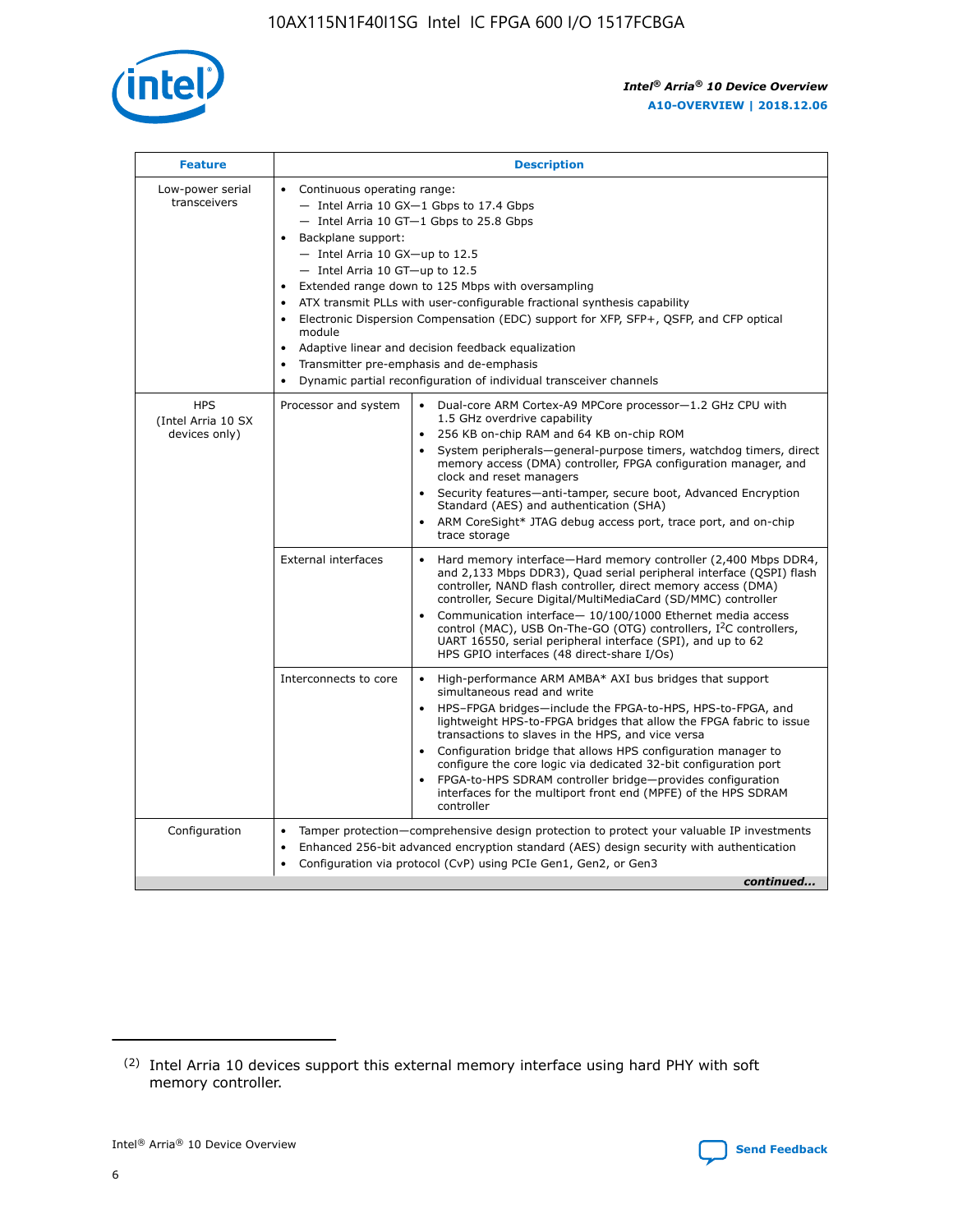

| <b>Feature</b>     | <b>Description</b>                                                                                                                                                                                               |
|--------------------|------------------------------------------------------------------------------------------------------------------------------------------------------------------------------------------------------------------|
|                    | Dynamic reconfiguration of the transceivers and PLLs<br>Fine-grained partial reconfiguration of the core fabric<br>Active Serial x4 Interface<br>$\bullet$                                                       |
| Power management   | SmartVID<br>Low static power device options<br>Programmable Power Technology<br>Intel Quartus <sup>®</sup> Prime integrated power analysis                                                                       |
| Software and tools | Intel Quartus Prime design suite<br>Transceiver toolkit<br>Platform Designer system integration tool<br>DSP Builder for Intel FPGAs<br>OpenCL <sup>™</sup> support<br>Intel SoC FPGA Embedded Design Suite (EDS) |

### **Related Information**

[Intel Arria 10 Transceiver PHY Overview](https://www.intel.com/content/www/us/en/programmable/documentation/nik1398707230472.html#nik1398706768037) Provides details on Intel Arria 10 transceivers.

### **Intel Arria 10 Device Variants and Packages**

#### **Table 4. Device Variants for the Intel Arria 10 Device Family**

| <b>Variant</b>    | <b>Description</b>                                                                                                                                                                                                     |
|-------------------|------------------------------------------------------------------------------------------------------------------------------------------------------------------------------------------------------------------------|
| Intel Arria 10 GX | FPGA featuring 17.4 Gbps transceivers for short reach applications with 12.5 backplane driving<br>capability.                                                                                                          |
| Intel Arria 10 GT | FPGA featuring:<br>17.4 Gbps transceivers for short reach applications with 12.5 backplane driving capability.<br>25.8 Gbps transceivers for supporting CAUI-4 and CEI-25G applications with CFP2 and CFP4<br>modules. |
| Intel Arria 10 SX | SoC integrating ARM-based HPS and FPGA featuring 17.4 Gbps transceivers for short reach<br>applications with 12.5 backplane driving capability.                                                                        |

### **Intel Arria 10 GX**

This section provides the available options, maximum resource counts, and package plan for the Intel Arria 10 GX devices.

The information in this section is correct at the time of publication. For the latest information and to get more details, refer to the Intel FPGA Product Selector.

#### **Related Information**

#### [Intel FPGA Product Selector](http://www.altera.com/products/selector/psg-selector.html) Provides the latest information on Intel products.

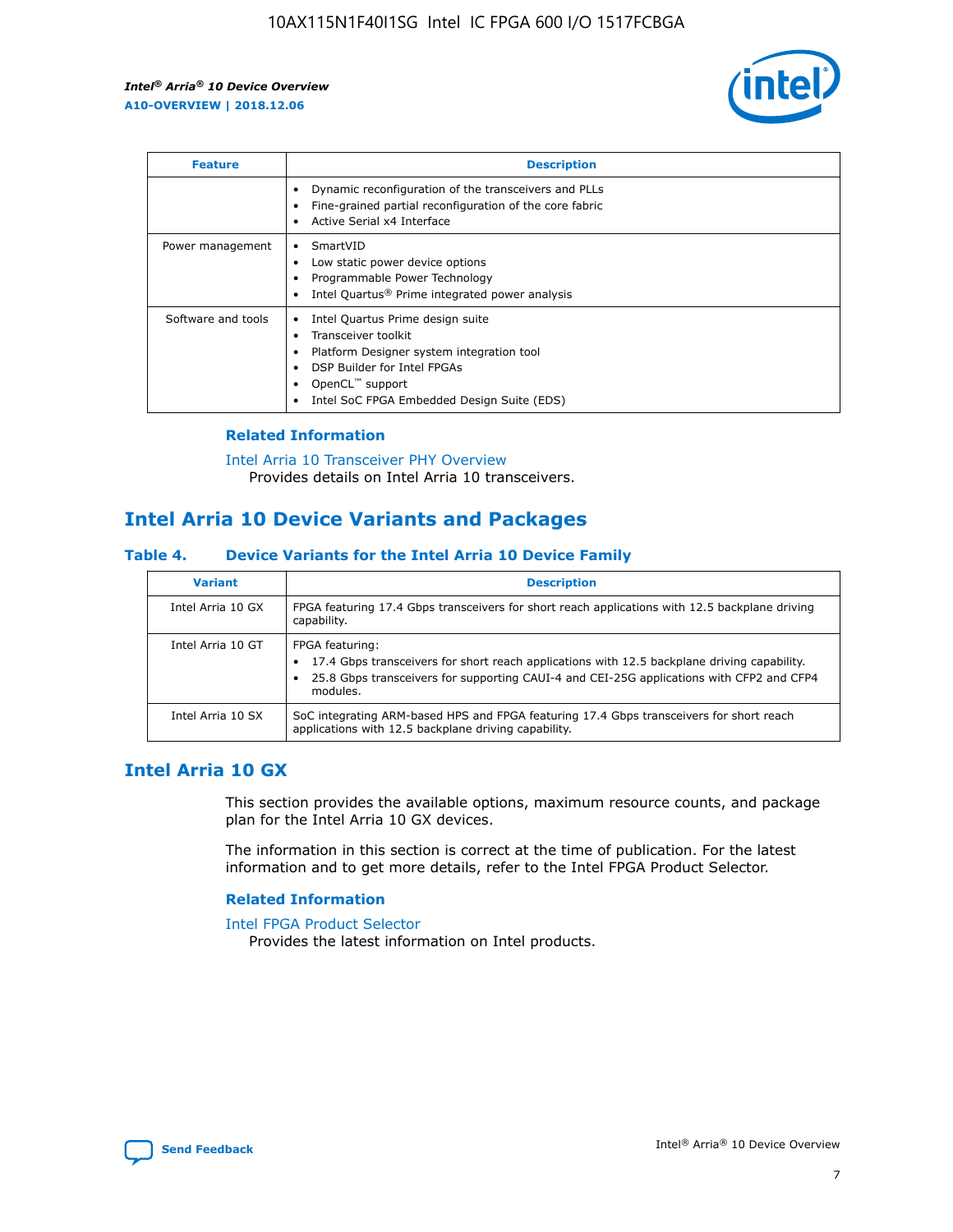

### **Available Options**





#### **Related Information**

[Transceiver Performance for Intel Arria 10 GX/SX Devices](https://www.intel.com/content/www/us/en/programmable/documentation/mcn1413182292568.html#mcn1413213965502) Provides more information about the transceiver speed grade.

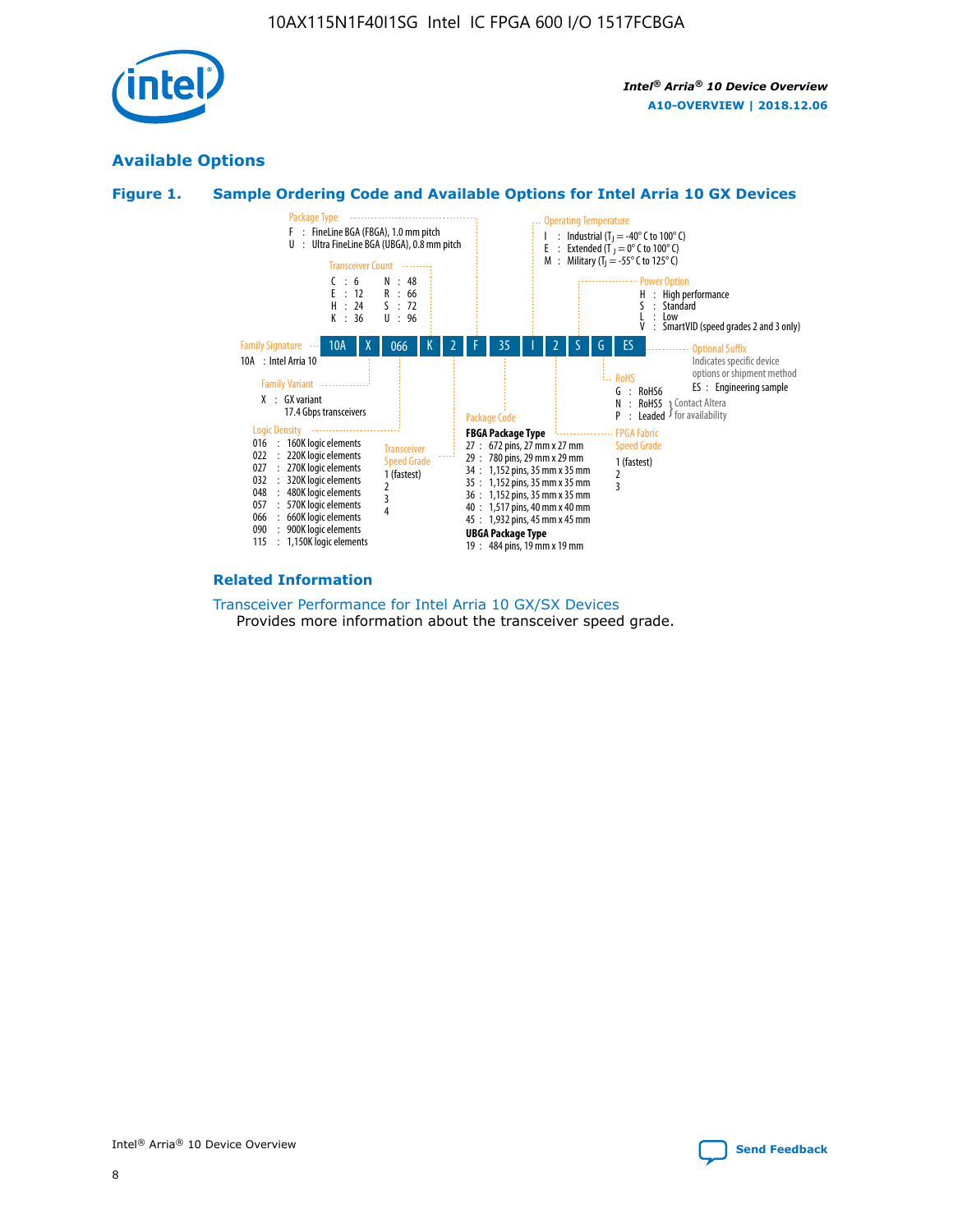

### **Maximum Resources**

#### **Table 5. Maximum Resource Counts for Intel Arria 10 GX Devices (GX 160, GX 220, GX 270, GX 320, and GX 480)**

| <b>Resource</b>              |                         | <b>Product Line</b> |                                                 |                |                |                |  |  |  |
|------------------------------|-------------------------|---------------------|-------------------------------------------------|----------------|----------------|----------------|--|--|--|
|                              |                         | <b>GX 160</b>       | <b>GX 220</b><br><b>GX 270</b><br><b>GX 320</b> |                |                | <b>GX 480</b>  |  |  |  |
| Logic Elements (LE) (K)      |                         | 160                 | 220                                             | 270            | 320            | 480            |  |  |  |
| <b>ALM</b>                   |                         | 61,510              | 80,330                                          | 101,620        | 119,900        | 183,590        |  |  |  |
| Register                     |                         | 246,040             | 406,480<br>321,320                              |                | 479,600        | 734,360        |  |  |  |
| Memory (Kb)                  | M <sub>20</sub> K       | 8,800               | 11,740                                          | 15,000         | 17,820         | 28,620         |  |  |  |
|                              | <b>MLAB</b>             | 1,050               | 1,690                                           | 2,452          | 2,727          | 4,164          |  |  |  |
| Variable-precision DSP Block |                         | 156                 | 192                                             | 830            | 985            | 1,368          |  |  |  |
| 18 x 19 Multiplier           |                         | 312                 | 384                                             | 1,970<br>1,660 |                | 2,736          |  |  |  |
| PLL                          | Fractional<br>Synthesis | 6                   | 6                                               | 8              | 8              | 12             |  |  |  |
|                              | I/O                     | 6                   | 6                                               | 8              | 8              | 12             |  |  |  |
| 17.4 Gbps Transceiver        |                         | 12                  | 12                                              | 24             | 24             | 36             |  |  |  |
| GPIO <sup>(3)</sup>          |                         | 288                 | 288                                             | 384            | 384            | 492            |  |  |  |
| LVDS Pair $(4)$              |                         | 120                 | 120                                             | 168            | 168            | 222            |  |  |  |
| PCIe Hard IP Block           |                         | 1                   | 1                                               | 2              | $\overline{2}$ | $\overline{2}$ |  |  |  |
| Hard Memory Controller       |                         | 6                   | 6                                               | 8              | 8              | 12             |  |  |  |

<sup>(4)</sup> Each LVDS I/O pair can be used as differential input or output.



<sup>(3)</sup> The number of GPIOs does not include transceiver I/Os. In the Intel Quartus Prime software, the number of user I/Os includes transceiver I/Os.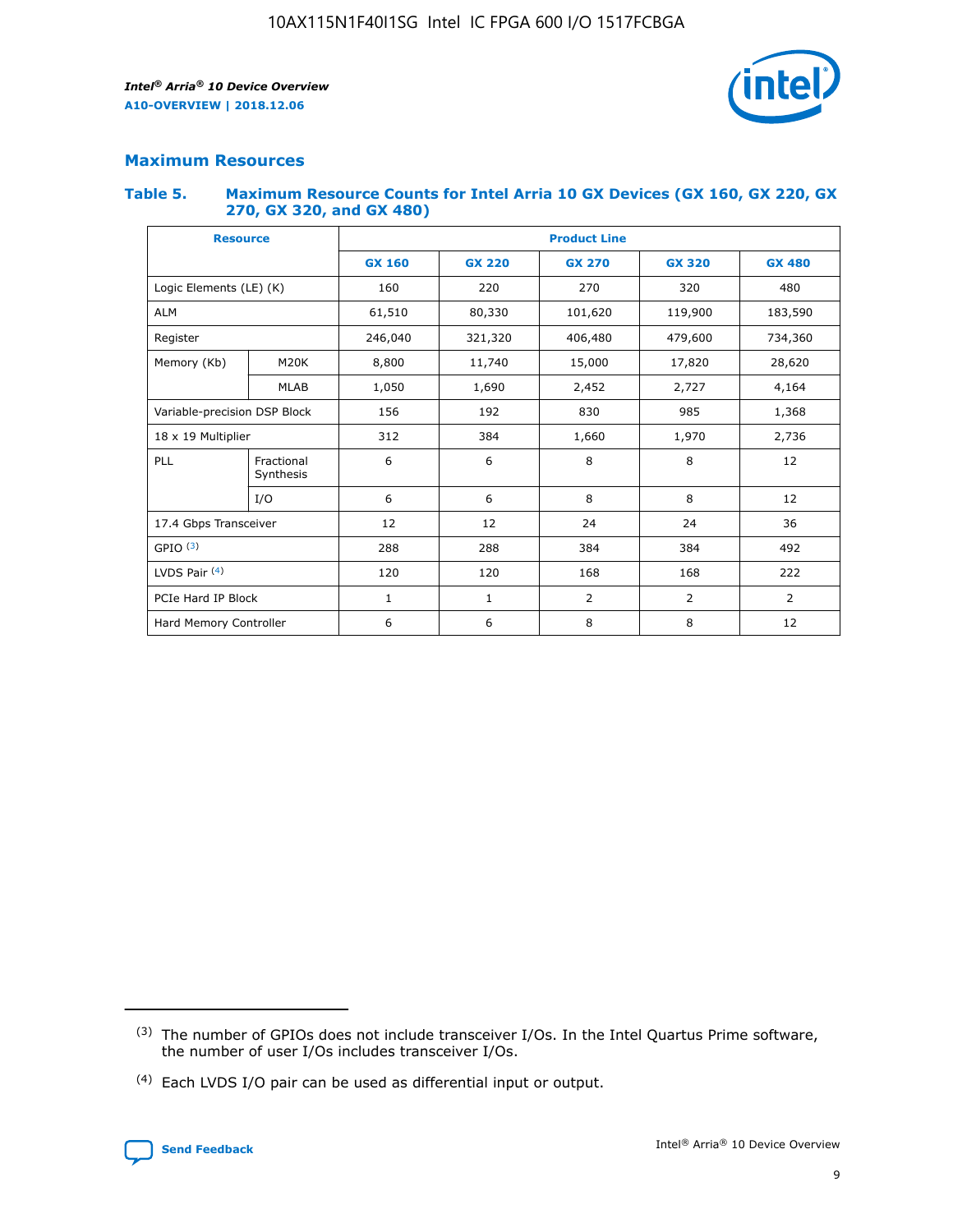

### **Table 6. Maximum Resource Counts for Intel Arria 10 GX Devices (GX 570, GX 660, GX 900, and GX 1150)**

|                              | <b>Resource</b>         | <b>Product Line</b> |                |                |                |  |  |  |
|------------------------------|-------------------------|---------------------|----------------|----------------|----------------|--|--|--|
|                              |                         | <b>GX 570</b>       | <b>GX 660</b>  | <b>GX 900</b>  | <b>GX 1150</b> |  |  |  |
| Logic Elements (LE) (K)      |                         | 570                 | 660            | 900            | 1,150          |  |  |  |
| <b>ALM</b>                   |                         | 217,080             | 251,680        | 339,620        | 427,200        |  |  |  |
| Register                     |                         | 868,320             | 1,006,720      |                | 1,708,800      |  |  |  |
| Memory (Kb)                  | <b>M20K</b>             | 36,000              | 42,620         | 48,460         | 54,260         |  |  |  |
|                              | <b>MLAB</b>             | 5,096               | 5,788          | 9,386          | 12,984         |  |  |  |
| Variable-precision DSP Block |                         | 1,523               | 1,687          | 1,518          | 1,518          |  |  |  |
| $18 \times 19$ Multiplier    |                         | 3,046               | 3,374          | 3,036          | 3,036          |  |  |  |
| PLL                          | Fractional<br>Synthesis | 16                  | 16             | 32             | 32             |  |  |  |
|                              | I/O                     | 16                  | 16             | 16             | 16             |  |  |  |
| 17.4 Gbps Transceiver        |                         | 48                  | 48<br>96       |                | 96             |  |  |  |
| GPIO <sup>(3)</sup>          |                         | 696                 | 696            | 768            | 768            |  |  |  |
| LVDS Pair $(4)$              |                         | 324                 | 324            | 384            | 384            |  |  |  |
| PCIe Hard IP Block           |                         | 2                   | $\overline{2}$ | $\overline{4}$ | 4              |  |  |  |
| Hard Memory Controller       |                         | 16                  | 16             | 16             | 16             |  |  |  |

### **Package Plan**

### **Table 7. Package Plan for Intel Arria 10 GX Devices (U19, F27, and F29)**

Refer to I/O and High Speed I/O in Intel Arria 10 Devices chapter for the number of 3 V I/O, LVDS I/O, and LVDS channels in each device package.

| <b>Product Line</b> | U <sub>19</sub><br>$(19 \text{ mm} \times 19 \text{ mm})$<br>484-pin UBGA) |          |             |         | <b>F27</b><br>(27 mm × 27 mm,<br>672-pin FBGA) |             | <b>F29</b><br>(29 mm × 29 mm,<br>780-pin FBGA) |          |             |  |
|---------------------|----------------------------------------------------------------------------|----------|-------------|---------|------------------------------------------------|-------------|------------------------------------------------|----------|-------------|--|
|                     | 3 V I/O                                                                    | LVDS I/O | <b>XCVR</b> | 3 V I/O | LVDS I/O                                       | <b>XCVR</b> | 3 V I/O                                        | LVDS I/O | <b>XCVR</b> |  |
| GX 160              | 48                                                                         | 192      | 6           | 48      | 192                                            | 12          | 48                                             | 240      | 12          |  |
| GX 220              | 48                                                                         | 192      | 6           | 48      | 192                                            | 12          | 48                                             | 240      | 12          |  |
| GX 270              |                                                                            |          |             | 48      | 192                                            | 12          | 48                                             | 312      | 12          |  |
| GX 320              |                                                                            |          |             | 48      | 192                                            | 12          | 48                                             | 312      | 12          |  |
| GX 480              |                                                                            |          |             |         |                                                |             | 48                                             | 312      | 12          |  |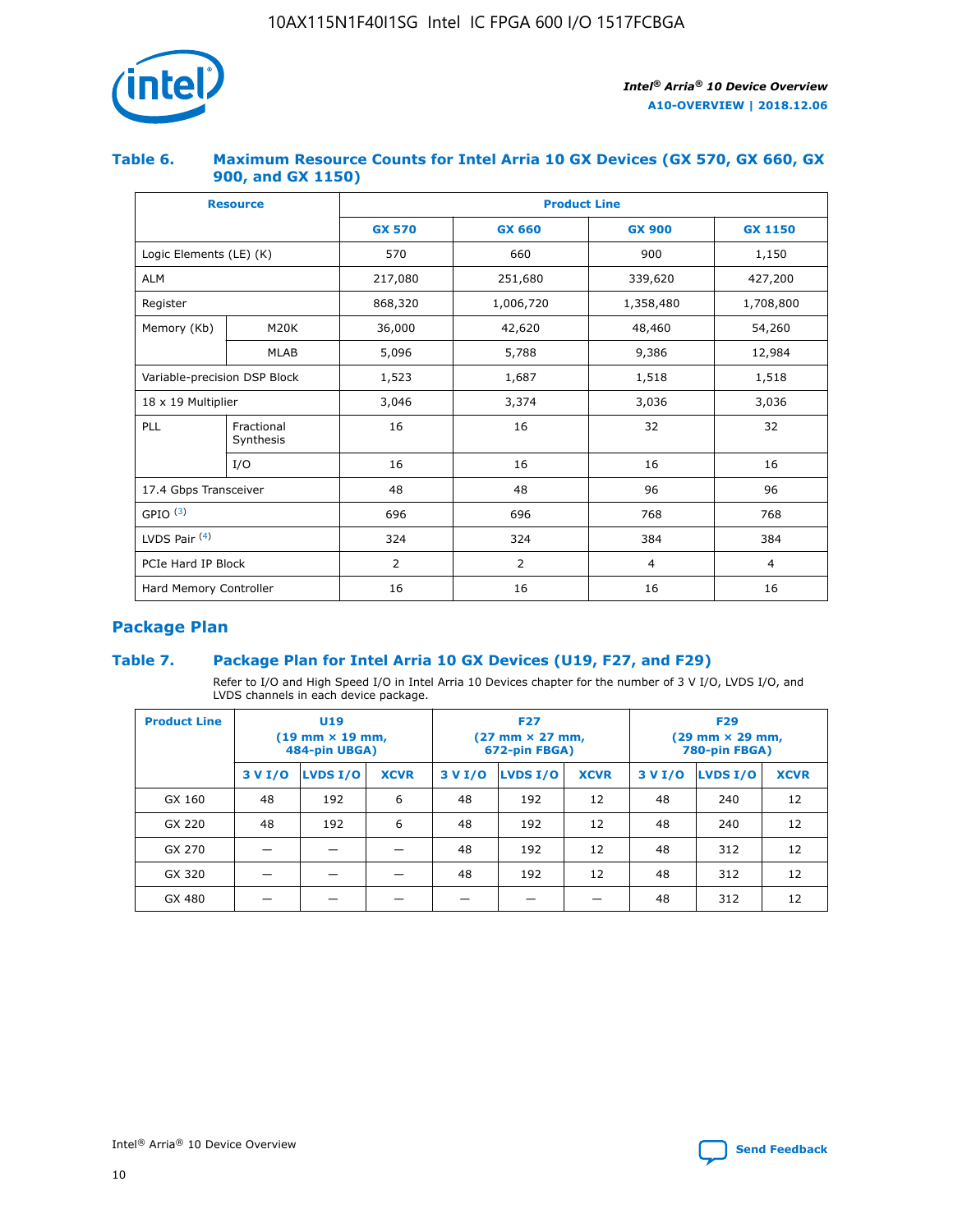

#### **Table 8. Package Plan for Intel Arria 10 GX Devices (F34, F35, NF40, and KF40)**

Refer to I/O and High Speed I/O in Intel Arria 10 Devices chapter for the number of 3 V I/O, LVDS I/O, and LVDS channels in each device package.

| <b>Product Line</b> | <b>F34</b><br>$(35 \text{ mm} \times 35 \text{ mm})$<br>1152-pin FBGA) |                    | <b>F35</b><br>$(35 \text{ mm} \times 35 \text{ mm})$<br><b>1152-pin FBGA)</b> |           | <b>KF40</b><br>$(40$ mm $\times$ 40 mm,<br>1517-pin FBGA) |             |           | <b>NF40</b><br>$(40$ mm $\times$ 40 mm,<br><b>1517-pin FBGA)</b> |             |            |                    |             |
|---------------------|------------------------------------------------------------------------|--------------------|-------------------------------------------------------------------------------|-----------|-----------------------------------------------------------|-------------|-----------|------------------------------------------------------------------|-------------|------------|--------------------|-------------|
|                     | 3V<br>I/O                                                              | <b>LVDS</b><br>I/O | <b>XCVR</b>                                                                   | 3V<br>I/O | <b>LVDS</b><br>I/O                                        | <b>XCVR</b> | 3V<br>I/O | <b>LVDS</b><br>I/O                                               | <b>XCVR</b> | 3 V<br>I/O | <b>LVDS</b><br>I/O | <b>XCVR</b> |
| GX 270              | 48                                                                     | 336                | 24                                                                            | 48        | 336                                                       | 24          |           |                                                                  |             |            |                    |             |
| GX 320              | 48                                                                     | 336                | 24                                                                            | 48        | 336                                                       | 24          |           |                                                                  |             |            |                    |             |
| GX 480              | 48                                                                     | 444                | 24                                                                            | 48        | 348                                                       | 36          |           |                                                                  |             |            |                    |             |
| GX 570              | 48                                                                     | 444                | 24                                                                            | 48        | 348                                                       | 36          | 96        | 600                                                              | 36          | 48         | 540                | 48          |
| GX 660              | 48                                                                     | 444                | 24                                                                            | 48        | 348                                                       | 36          | 96        | 600                                                              | 36          | 48         | 540                | 48          |
| GX 900              |                                                                        | 504                | 24                                                                            | -         |                                                           |             |           |                                                                  |             |            | 600                | 48          |
| GX 1150             |                                                                        | 504                | 24                                                                            |           |                                                           |             |           |                                                                  |             |            | 600                | 48          |

#### **Table 9. Package Plan for Intel Arria 10 GX Devices (RF40, NF45, SF45, and UF45)**

Refer to I/O and High Speed I/O in Intel Arria 10 Devices chapter for the number of 3 V I/O, LVDS I/O, and LVDS channels in each device package.

| <b>Product Line</b> | <b>RF40</b><br>$(40$ mm $\times$ 40 mm,<br>1517-pin FBGA) |                    | <b>NF45</b><br>$(45 \text{ mm} \times 45 \text{ mm})$<br><b>1932-pin FBGA)</b> |            |                    | <b>SF45</b><br>$(45 \text{ mm} \times 45 \text{ mm})$<br><b>1932-pin FBGA)</b> |            |                    | <b>UF45</b><br>$(45 \text{ mm} \times 45 \text{ mm})$<br><b>1932-pin FBGA)</b> |           |                    |             |
|---------------------|-----------------------------------------------------------|--------------------|--------------------------------------------------------------------------------|------------|--------------------|--------------------------------------------------------------------------------|------------|--------------------|--------------------------------------------------------------------------------|-----------|--------------------|-------------|
|                     | 3V<br>I/O                                                 | <b>LVDS</b><br>I/O | <b>XCVR</b>                                                                    | 3 V<br>I/O | <b>LVDS</b><br>I/O | <b>XCVR</b>                                                                    | 3 V<br>I/O | <b>LVDS</b><br>I/O | <b>XCVR</b>                                                                    | 3V<br>I/O | <b>LVDS</b><br>I/O | <b>XCVR</b> |
| GX 900              |                                                           | 342                | 66                                                                             | _          | 768                | 48                                                                             |            | 624                | 72                                                                             |           | 480                | 96          |
| GX 1150             |                                                           | 342                | 66                                                                             | _          | 768                | 48                                                                             |            | 624                | 72                                                                             |           | 480                | 96          |

### **Related Information**

[I/O and High-Speed Differential I/O Interfaces in Intel Arria 10 Devices chapter, Intel](https://www.intel.com/content/www/us/en/programmable/documentation/sam1403482614086.html#sam1403482030321) [Arria 10 Device Handbook](https://www.intel.com/content/www/us/en/programmable/documentation/sam1403482614086.html#sam1403482030321)

Provides the number of 3 V and LVDS I/Os, and LVDS channels for each Intel Arria 10 device package.

### **Intel Arria 10 GT**

This section provides the available options, maximum resource counts, and package plan for the Intel Arria 10 GT devices.

The information in this section is correct at the time of publication. For the latest information and to get more details, refer to the Intel FPGA Product Selector.

#### **Related Information**

#### [Intel FPGA Product Selector](http://www.altera.com/products/selector/psg-selector.html)

Provides the latest information on Intel products.

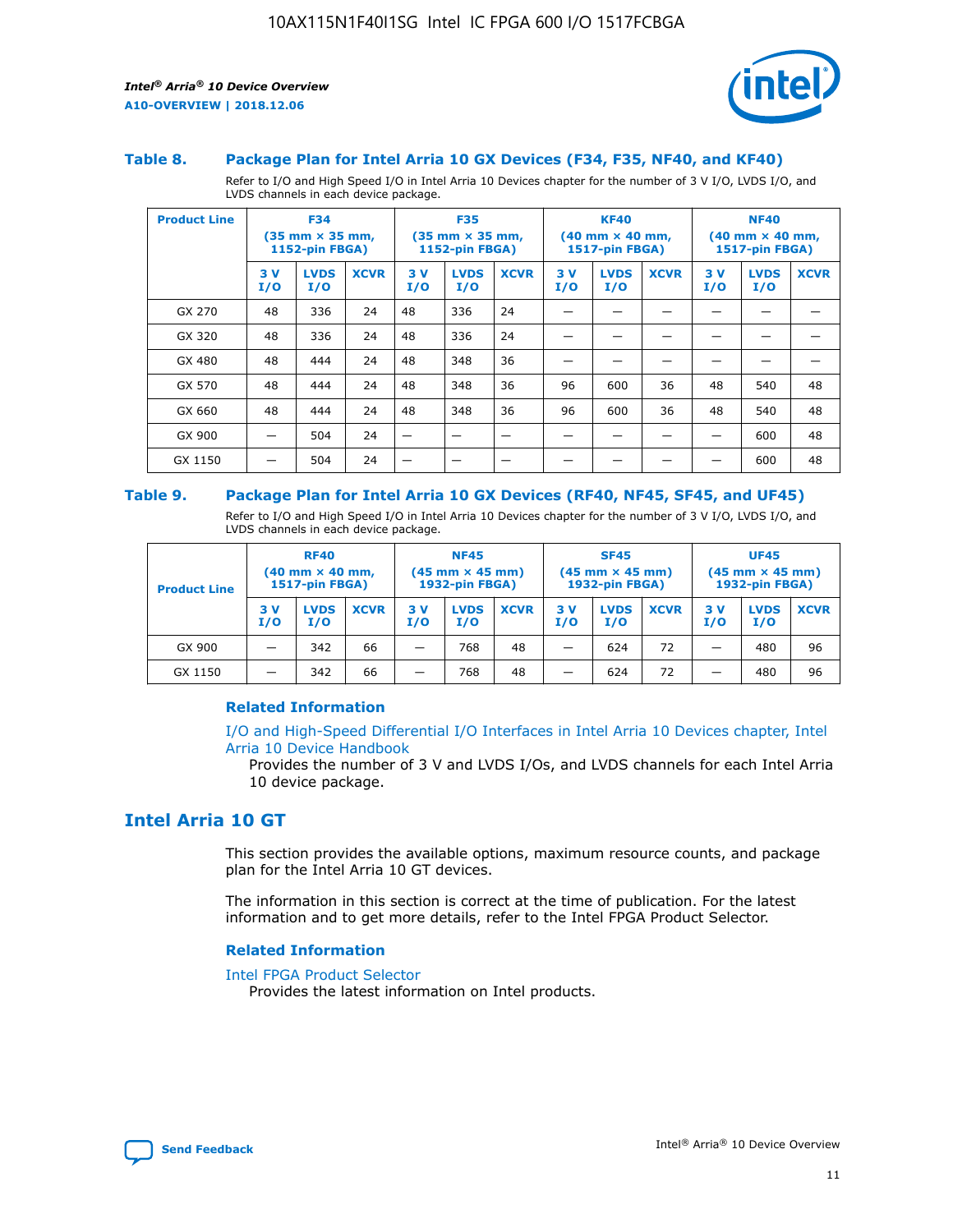

### **Available Options**

### **Figure 2. Sample Ordering Code and Available Options for Intel Arria 10 GT Devices**

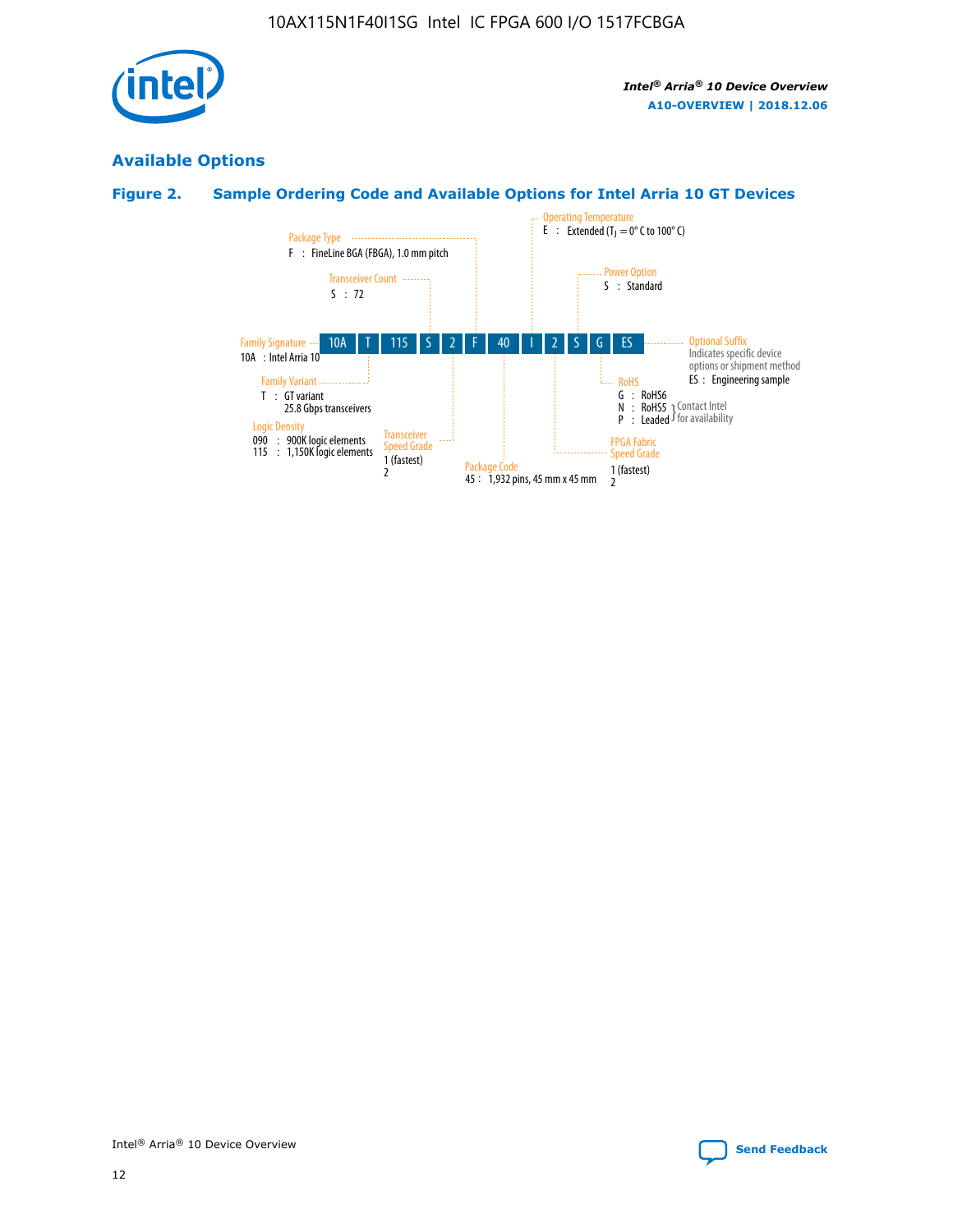

### **Maximum Resources**

#### **Table 10. Maximum Resource Counts for Intel Arria 10 GT Devices**

| <b>Resource</b>              |                      |                | <b>Product Line</b> |  |
|------------------------------|----------------------|----------------|---------------------|--|
|                              |                      | <b>GT 900</b>  | GT 1150             |  |
| Logic Elements (LE) (K)      |                      | 900            | 1,150               |  |
| <b>ALM</b>                   |                      | 339,620        | 427,200             |  |
| Register                     |                      | 1,358,480      | 1,708,800           |  |
| Memory (Kb)                  | M <sub>20</sub> K    | 48,460         | 54,260              |  |
|                              | <b>MLAB</b>          | 9,386          | 12,984              |  |
| Variable-precision DSP Block |                      | 1,518          | 1,518               |  |
| 18 x 19 Multiplier           |                      | 3,036          | 3,036               |  |
| PLL                          | Fractional Synthesis | 32             | 32                  |  |
|                              | I/O                  | 16             | 16                  |  |
| Transceiver                  | 17.4 Gbps            | 72(5)          | 72(5)               |  |
|                              | 25.8 Gbps            | 6              | 6                   |  |
| GPIO <sup>(6)</sup>          |                      | 624            | 624                 |  |
| LVDS Pair $(7)$              |                      | 312            | 312                 |  |
| PCIe Hard IP Block           |                      | $\overline{4}$ | $\overline{4}$      |  |
| Hard Memory Controller       |                      | 16             | 16                  |  |

#### **Related Information**

#### [Intel Arria 10 GT Channel Usage](https://www.intel.com/content/www/us/en/programmable/documentation/nik1398707230472.html#nik1398707008178)

Configuring GT/GX channels in Intel Arria 10 GT devices.

### **Package Plan**

### **Table 11. Package Plan for Intel Arria 10 GT Devices**

Refer to I/O and High Speed I/O in Intel Arria 10 Devices chapter for the number of 3 V I/O, LVDS I/O, and LVDS channels in each device package.

| <b>Product Line</b> | <b>SF45</b><br>(45 mm × 45 mm, 1932-pin FBGA) |                 |             |  |  |  |
|---------------------|-----------------------------------------------|-----------------|-------------|--|--|--|
|                     | 3 V I/O                                       | <b>LVDS I/O</b> | <b>XCVR</b> |  |  |  |
| GT 900              |                                               | 624             | 72          |  |  |  |
| GT 1150             |                                               | 624             | 72          |  |  |  |

<sup>(7)</sup> Each LVDS I/O pair can be used as differential input or output.



 $(5)$  If all 6 GT channels are in use, 12 of the GX channels are not usable.

<sup>(6)</sup> The number of GPIOs does not include transceiver I/Os. In the Intel Quartus Prime software, the number of user I/Os includes transceiver I/Os.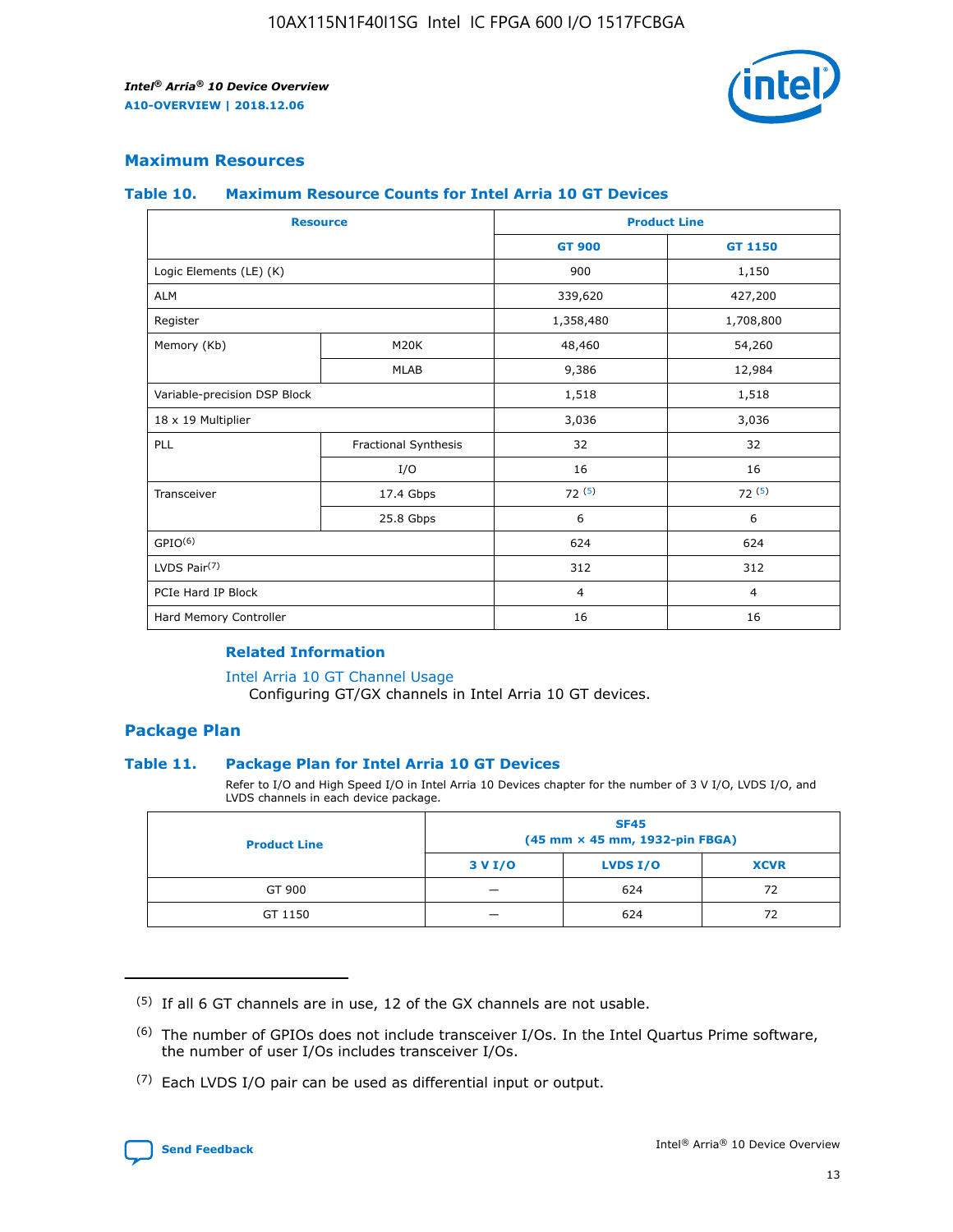

#### **Related Information**

[I/O and High-Speed Differential I/O Interfaces in Intel Arria 10 Devices chapter, Intel](https://www.intel.com/content/www/us/en/programmable/documentation/sam1403482614086.html#sam1403482030321) [Arria 10 Device Handbook](https://www.intel.com/content/www/us/en/programmable/documentation/sam1403482614086.html#sam1403482030321)

Provides the number of 3 V and LVDS I/Os, and LVDS channels for each Intel Arria 10 device package.

### **Intel Arria 10 SX**

This section provides the available options, maximum resource counts, and package plan for the Intel Arria 10 SX devices.

The information in this section is correct at the time of publication. For the latest information and to get more details, refer to the Intel FPGA Product Selector.

#### **Related Information**

[Intel FPGA Product Selector](http://www.altera.com/products/selector/psg-selector.html) Provides the latest information on Intel products.

#### **Available Options**

#### **Figure 3. Sample Ordering Code and Available Options for Intel Arria 10 SX Devices**



#### **Related Information**

[Transceiver Performance for Intel Arria 10 GX/SX Devices](https://www.intel.com/content/www/us/en/programmable/documentation/mcn1413182292568.html#mcn1413213965502) Provides more information about the transceiver speed grade.

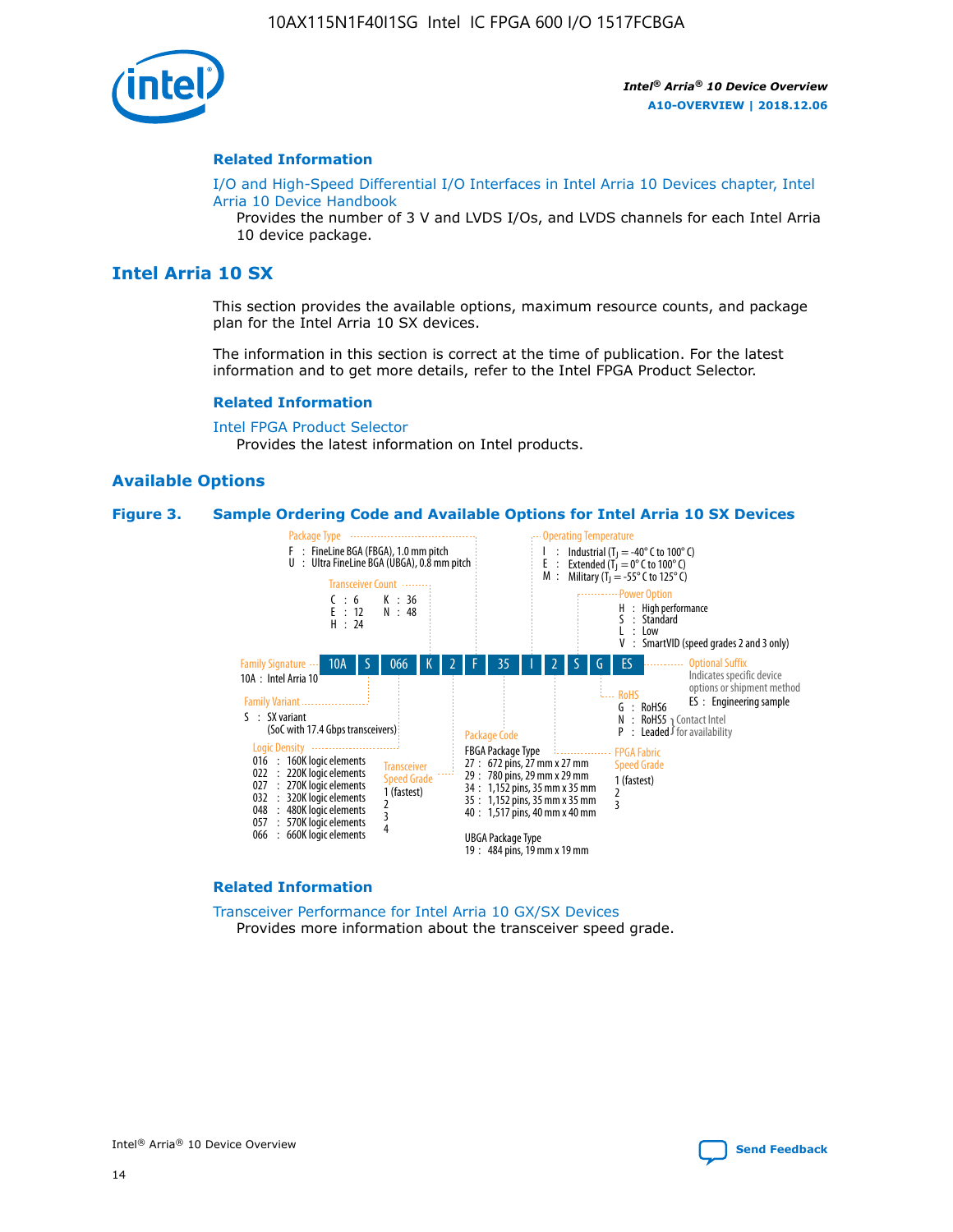

### **Maximum Resources**

### **Table 12. Maximum Resource Counts for Intel Arria 10 SX Devices**

| <b>Resource</b>                   |                         |               |               |                | <b>Product Line</b> |                |                |               |
|-----------------------------------|-------------------------|---------------|---------------|----------------|---------------------|----------------|----------------|---------------|
|                                   |                         | <b>SX 160</b> | <b>SX 220</b> | <b>SX 270</b>  | <b>SX 320</b>       | <b>SX 480</b>  | <b>SX 570</b>  | <b>SX 660</b> |
| Logic Elements (LE) (K)           |                         | 160           | 220           | 270            | 320                 | 480            | 570            | 660           |
| <b>ALM</b>                        |                         | 61,510        | 80,330        | 101,620        | 119,900             | 183,590        | 217,080        | 251,680       |
| Register                          |                         | 246,040       | 321,320       | 406,480        | 479,600             | 734,360        | 868,320        | 1,006,720     |
| Memory (Kb)                       | M20K                    | 8,800         | 11,740        | 15,000         | 17,820              | 28,620         | 36,000         | 42,620        |
|                                   | <b>MLAB</b>             | 1,050         | 1,690         | 2,452          | 2,727               | 4,164          | 5,096          | 5,788         |
| Variable-precision DSP Block      |                         | 156           | 192           | 830            | 985                 | 1,368          | 1,523          | 1,687         |
| 18 x 19 Multiplier                |                         | 312           | 384           | 1,660          | 1,970               | 2,736          | 3,046          | 3,374         |
| PLL                               | Fractional<br>Synthesis | 6             | 6             | 8              | 8                   | 12             | 16             | 16            |
|                                   | I/O                     | 6             | 6             | 8              | 8                   | 12             | 16             | 16            |
| 17.4 Gbps Transceiver             |                         | 12            | 12            | 24             | 24                  | 36             | 48             | 48            |
| GPIO <sup>(8)</sup>               |                         | 288           | 288           | 384            | 384                 | 492            | 696            | 696           |
| LVDS Pair $(9)$                   |                         | 120           | 120           | 168            | 168                 | 174            | 324            | 324           |
| PCIe Hard IP Block                |                         | $\mathbf{1}$  | $\mathbf{1}$  | $\overline{2}$ | $\overline{2}$      | $\overline{2}$ | $\overline{2}$ | 2             |
| Hard Memory Controller            |                         | 6             | 6             | 8              | 8                   | 12             | 16             | 16            |
| ARM Cortex-A9 MPCore<br>Processor |                         | Yes           | Yes           | Yes            | Yes                 | Yes            | Yes            | <b>Yes</b>    |

### **Package Plan**

### **Table 13. Package Plan for Intel Arria 10 SX Devices (U19, F27, F29, and F34)**

Refer to I/O and High Speed I/O in Intel Arria 10 Devices chapter for the number of 3 V I/O, LVDS I/O, and LVDS channels in each device package.

| <b>Product Line</b> | U19<br>$(19 \text{ mm} \times 19 \text{ mm})$<br>484-pin UBGA) |                    | <b>F27</b><br>$(27 \text{ mm} \times 27 \text{ mm})$<br>672-pin FBGA) |           | <b>F29</b><br>$(29 \text{ mm} \times 29 \text{ mm})$<br>780-pin FBGA) |             |            | <b>F34</b><br>$(35 \text{ mm} \times 35 \text{ mm})$<br><b>1152-pin FBGA)</b> |             |           |                    |             |
|---------------------|----------------------------------------------------------------|--------------------|-----------------------------------------------------------------------|-----------|-----------------------------------------------------------------------|-------------|------------|-------------------------------------------------------------------------------|-------------|-----------|--------------------|-------------|
|                     | 3V<br>I/O                                                      | <b>LVDS</b><br>I/O | <b>XCVR</b>                                                           | 3V<br>I/O | <b>LVDS</b><br>I/O                                                    | <b>XCVR</b> | 3 V<br>I/O | <b>LVDS</b><br>I/O                                                            | <b>XCVR</b> | 3V<br>I/O | <b>LVDS</b><br>I/O | <b>XCVR</b> |
| SX 160              | 48                                                             | 144                | 6                                                                     | 48        | 192                                                                   | 12          | 48         | 240                                                                           | 12          | –         |                    |             |
| SX 220              | 48                                                             | 144                | 6                                                                     | 48        | 192                                                                   | 12          | 48         | 240                                                                           | 12          |           |                    |             |
| SX 270              |                                                                |                    |                                                                       | 48        | 192                                                                   | 12          | 48         | 312                                                                           | 12          | 48        | 336                | 24          |
| SX 320              |                                                                |                    |                                                                       | 48        | 192                                                                   | 12          | 48         | 312                                                                           | 12          | 48        | 336                | 24          |
|                     | continued                                                      |                    |                                                                       |           |                                                                       |             |            |                                                                               |             |           |                    |             |

 $(8)$  The number of GPIOs does not include transceiver I/Os. In the Intel Quartus Prime software, the number of user I/Os includes transceiver I/Os.

 $(9)$  Each LVDS I/O pair can be used as differential input or output.

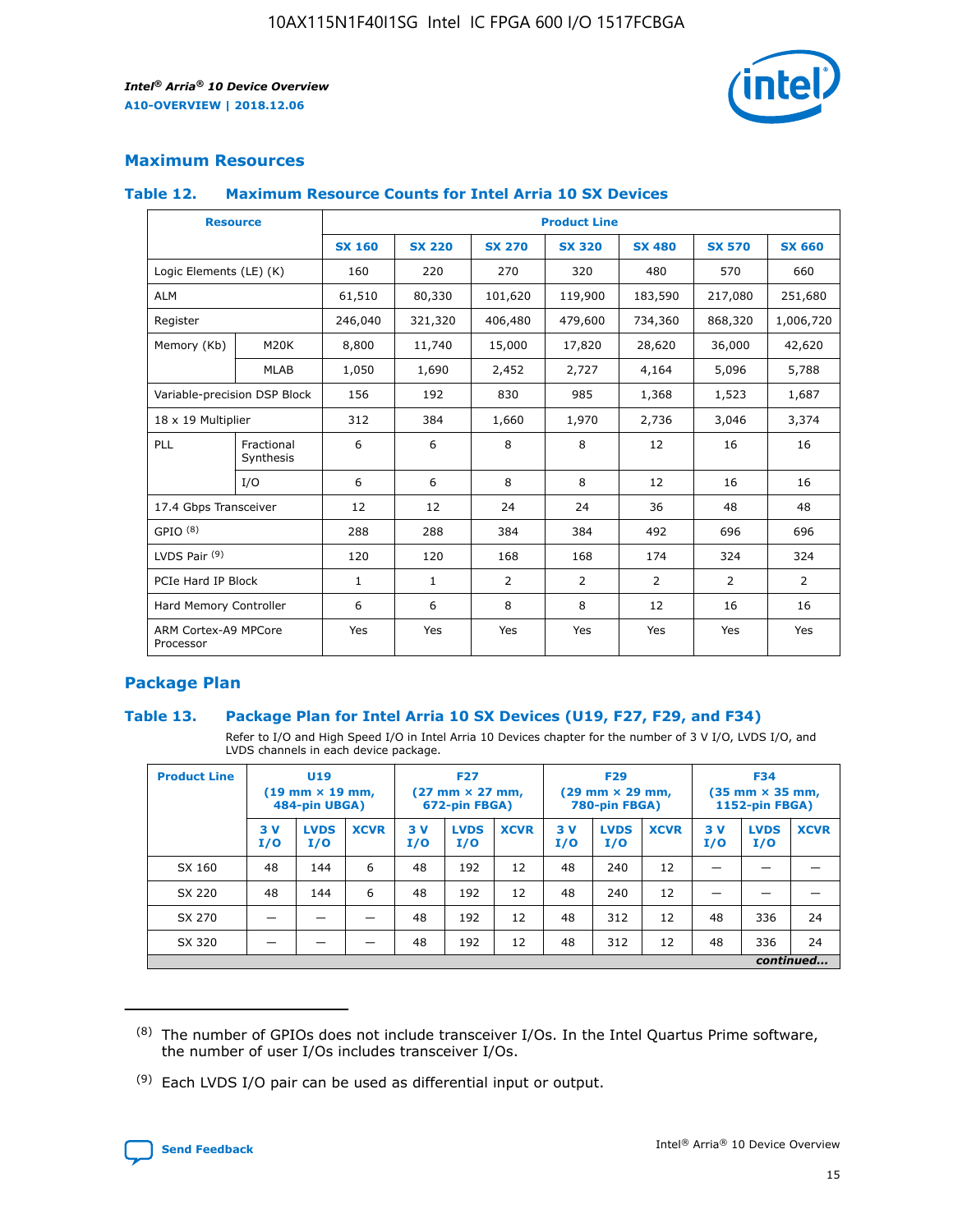

| <b>Product Line</b> | U <sub>19</sub><br>$(19 \text{ mm} \times 19 \text{ mm})$<br>484-pin UBGA) |                    | <b>F27</b><br>$(27 \text{ mm} \times 27 \text{ mm})$<br>672-pin FBGA) |           | <b>F29</b><br>$(29$ mm $\times$ 29 mm,<br>780-pin FBGA) |             |           | <b>F34</b><br>$(35$ mm $\times$ 35 mm,<br><b>1152-pin FBGA)</b> |             |            |                    |             |
|---------------------|----------------------------------------------------------------------------|--------------------|-----------------------------------------------------------------------|-----------|---------------------------------------------------------|-------------|-----------|-----------------------------------------------------------------|-------------|------------|--------------------|-------------|
|                     | 3 V<br>I/O                                                                 | <b>LVDS</b><br>I/O | <b>XCVR</b>                                                           | 3V<br>I/O | <b>LVDS</b><br>I/O                                      | <b>XCVR</b> | 3V<br>I/O | <b>LVDS</b><br>I/O                                              | <b>XCVR</b> | 3 V<br>I/O | <b>LVDS</b><br>I/O | <b>XCVR</b> |
| SX 480              |                                                                            |                    |                                                                       |           |                                                         |             | 48        | 312                                                             | 12          | 48         | 444                | 24          |
| SX 570              |                                                                            |                    |                                                                       |           |                                                         |             |           |                                                                 |             | 48         | 444                | 24          |
| SX 660              |                                                                            |                    |                                                                       |           |                                                         |             |           |                                                                 |             | 48         | 444                | 24          |

### **Table 14. Package Plan for Intel Arria 10 SX Devices (F35, KF40, and NF40)**

Refer to I/O and High Speed I/O in Intel Arria 10 Devices chapter for the number of 3 V I/O, LVDS I/O, and LVDS channels in each device package.

| <b>Product Line</b> | <b>F35</b><br>$(35 \text{ mm} \times 35 \text{ mm})$<br><b>1152-pin FBGA)</b> |          |             |                                           | <b>KF40</b><br>(40 mm × 40 mm,<br>1517-pin FBGA) |    | <b>NF40</b><br>$(40 \text{ mm} \times 40 \text{ mm})$<br>1517-pin FBGA) |          |             |  |
|---------------------|-------------------------------------------------------------------------------|----------|-------------|-------------------------------------------|--------------------------------------------------|----|-------------------------------------------------------------------------|----------|-------------|--|
|                     | 3 V I/O                                                                       | LVDS I/O | <b>XCVR</b> | <b>LVDS I/O</b><br><b>XCVR</b><br>3 V I/O |                                                  |    | 3 V I/O                                                                 | LVDS I/O | <b>XCVR</b> |  |
| SX 270              | 48                                                                            | 336      | 24          |                                           |                                                  |    |                                                                         |          |             |  |
| SX 320              | 48                                                                            | 336      | 24          |                                           |                                                  |    |                                                                         |          |             |  |
| SX 480              | 48                                                                            | 348      | 36          |                                           |                                                  |    |                                                                         |          |             |  |
| SX 570              | 48                                                                            | 348      | 36          | 96                                        | 600                                              | 36 | 48                                                                      | 540      | 48          |  |
| SX 660              | 48                                                                            | 348      | 36          | 96                                        | 600                                              | 36 | 48                                                                      | 540      | 48          |  |

### **Related Information**

[I/O and High-Speed Differential I/O Interfaces in Intel Arria 10 Devices chapter, Intel](https://www.intel.com/content/www/us/en/programmable/documentation/sam1403482614086.html#sam1403482030321) [Arria 10 Device Handbook](https://www.intel.com/content/www/us/en/programmable/documentation/sam1403482614086.html#sam1403482030321)

Provides the number of 3 V and LVDS I/Os, and LVDS channels for each Intel Arria 10 device package.

Intel<sup>®</sup> Arria<sup>®</sup> 10 Device Overview **[Send Feedback](mailto:FPGAtechdocfeedback@intel.com?subject=Feedback%20on%20Intel%20Arria%2010%20Device%20Overview%20(A10-OVERVIEW%202018.12.06)&body=We%20appreciate%20your%20feedback.%20In%20your%20comments,%20also%20specify%20the%20page%20number%20or%20paragraph.%20Thank%20you.)** Send Feedback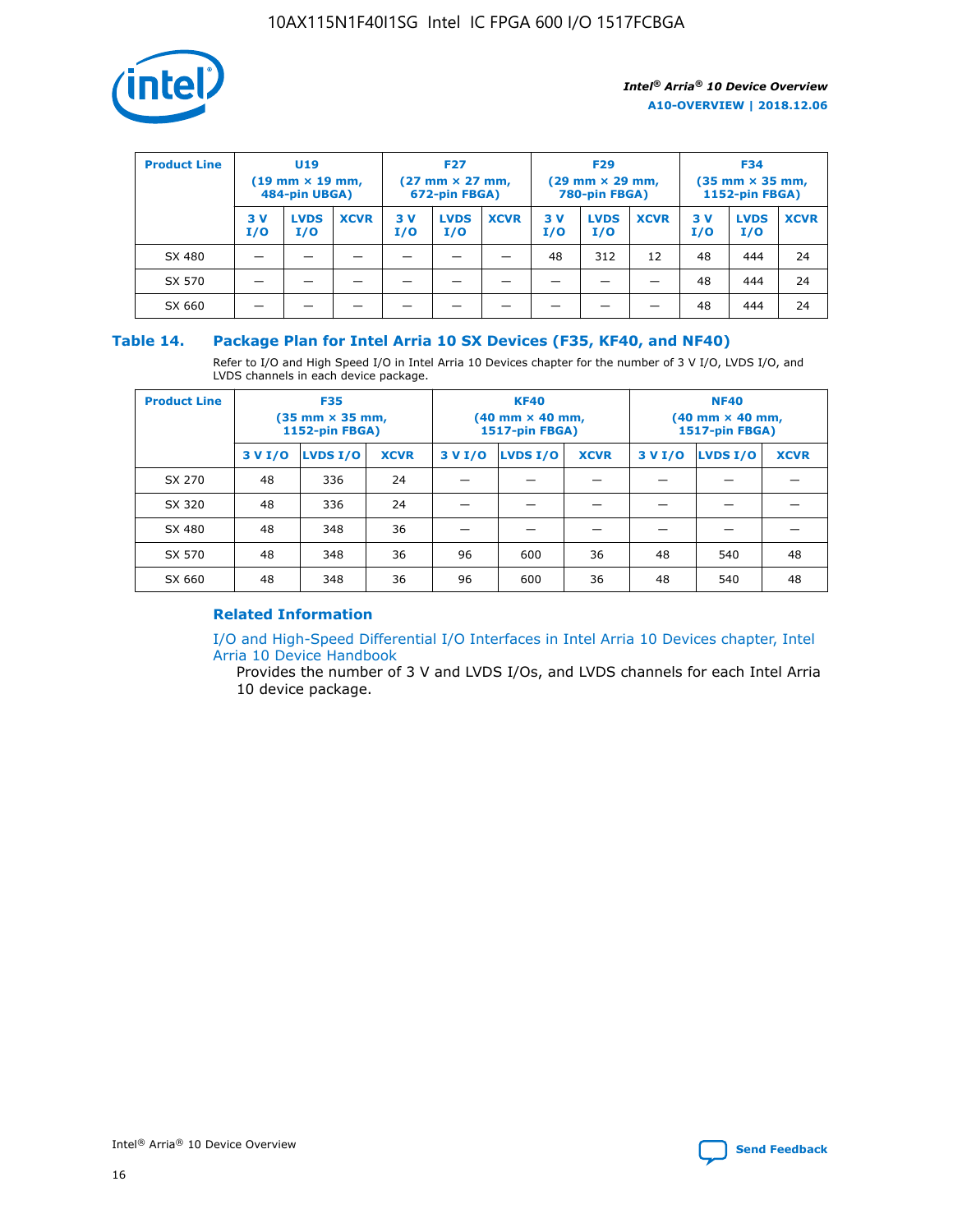

### **I/O Vertical Migration for Intel Arria 10 Devices**

#### **Figure 4. Migration Capability Across Intel Arria 10 Product Lines**

- The arrows indicate the migration paths. The devices included in each vertical migration path are shaded. Devices with fewer resources in the same path have lighter shades.
- To achieve the full I/O migration across product lines in the same migration path, restrict I/Os and transceivers usage to match the product line with the lowest I/O and transceiver counts.
- An LVDS I/O bank in the source device may be mapped to a 3 V I/O bank in the target device. To use memory interface clock frequency higher than 533 MHz, assign external memory interface pins only to banks that are LVDS I/O in both devices.
- There may be nominal 0.15 mm package height difference between some product lines in the same package type.
	- **Variant Product Line Package U19 F27 F29 F34 F35 KF40 NF40 RF40 NF45 SF45 UF45** Intel® Arria® 10 GX GX 160 GX 220 GX 270 GX 320 GX 480 GX 570 GX 660 GX 900 GX 1150 Intel Arria 10 GT GT 900 GT 1150 Intel Arria 10 SX SX 160 SX 220 SX 270 SX 320 SX 480 SX 570 SX 660
- Some migration paths are not shown in the Intel Quartus Prime software **Pin Migration View**.

*Note:* To verify the pin migration compatibility, use the **Pin Migration View** window in the Intel Quartus Prime software Pin Planner.

### **Adaptive Logic Module**

Intel Arria 10 devices use a 20 nm ALM as the basic building block of the logic fabric.

The ALM architecture is the same as the previous generation FPGAs, allowing for efficient implementation of logic functions and easy conversion of IP between the device generations.

The ALM, as shown in following figure, uses an 8-input fracturable look-up table (LUT) with four dedicated registers to help improve timing closure in register-rich designs and achieve an even higher design packing capability than the traditional two-register per LUT architecture.

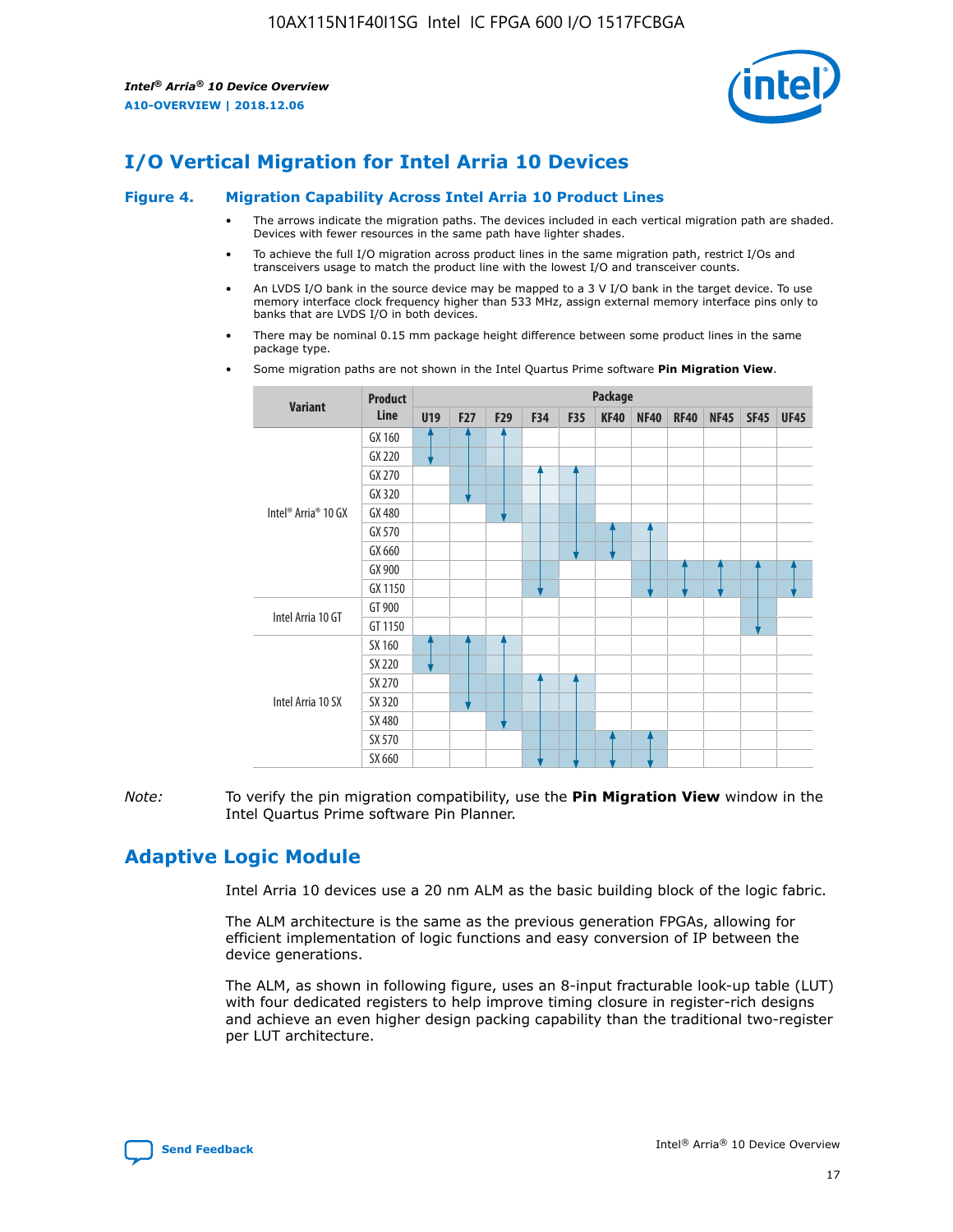

**Figure 5. ALM for Intel Arria 10 Devices**



The Intel Quartus Prime software optimizes your design according to the ALM logic structure and automatically maps legacy designs into the Intel Arria 10 ALM architecture.

### **Variable-Precision DSP Block**

The Intel Arria 10 variable precision DSP blocks support fixed-point arithmetic and floating-point arithmetic.

Features for fixed-point arithmetic:

- High-performance, power-optimized, and fully registered multiplication operations
- 18-bit and 27-bit word lengths
- Two 18 x 19 multipliers or one 27 x 27 multiplier per DSP block
- Built-in addition, subtraction, and 64-bit double accumulation register to combine multiplication results
- Cascading 19-bit or 27-bit when pre-adder is disabled and cascading 18-bit when pre-adder is used to form the tap-delay line for filtering applications
- Cascading 64-bit output bus to propagate output results from one block to the next block without external logic support
- Hard pre-adder supported in 19-bit and 27-bit modes for symmetric filters
- Internal coefficient register bank in both 18-bit and 27-bit modes for filter implementation
- 18-bit and 27-bit systolic finite impulse response (FIR) filters with distributed output adder
- Biased rounding support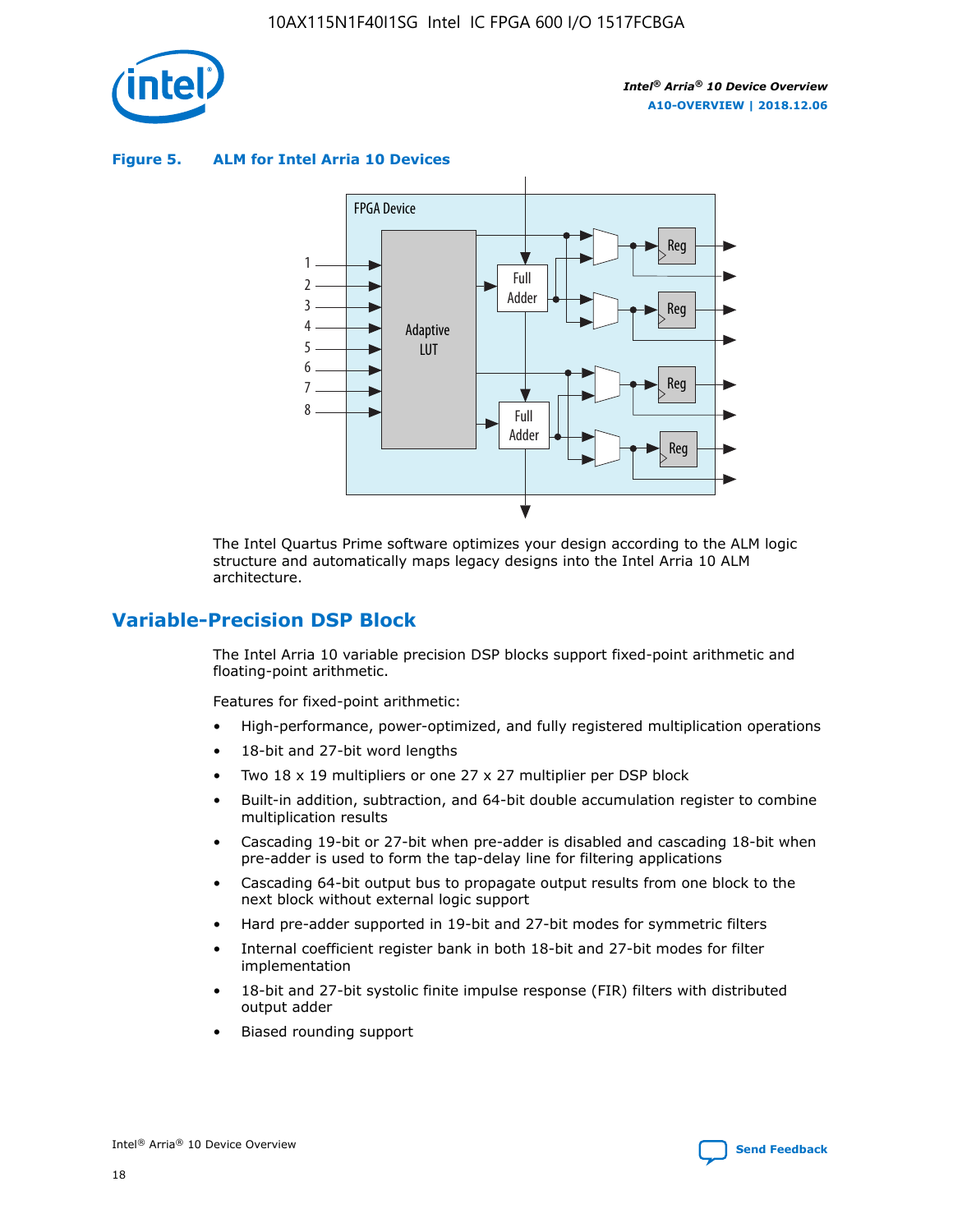

Features for floating-point arithmetic:

- A completely hardened architecture that supports multiplication, addition, subtraction, multiply-add, and multiply-subtract
- Multiplication with accumulation capability and a dynamic accumulator reset control
- Multiplication with cascade summation capability
- Multiplication with cascade subtraction capability
- Complex multiplication
- Direct vector dot product
- Systolic FIR filter

### **Table 15. Variable-Precision DSP Block Configurations for Intel Arria 10 Devices**

| <b>Usage Example</b>                                       | <b>Multiplier Size (Bit)</b>    | <b>DSP Block Resources</b> |
|------------------------------------------------------------|---------------------------------|----------------------------|
| Medium precision fixed point                               | Two 18 x 19                     |                            |
| High precision fixed or Single precision<br>floating point | One 27 x 27                     |                            |
| Fixed point FFTs                                           | One 19 x 36 with external adder |                            |
| Very high precision fixed point                            | One 36 x 36 with external adder |                            |
| Double precision floating point                            | One 54 x 54 with external adder | 4                          |

#### **Table 16. Resources for Fixed-Point Arithmetic in Intel Arria 10 Devices**

The table lists the variable-precision DSP resources by bit precision for each Intel Arria 10 device.

| <b>Variant</b>  | <b>Product Line</b> | <b>Variable-</b><br>precision<br><b>DSP Block</b> | <b>Independent Input and Output</b><br><b>Multiplications Operator</b> |                                     | 18 x 19<br><b>Multiplier</b><br><b>Adder Sum</b> | $18 \times 18$<br><b>Multiplier</b><br><b>Adder</b> |
|-----------------|---------------------|---------------------------------------------------|------------------------------------------------------------------------|-------------------------------------|--------------------------------------------------|-----------------------------------------------------|
|                 |                     |                                                   | 18 x 19<br><b>Multiplier</b>                                           | $27 \times 27$<br><b>Multiplier</b> | <b>Mode</b>                                      | <b>Summed with</b><br>36 bit Input                  |
| AIntel Arria 10 | GX 160              | 156                                               | 312                                                                    | 156                                 | 156                                              | 156                                                 |
| GX              | GX 220              | 192                                               | 384                                                                    | 192                                 | 192                                              | 192                                                 |
|                 | GX 270              | 830                                               | 1,660                                                                  | 830                                 | 830                                              | 830                                                 |
|                 | GX 320              | 984                                               | 1,968                                                                  | 984                                 | 984                                              | 984                                                 |
|                 | GX 480              | 1,368                                             | 2,736                                                                  | 1,368                               | 1,368                                            | 1,368                                               |
|                 | GX 570              | 1,523                                             | 3,046                                                                  | 1,523                               | 1,523                                            | 1,523                                               |
|                 | GX 660              | 1,687                                             | 3,374                                                                  | 1,687                               | 1,687                                            | 1,687                                               |
|                 | GX 900              | 1,518                                             | 3,036                                                                  | 1,518                               | 1,518                                            | 1,518                                               |
|                 | GX 1150             | 1,518                                             | 3,036                                                                  | 1,518                               | 1,518                                            | 1,518                                               |
| Intel Arria 10  | GT 900              | 1,518                                             | 3,036                                                                  | 1,518                               | 1,518                                            | 1,518                                               |
| GT              | GT 1150             | 1,518                                             | 3,036                                                                  | 1,518                               | 1,518                                            | 1,518                                               |
| Intel Arria 10  | SX 160              | 156                                               | 312                                                                    | 156                                 | 156                                              | 156                                                 |
| <b>SX</b>       | SX 220              | 192                                               | 384                                                                    | 192                                 | 192                                              | 192                                                 |
|                 | SX 270              | 830                                               | 1,660                                                                  | 830                                 | 830                                              | 830                                                 |
|                 |                     |                                                   |                                                                        |                                     |                                                  | continued                                           |

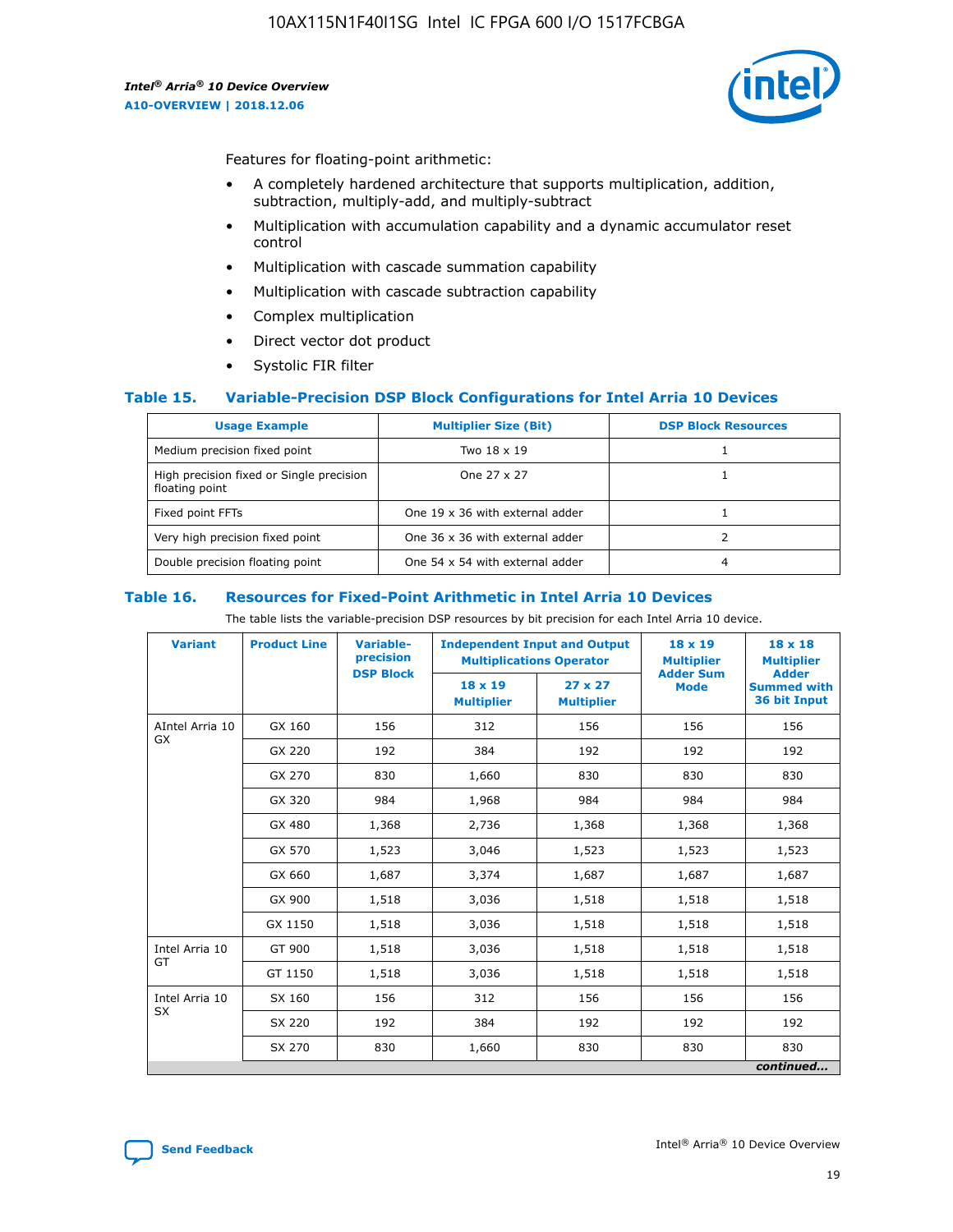

| <b>Variant</b> | <b>Product Line</b> | <b>Variable-</b><br>precision |                                     | <b>Independent Input and Output</b><br><b>Multiplications Operator</b> | $18 \times 19$<br><b>Multiplier</b> | $18 \times 18$<br><b>Multiplier</b>                |
|----------------|---------------------|-------------------------------|-------------------------------------|------------------------------------------------------------------------|-------------------------------------|----------------------------------------------------|
|                |                     | <b>DSP Block</b>              | $18 \times 19$<br><b>Multiplier</b> | $27 \times 27$<br><b>Multiplier</b>                                    | <b>Adder Sum</b><br><b>Mode</b>     | <b>Adder</b><br><b>Summed with</b><br>36 bit Input |
|                | SX 320              | 984                           | 1,968                               | 984                                                                    | 984                                 | 984                                                |
|                | SX 480              | 1,368                         | 2,736                               | 1,368                                                                  | 1,368                               | 1,368                                              |
|                | SX 570              | 1,523                         | 3,046                               | 1,523                                                                  | 1,523                               | 1,523                                              |
|                | SX 660              | 1,687                         | 3,374                               | 1,687                                                                  | 1,687                               | 1,687                                              |

### **Table 17. Resources for Floating-Point Arithmetic in Intel Arria 10 Devices**

The table lists the variable-precision DSP resources by bit precision for each Intel Arria 10 device.

| <b>Variant</b> | <b>Product Line</b> | <b>Variable-</b><br>precision<br><b>DSP Block</b> | <b>Single</b><br><b>Precision</b><br><b>Floating-Point</b><br><b>Multiplication</b><br><b>Mode</b> | <b>Single-Precision</b><br><b>Floating-Point</b><br><b>Adder Mode</b> | Single-<br><b>Precision</b><br><b>Floating-Point</b><br><b>Multiply</b><br><b>Accumulate</b><br><b>Mode</b> | <b>Peak</b><br><b>Giga Floating-</b><br><b>Point</b><br><b>Operations</b><br>per Second<br>(GFLOPs) |
|----------------|---------------------|---------------------------------------------------|----------------------------------------------------------------------------------------------------|-----------------------------------------------------------------------|-------------------------------------------------------------------------------------------------------------|-----------------------------------------------------------------------------------------------------|
| Intel Arria 10 | GX 160              | 156                                               | 156                                                                                                | 156                                                                   | 156                                                                                                         | 140                                                                                                 |
| <b>GX</b>      | GX 220              | 192                                               | 192                                                                                                | 192                                                                   | 192                                                                                                         | 173                                                                                                 |
|                | GX 270              | 830                                               | 830                                                                                                | 830                                                                   | 830                                                                                                         | 747                                                                                                 |
|                | GX 320              | 984                                               | 984                                                                                                | 984                                                                   | 984                                                                                                         | 886                                                                                                 |
|                | GX 480              | 1,369                                             | 1,368                                                                                              | 1,368                                                                 | 1,368                                                                                                       | 1,231                                                                                               |
|                | GX 570              | 1,523                                             | 1,523                                                                                              | 1,523                                                                 | 1,523                                                                                                       | 1,371                                                                                               |
|                | GX 660              | 1,687                                             | 1,687                                                                                              | 1,687                                                                 | 1,687                                                                                                       | 1,518                                                                                               |
|                | GX 900              | 1,518                                             | 1,518                                                                                              | 1,518                                                                 | 1,518                                                                                                       | 1,366                                                                                               |
|                | GX 1150             | 1,518                                             | 1,518                                                                                              | 1,518                                                                 | 1,518                                                                                                       | 1,366                                                                                               |
| Intel Arria 10 | GT 900              | 1,518                                             | 1,518                                                                                              | 1,518                                                                 | 1,518                                                                                                       | 1,366                                                                                               |
| GT             | GT 1150             | 1,518                                             | 1,518                                                                                              | 1,518                                                                 | 1,518                                                                                                       | 1,366                                                                                               |
| Intel Arria 10 | SX 160              | 156                                               | 156                                                                                                | 156                                                                   | 156                                                                                                         | 140                                                                                                 |
| SX             | SX 220              | 192                                               | 192                                                                                                | 192                                                                   | 192                                                                                                         | 173                                                                                                 |
|                | SX 270              | 830                                               | 830                                                                                                | 830                                                                   | 830                                                                                                         | 747                                                                                                 |
|                | SX 320              | 984                                               | 984                                                                                                | 984                                                                   | 984                                                                                                         | 886                                                                                                 |
|                | SX 480              | 1,369                                             | 1,368                                                                                              | 1,368                                                                 | 1,368                                                                                                       | 1,231                                                                                               |
|                | SX 570              | 1,523                                             | 1,523                                                                                              | 1,523                                                                 | 1,523                                                                                                       | 1,371                                                                                               |
|                | SX 660              | 1,687                                             | 1,687                                                                                              | 1,687                                                                 | 1,687                                                                                                       | 1,518                                                                                               |

### **Embedded Memory Blocks**

The embedded memory blocks in the devices are flexible and designed to provide an optimal amount of small- and large-sized memory arrays to fit your design requirements.

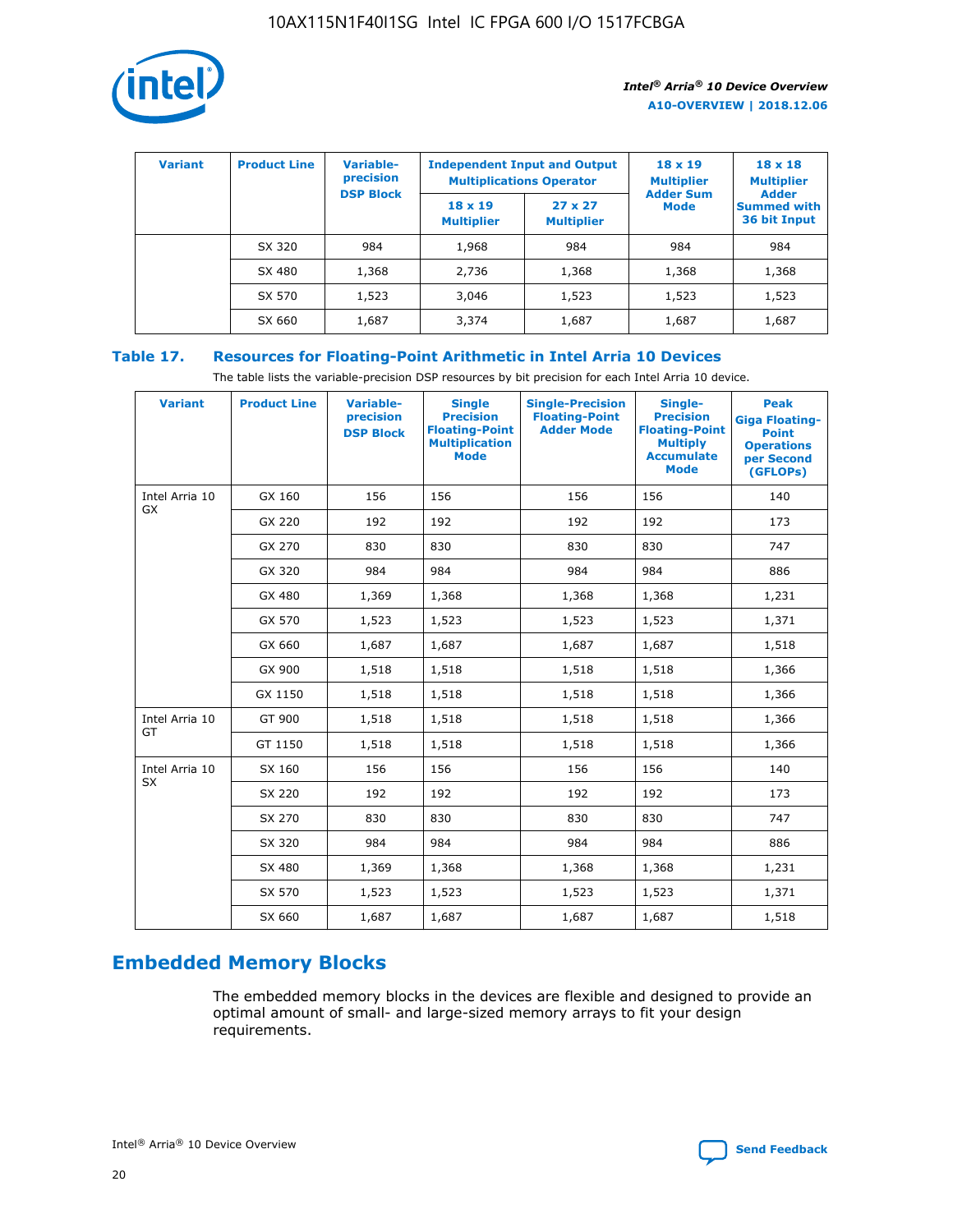

### **Types of Embedded Memory**

The Intel Arria 10 devices contain two types of memory blocks:

- 20 Kb M20K blocks—blocks of dedicated memory resources. The M20K blocks are ideal for larger memory arrays while still providing a large number of independent ports.
- 640 bit memory logic array blocks (MLABs)—enhanced memory blocks that are configured from dual-purpose logic array blocks (LABs). The MLABs are ideal for wide and shallow memory arrays. The MLABs are optimized for implementation of shift registers for digital signal processing (DSP) applications, wide and shallow FIFO buffers, and filter delay lines. Each MLAB is made up of ten adaptive logic modules (ALMs). In the Intel Arria 10 devices, you can configure these ALMs as ten 32 x 2 blocks, giving you one 32 x 20 simple dual-port SRAM block per MLAB.

### **Embedded Memory Capacity in Intel Arria 10 Devices**

|                   | <b>Product</b> |              | <b>M20K</b>         | <b>MLAB</b>  |                     | <b>Total RAM Bit</b> |
|-------------------|----------------|--------------|---------------------|--------------|---------------------|----------------------|
| <b>Variant</b>    | <b>Line</b>    | <b>Block</b> | <b>RAM Bit (Kb)</b> | <b>Block</b> | <b>RAM Bit (Kb)</b> | (Kb)                 |
| Intel Arria 10 GX | GX 160         | 440          | 8,800               | 1,680        | 1,050               | 9,850                |
|                   | GX 220         | 587          | 11,740              | 2,703        | 1,690               | 13,430               |
|                   | GX 270         | 750          | 15,000              | 3,922        | 2,452               | 17,452               |
|                   | GX 320         | 891          | 17,820              | 4,363        | 2,727               | 20,547               |
|                   | GX 480         | 1,431        | 28,620              | 6,662        | 4,164               | 32,784               |
|                   | GX 570         | 1,800        | 36,000              | 8,153        | 5,096               | 41,096               |
|                   | GX 660         | 2,131        | 42,620              | 9,260        | 5,788               | 48,408               |
|                   | GX 900         | 2,423        | 48,460              | 15,017       | 9,386               | 57,846               |
|                   | GX 1150        | 2,713        | 54,260              | 20,774       | 12,984              | 67,244               |
| Intel Arria 10 GT | GT 900         | 2,423        | 48,460              | 15,017       | 9,386               | 57,846               |
|                   | GT 1150        | 2,713        | 54,260              | 20,774       | 12,984              | 67,244               |
| Intel Arria 10 SX | SX 160         | 440          | 8,800               | 1,680        | 1,050               | 9,850                |
|                   | SX 220         | 587          | 11,740              | 2,703        | 1,690               | 13,430               |
|                   | SX 270         | 750          | 15,000              | 3,922        | 2,452               | 17,452               |
|                   | SX 320         | 891          | 17,820              | 4,363        | 2,727               | 20,547               |
|                   | SX 480         | 1,431        | 28,620              | 6,662        | 4,164               | 32,784               |
|                   | SX 570         | 1,800        | 36,000              | 8,153        | 5,096               | 41,096               |
|                   | SX 660         | 2,131        | 42,620              | 9,260        | 5,788               | 48,408               |

#### **Table 18. Embedded Memory Capacity and Distribution in Intel Arria 10 Devices**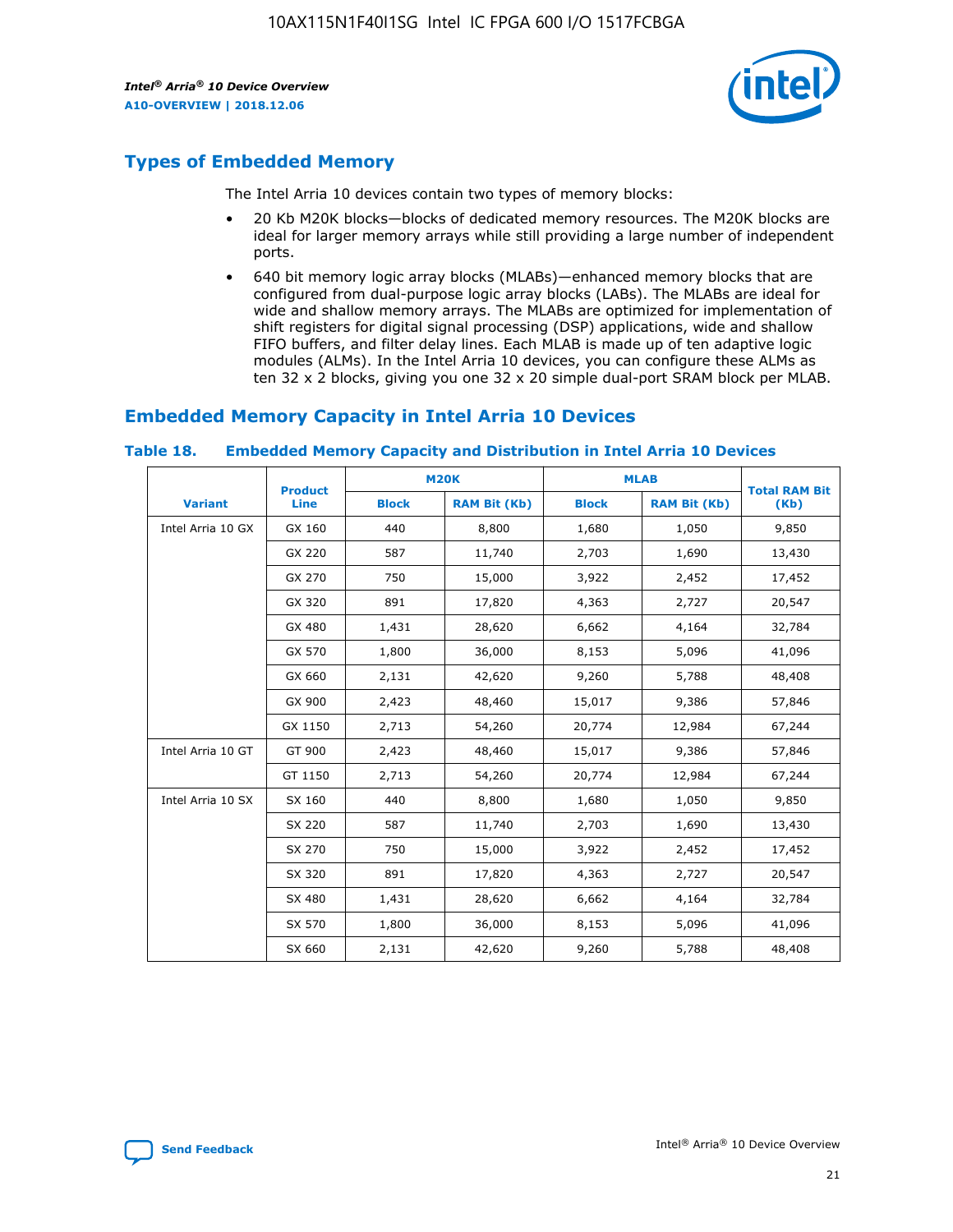

### **Embedded Memory Configurations for Single-port Mode**

#### **Table 19. Single-port Embedded Memory Configurations for Intel Arria 10 Devices**

This table lists the maximum configurations supported for single-port RAM and ROM modes.

| <b>Memory Block</b> | Depth (bits) | <b>Programmable Width</b> |
|---------------------|--------------|---------------------------|
| MLAB                | 32           | x16, x18, or x20          |
|                     | 64(10)       | x8, x9, x10               |
| M20K                | 512          | x40, x32                  |
|                     | 1K           | x20, x16                  |
|                     | 2K           | x10, x8                   |
|                     | 4K           | x5, x4                    |
|                     | 8K           | x2                        |
|                     | 16K          | x1                        |

### **Clock Networks and PLL Clock Sources**

The clock network architecture is based on Intel's global, regional, and peripheral clock structure. This clock structure is supported by dedicated clock input pins, fractional clock synthesis PLLs, and integer I/O PLLs.

### **Clock Networks**

The Intel Arria 10 core clock networks are capable of up to 800 MHz fabric operation across the full industrial temperature range. For the external memory interface, the clock network supports the hard memory controller with speeds up to 2,400 Mbps in a quarter-rate transfer.

To reduce power consumption, the Intel Quartus Prime software identifies all unused sections of the clock network and powers them down.

### **Fractional Synthesis and I/O PLLs**

Intel Arria 10 devices contain up to 32 fractional synthesis PLLs and up to 16 I/O PLLs that are available for both specific and general purpose uses in the core:

- Fractional synthesis PLLs—located in the column adjacent to the transceiver blocks
- I/O PLLs—located in each bank of the 48 I/Os

### **Fractional Synthesis PLLs**

You can use the fractional synthesis PLLs to:

- Reduce the number of oscillators that are required on your board
- Reduce the number of clock pins that are used in the device by synthesizing multiple clock frequencies from a single reference clock source

<sup>(10)</sup> Supported through software emulation and consumes additional MLAB blocks.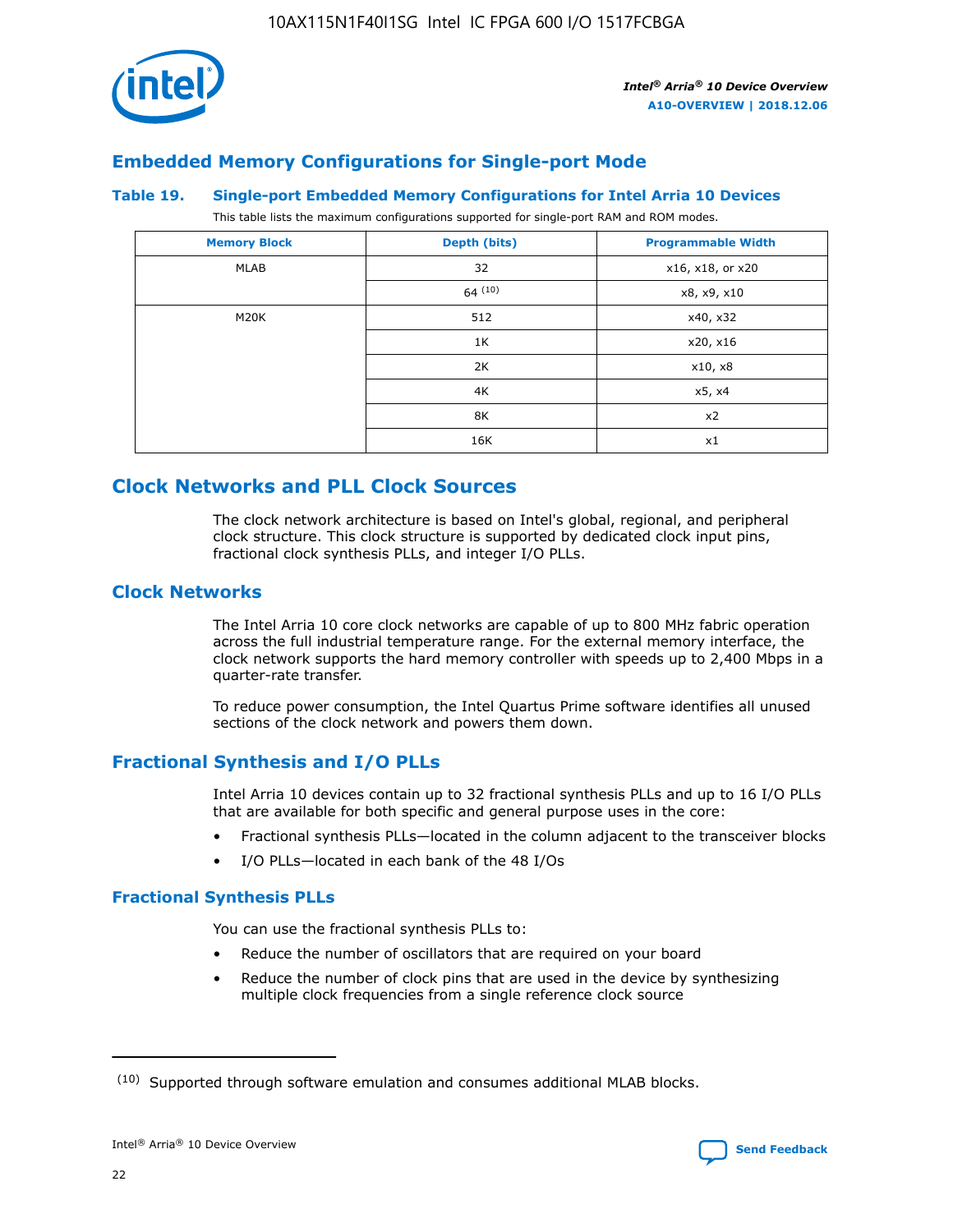

The fractional synthesis PLLs support the following features:

- Reference clock frequency synthesis for transceiver CMU and Advanced Transmit (ATX) PLLs
- Clock network delay compensation
- Zero-delay buffering
- Direct transmit clocking for transceivers
- Independently configurable into two modes:
	- Conventional integer mode equivalent to the general purpose PLL
	- Enhanced fractional mode with third order delta-sigma modulation
- PLL cascading

### **I/O PLLs**

The integer mode I/O PLLs are located in each bank of 48 I/Os. You can use the I/O PLLs to simplify the design of external memory and high-speed LVDS interfaces.

In each I/O bank, the I/O PLLs are adjacent to the hard memory controllers and LVDS SERDES. Because these PLLs are tightly coupled with the I/Os that need to use them, it makes it easier to close timing.

You can use the I/O PLLs for general purpose applications in the core such as clock network delay compensation and zero-delay buffering.

Intel Arria 10 devices support PLL-to-PLL cascading.

### **FPGA General Purpose I/O**

Intel Arria 10 devices offer highly configurable GPIOs. Each I/O bank contains 48 general purpose I/Os and a high-efficiency hard memory controller.

The following list describes the features of the GPIOs:

- Consist of 3 V I/Os for high-voltage application and LVDS I/Os for differential signaling
	- Up to two 3 V I/O banks, available in some devices, that support up to 3 V I/O standards
	- LVDS I/O banks that support up to 1.8 V I/O standards
- Support a wide range of single-ended and differential I/O interfaces
- LVDS speeds up to 1.6 Gbps
- Each LVDS pair of pins has differential input and output buffers, allowing you to configure the LVDS direction for each pair.
- Programmable bus hold and weak pull-up
- Programmable differential output voltage  $(V_{OD})$  and programmable pre-emphasis

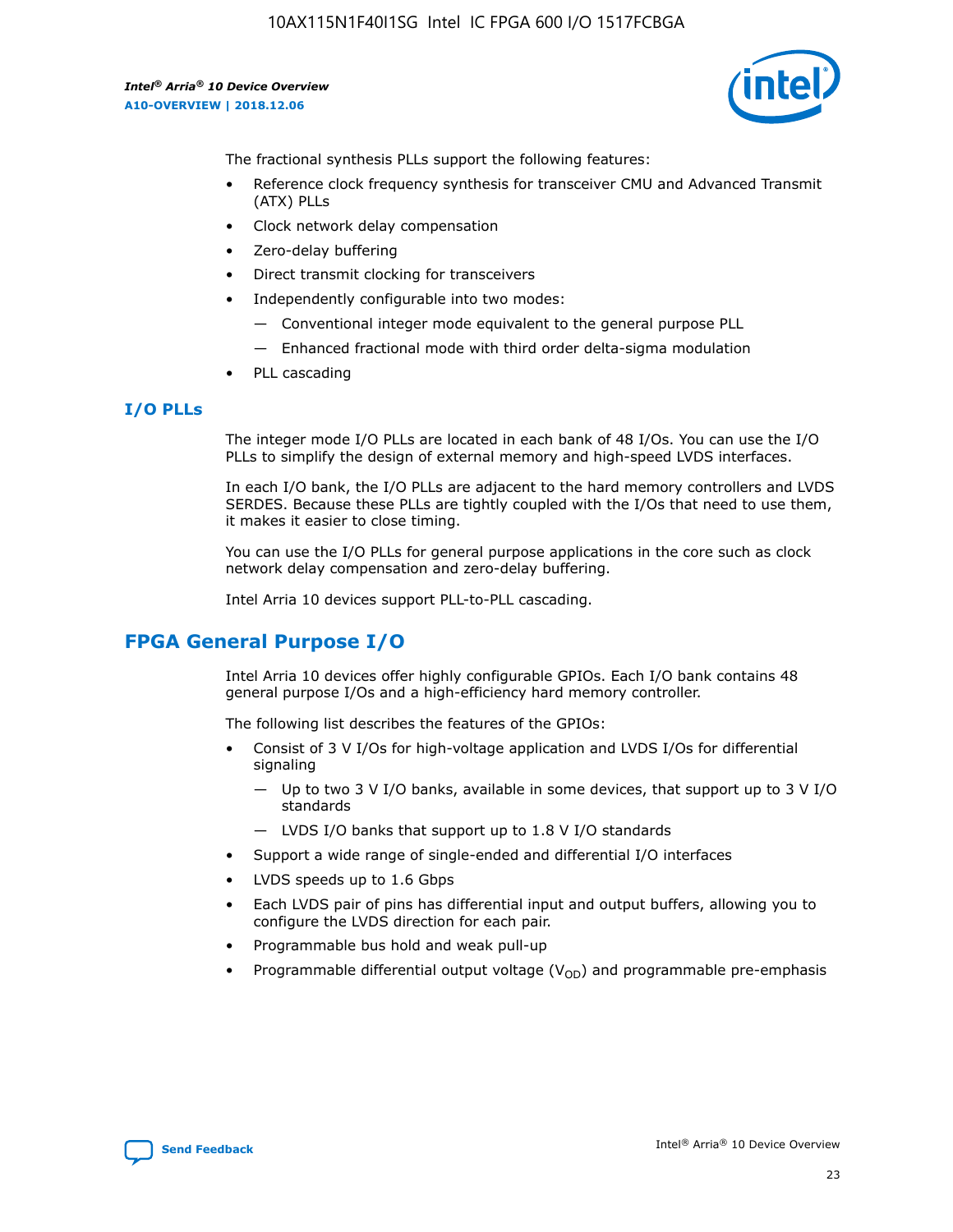

- Series (R<sub>S</sub>) and parallel (R<sub>T</sub>) on-chip termination (OCT) for all I/O banks with OCT calibration to limit the termination impedance variation
- On-chip dynamic termination that has the ability to swap between series and parallel termination, depending on whether there is read or write on a common bus for signal integrity
- Easy timing closure support using the hard read FIFO in the input register path, and delay-locked loop (DLL) delay chain with fine and coarse architecture

### **External Memory Interface**

Intel Arria 10 devices offer massive external memory bandwidth, with up to seven 32 bit DDR4 memory interfaces running at up to 2,400 Mbps. This bandwidth provides additional ease of design, lower power, and resource efficiencies of hardened highperformance memory controllers.

The memory interface within Intel Arria 10 FPGAs and SoCs delivers the highest performance and ease of use. You can configure up to a maximum width of 144 bits when using the hard or soft memory controllers. If required, you can bypass the hard memory controller and use a soft controller implemented in the user logic.

Each I/O contains a hardened DDR read/write path (PHY) capable of performing key memory interface functionality such as read/write leveling, FIFO buffering to lower latency and improve margin, timing calibration, and on-chip termination.

The timing calibration is aided by the inclusion of hard microcontrollers based on Intel's Nios® II technology, specifically tailored to control the calibration of multiple memory interfaces. This calibration allows the Intel Arria 10 device to compensate for any changes in process, voltage, or temperature either within the Intel Arria 10 device itself, or within the external memory device. The advanced calibration algorithms ensure maximum bandwidth and robust timing margin across all operating conditions.

In addition to parallel memory interfaces, Intel Arria 10 devices support serial memory technologies such as the Hybrid Memory Cube (HMC). The HMC is supported by the Intel Arria 10 high-speed serial transceivers which connect up to four HMC links, with each link running at data rates up to 15 Gbps.

### **Related Information**

#### [External Memory Interface Spec Estimator](http://www.altera.com/technology/memory/estimator/mem-emif-index.html)

Provides a parametric tool that allows you to find and compare the performance of the supported external memory interfaces in IntelFPGAs.

### **Memory Standards Supported by Intel Arria 10 Devices**

The I/Os are designed to provide high performance support for existing and emerging external memory standards.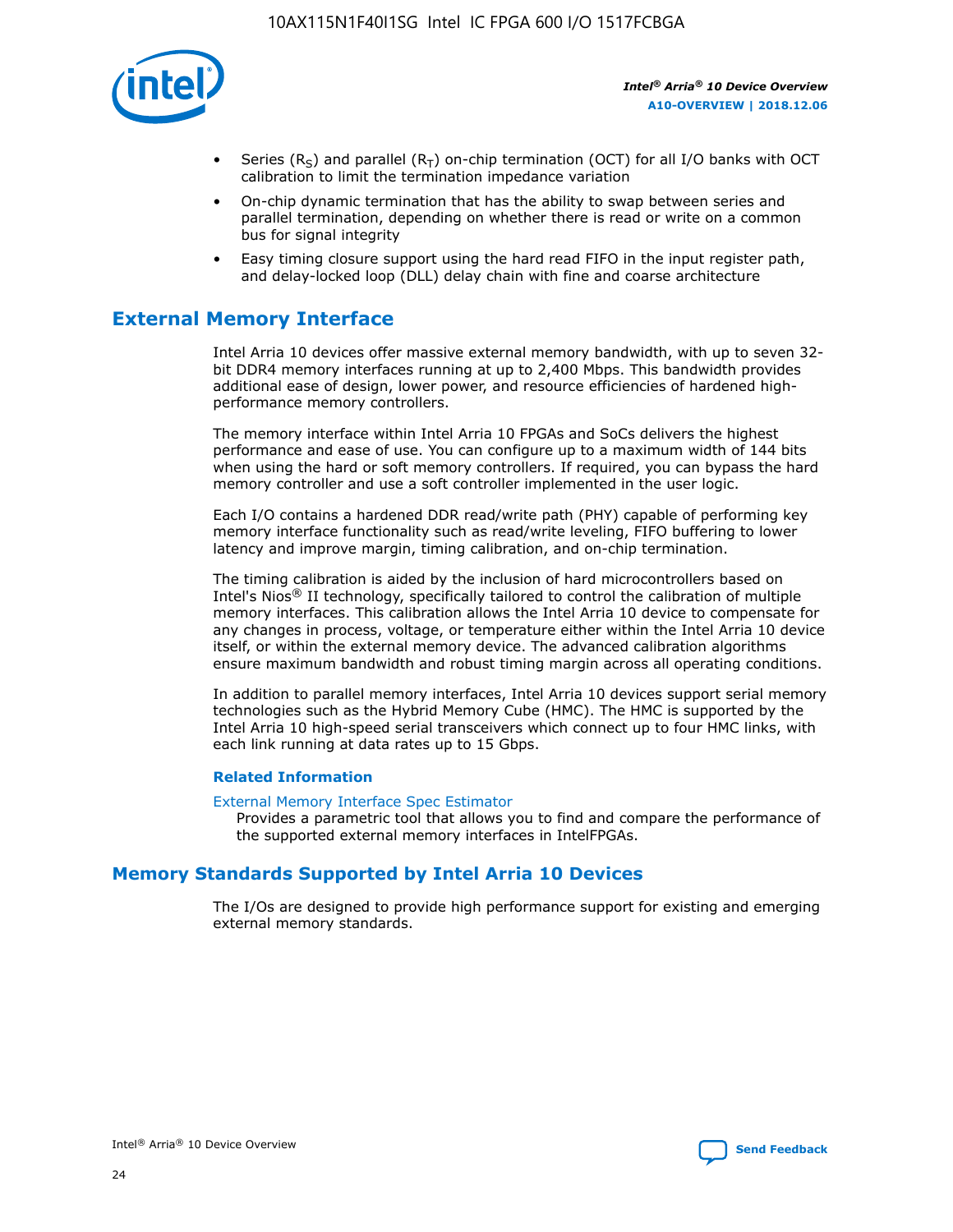

#### **Table 20. Memory Standards Supported by the Hard Memory Controller**

This table lists the overall capability of the hard memory controller. For specific details, refer to the External Memory Interface Spec Estimator and Intel Arria 10 Device Datasheet.

| <b>Memory Standard</b> | <b>Rate Support</b> | <b>Ping Pong PHY Support</b> | <b>Maximum Frequency</b><br>(MHz) |
|------------------------|---------------------|------------------------------|-----------------------------------|
| <b>DDR4 SDRAM</b>      | Quarter rate        | Yes                          | 1,067                             |
|                        |                     |                              | 1,200                             |
| DDR3 SDRAM             | Half rate           | Yes                          | 533                               |
|                        |                     |                              | 667                               |
|                        | Quarter rate        | Yes                          | 1,067                             |
|                        |                     |                              | 1,067                             |
| <b>DDR3L SDRAM</b>     | Half rate           | Yes                          | 533                               |
|                        |                     |                              | 667                               |
|                        | Quarter rate        | Yes                          | 933                               |
|                        |                     |                              | 933                               |
| LPDDR3 SDRAM           | Half rate           |                              | 533                               |
|                        | Quarter rate        |                              | 800                               |

### **Table 21. Memory Standards Supported by the Soft Memory Controller**

| <b>Memory Standard</b>      | <b>Rate Support</b> | <b>Maximum Frequency</b><br>(MHz) |
|-----------------------------|---------------------|-----------------------------------|
| <b>RLDRAM 3 (11)</b>        | Quarter rate        | 1,200                             |
| ODR IV SRAM <sup>(11)</sup> | Quarter rate        | 1,067                             |
| <b>ODR II SRAM</b>          | Full rate           | 333                               |
|                             | Half rate           | 633                               |
| <b>ODR II+ SRAM</b>         | Full rate           | 333                               |
|                             | Half rate           | 633                               |
| <b>ODR II+ Xtreme SRAM</b>  | Full rate           | 333                               |
|                             | Half rate           | 633                               |

#### **Table 22. Memory Standards Supported by the HPS Hard Memory Controller**

The hard processor system (HPS) is available in Intel Arria 10 SoC devices only.

| <b>Memory Standard</b> | <b>Rate Support</b> | <b>Maximum Frequency</b><br>(MHz) |
|------------------------|---------------------|-----------------------------------|
| <b>DDR4 SDRAM</b>      | Half rate           | 1,200                             |
| <b>DDR3 SDRAM</b>      | Half rate           | 1,067                             |
| <b>DDR3L SDRAM</b>     | Half rate           | 933                               |

<sup>(11)</sup> Intel Arria 10 devices support this external memory interface using hard PHY with soft memory controller.

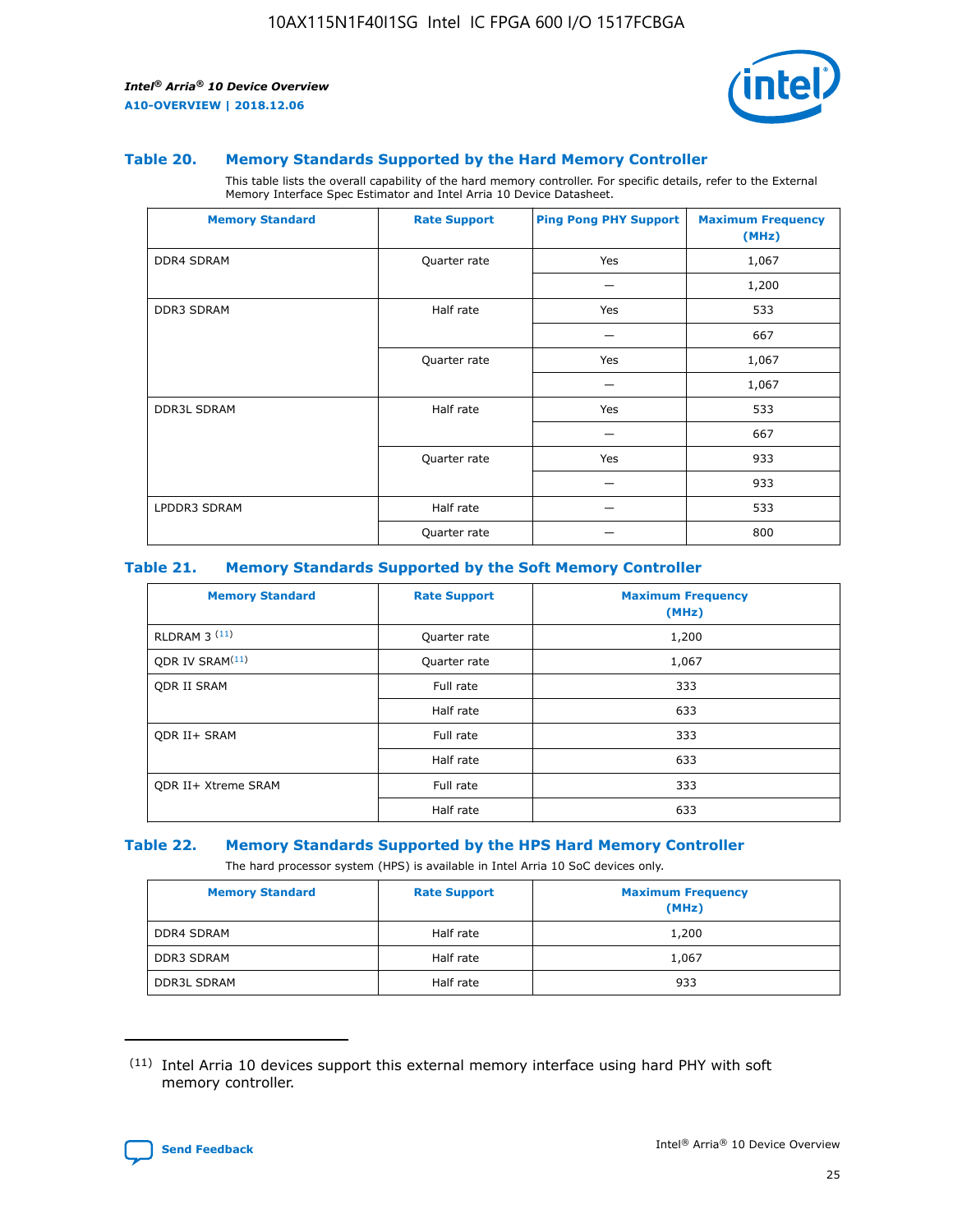

### **Related Information**

#### [Intel Arria 10 Device Datasheet](https://www.intel.com/content/www/us/en/programmable/documentation/mcn1413182292568.html#mcn1413182153340)

Lists the memory interface performance according to memory interface standards, rank or chip select configurations, and Intel Arria 10 device speed grades.

### **PCIe Gen1, Gen2, and Gen3 Hard IP**

Intel Arria 10 devices contain PCIe hard IP that is designed for performance and ease-of-use:

- Includes all layers of the PCIe stack—transaction, data link and physical layers.
- Supports PCIe Gen3, Gen2, and Gen1 Endpoint and Root Port in x1, x2, x4, or x8 lane configuration.
- Operates independently from the core logic—optional configuration via protocol (CvP) allows the PCIe link to power up and complete link training in less than 100 ms while the Intel Arria 10 device completes loading the programming file for the rest of the FPGA.
- Provides added functionality that makes it easier to support emerging features such as Single Root I/O Virtualization (SR-IOV) and optional protocol extensions.
- Provides improved end-to-end datapath protection using ECC.
- Supports FPGA configuration via protocol (CvP) using PCIe at Gen3, Gen2, or Gen1 speed.

#### **Related Information**

PCS Features on page 30

### **Enhanced PCS Hard IP for Interlaken and 10 Gbps Ethernet**

### **Interlaken Support**

The Intel Arria 10 enhanced PCS hard IP provides integrated Interlaken PCS supporting rates up to 25.8 Gbps per lane.

The Interlaken PCS is based on the proven functionality of the PCS developed for Intel's previous generation FPGAs, which demonstrated interoperability with Interlaken ASSP vendors and third-party IP suppliers. The Interlaken PCS is present in every transceiver channel in Intel Arria 10 devices.

### **Related Information**

PCS Features on page 30

### **10 Gbps Ethernet Support**

The Intel Arria 10 enhanced PCS hard IP supports 10GBASE-R PCS compliant with IEEE 802.3 10 Gbps Ethernet (10GbE). The integrated hard IP support for 10GbE and the 10 Gbps transceivers save external PHY cost, board space, and system power.

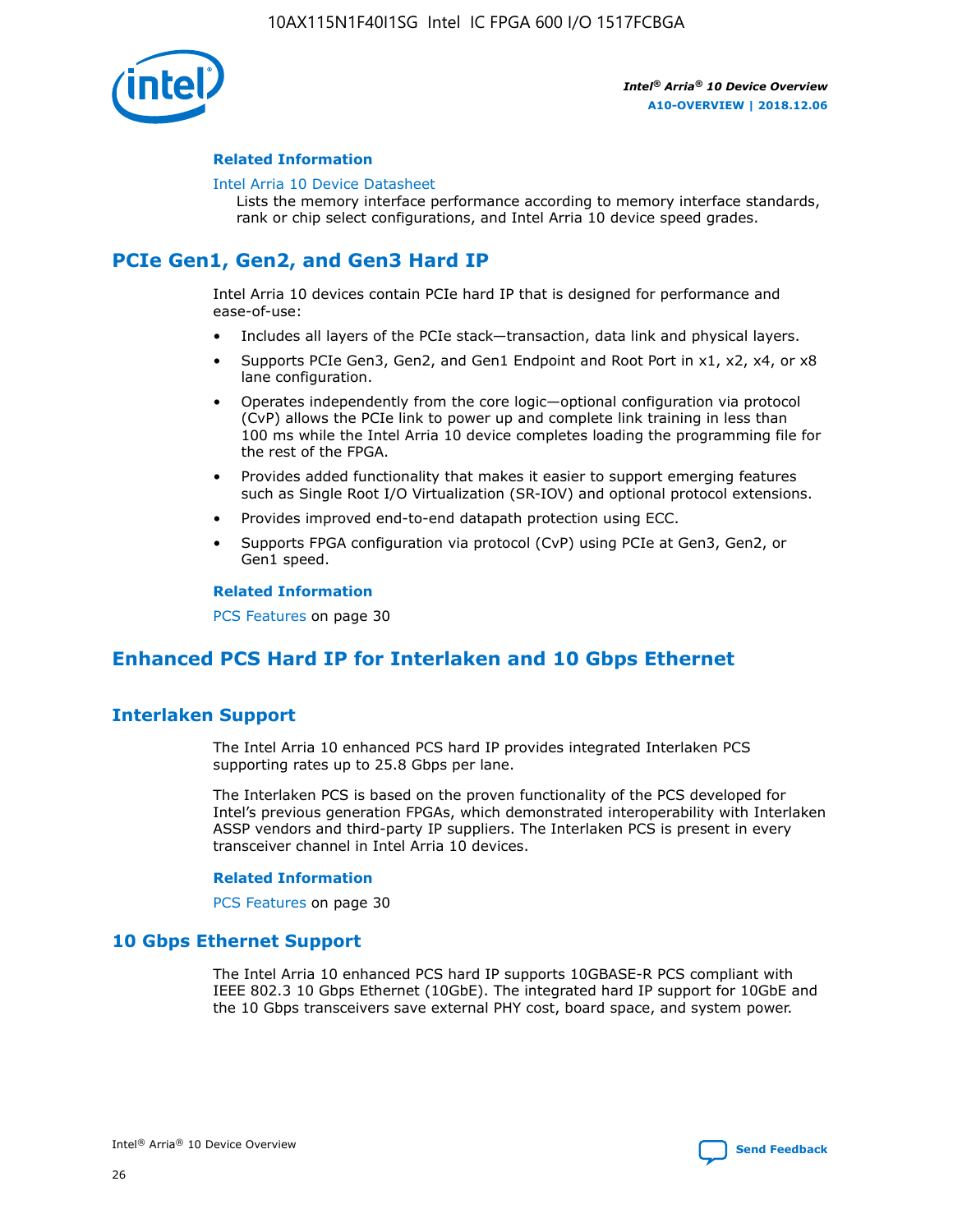

The scalable hard IP supports multiple independent 10GbE ports while using a single PLL for all the 10GBASE-R PCS instantiations, which saves on core logic resources and clock networks:

- Simplifies multiport 10GbE systems compared to XAUI interfaces that require an external XAUI-to-10G PHY.
- Incorporates Electronic Dispersion Compensation (EDC), which enables direct connection to standard 10 Gbps XFP and SFP+ pluggable optical modules.
- Supports backplane Ethernet applications and includes a hard 10GBASE-KR Forward Error Correction (FEC) circuit that you can use for 10 Gbps and 40 Gbps applications.

The 10 Gbps Ethernet PCS hard IP and 10GBASE-KR FEC are present in every transceiver channel.

#### **Related Information**

PCS Features on page 30

### **Low Power Serial Transceivers**

Intel Arria 10 FPGAs and SoCs include lowest power transceivers that deliver high bandwidth, throughput and low latency.

Intel Arria 10 devices deliver the industry's lowest power consumption per transceiver channel:

- 12.5 Gbps transceivers at as low as 242 mW
- 10 Gbps transceivers at as low as 168 mW
- 6 Gbps transceivers at as low as 117 mW

Intel Arria 10 transceivers support various data rates according to application:

- Chip-to-chip and chip-to-module applications—from 1 Gbps up to 25.8 Gbps
- Long reach and backplane applications—from 1 Gbps up to 12.5 with advanced adaptive equalization
- Critical power sensitive applications—from 1 Gbps up to 11.3 Gbps using lower power modes

The combination of 20 nm process technology and architectural advances provide the following benefits:

- Significant reduction in die area and power consumption
- Increase of up to two times in transceiver I/O density compared to previous generation devices while maintaining optimal signal integrity
- Up to 72 total transceiver channels—you can configure up to 6 of these channels to run as fast as 25.8 Gbps
- All channels feature continuous data rate support up to the maximum rated speed

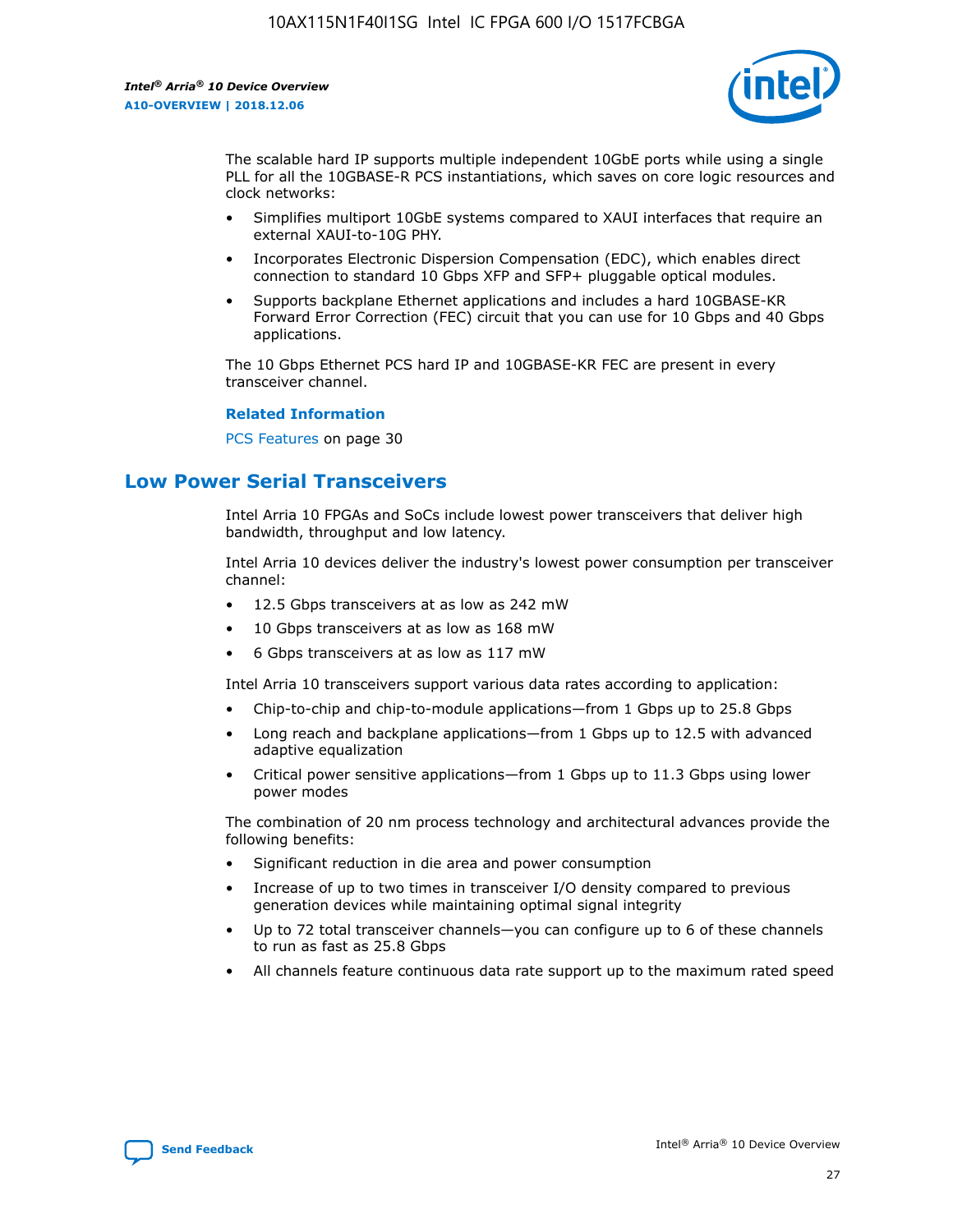



### **Figure 6. Intel Arria 10 Transceiver Block Architecture**

### **Transceiver Channels**

All transceiver channels feature a dedicated Physical Medium Attachment (PMA) and a hardened Physical Coding Sublayer (PCS).

- The PMA provides primary interfacing capabilities to physical channels.
- The PCS typically handles encoding/decoding, word alignment, and other preprocessing functions before transferring data to the FPGA core fabric.

A transceiver channel consists of a PMA and a PCS block. Most transceiver banks have 6 channels. There are some transceiver banks that contain only 3 channels.

A wide variety of bonded and non-bonded data rate configurations is possible using a highly configurable clock distribution network. Up to 80 independent transceiver data rates can be configured.

The following figures are graphical representations of top views of the silicon die, which correspond to reverse views for flip chip packages. Different Intel Arria 10 devices may have different floorplans than the ones shown in the figures.

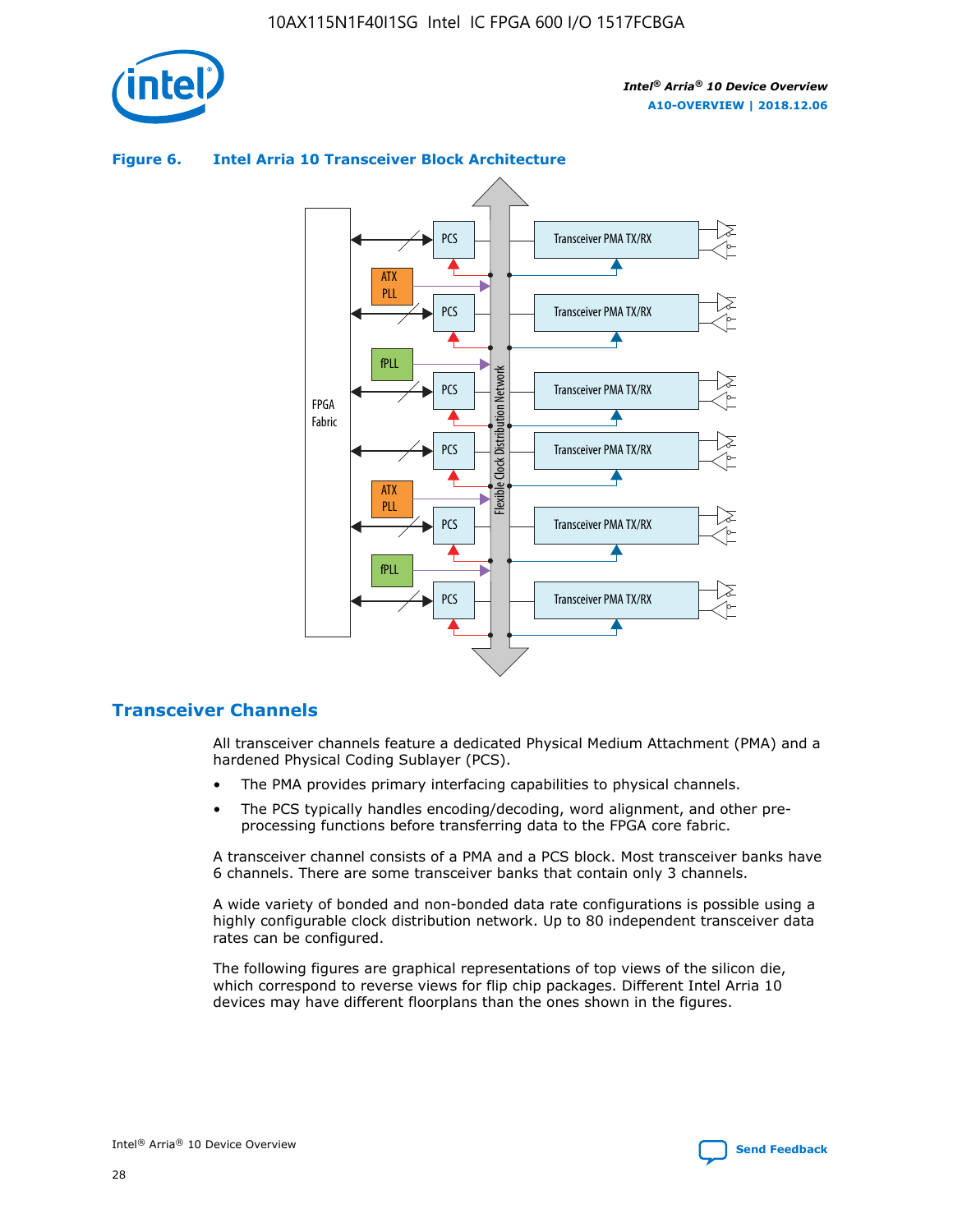

### **Figure 7. Device Chip Overview for Intel Arria 10 GX and GT Devices**





### **PMA Features**

Intel Arria 10 transceivers provide exceptional signal integrity at data rates up to 25.8 Gbps. Clocking options include ultra-low jitter ATX PLLs (LC tank based), clock multiplier unit (CMU) PLLs, and fractional PLLs.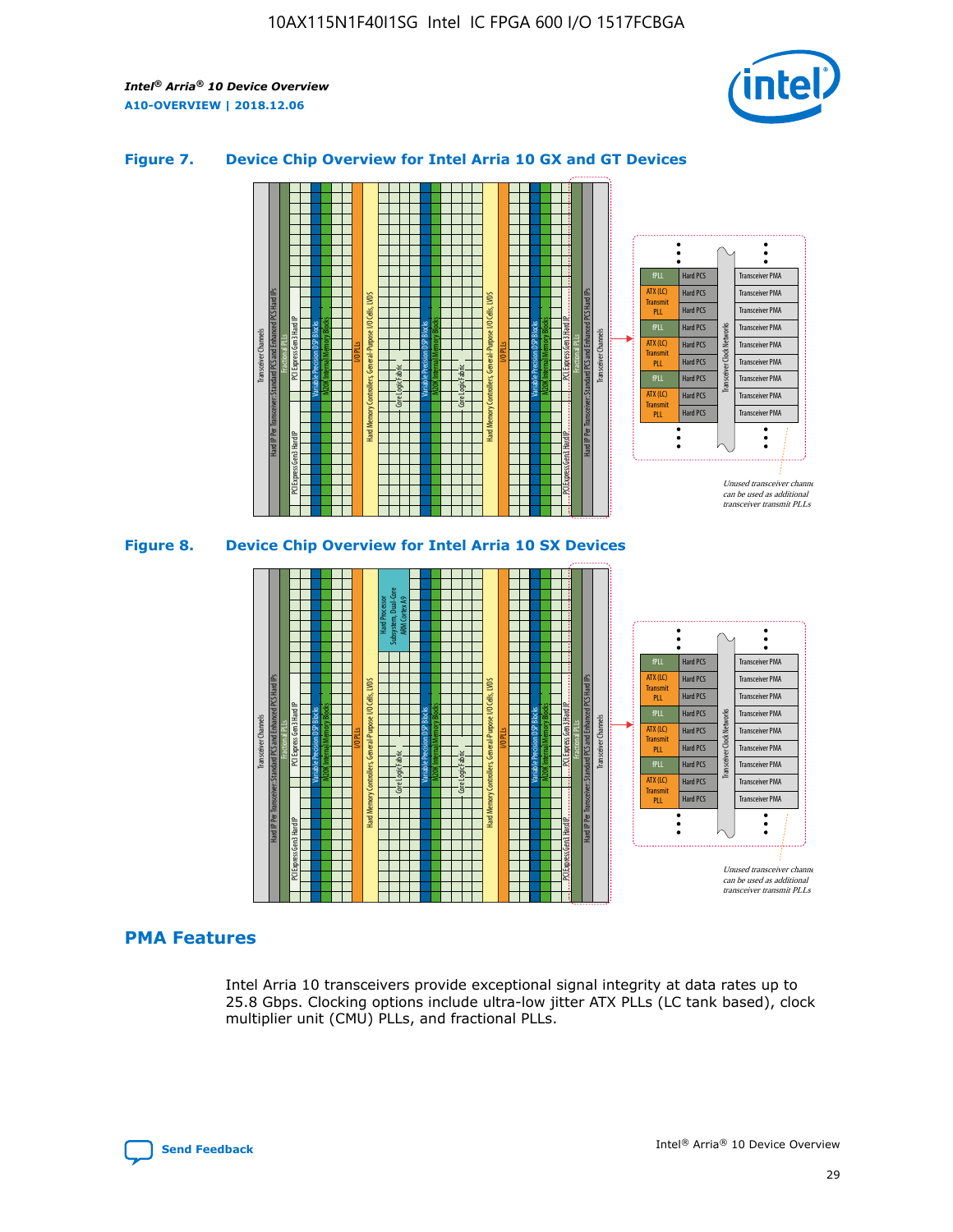

Each transceiver channel contains a channel PLL that can be used as the CMU PLL or clock data recovery (CDR) PLL. In CDR mode, the channel PLL recovers the receiver clock and data in the transceiver channel. Up to 80 independent data rates can be configured on a single Intel Arria 10 device.

### **Table 23. PMA Features of the Transceivers in Intel Arria 10 Devices**

| <b>Feature</b>                                             | <b>Capability</b>                                                                                                                                                                                                             |
|------------------------------------------------------------|-------------------------------------------------------------------------------------------------------------------------------------------------------------------------------------------------------------------------------|
| Chip-to-Chip Data Rates                                    | 1 Gbps to 17.4 Gbps (Intel Arria 10 GX devices)<br>1 Gbps to 25.8 Gbps (Intel Arria 10 GT devices)                                                                                                                            |
| <b>Backplane Support</b>                                   | Drive backplanes at data rates up to 12.5 Gbps                                                                                                                                                                                |
| Optical Module Support                                     | SFP+/SFP, XFP, CXP, QSFP/QSFP28, CFP/CFP2/CFP4                                                                                                                                                                                |
| Cable Driving Support                                      | SFP+ Direct Attach, PCI Express over cable, eSATA                                                                                                                                                                             |
| Transmit Pre-Emphasis                                      | 4-tap transmit pre-emphasis and de-emphasis to compensate for system channel loss                                                                                                                                             |
| Continuous Time Linear<br>Equalizer (CTLE)                 | Dual mode, high-gain, and high-data rate, linear receive equalization to compensate for<br>system channel loss                                                                                                                |
| Decision Feedback Equalizer<br>(DFE)                       | 7-fixed and 4-floating tap DFE to equalize backplane channel loss in the presence of<br>crosstalk and noisy environments                                                                                                      |
| Variable Gain Amplifier                                    | Optimizes the signal amplitude prior to the CDR sampling and operates in fixed and<br>adaptive modes                                                                                                                          |
| Altera Digital Adaptive<br>Parametric Tuning (ADAPT)       | Fully digital adaptation engine to automatically adjust all link equalization parameters-<br>including CTLE, DFE, and variable gain amplifier blocks—that provide optimal link margin<br>without intervention from user logic |
| Precision Signal Integrity<br>Calibration Engine (PreSICE) | Hardened calibration controller to quickly calibrate all transceiver control parameters on<br>power-up, which provides the optimal signal integrity and jitter performance                                                    |
| Advanced Transmit (ATX)<br><b>PLL</b>                      | Low jitter ATX (LC tank based) PLLs with continuous tuning range to cover a wide range of<br>standard and proprietary protocols                                                                                               |
| <b>Fractional PLLs</b>                                     | On-chip fractional frequency synthesizers to replace on-board crystal oscillators and reduce<br>system cost                                                                                                                   |
| Digitally Assisted Analog<br><b>CDR</b>                    | Superior jitter tolerance with fast lock time                                                                                                                                                                                 |
| Dynamic Partial<br>Reconfiguration                         | Allows independent control of the Avalon memory-mapped interface of each transceiver<br>channel for the highest transceiver flexibility                                                                                       |
| Multiple PCS-PMA and PCS-<br>PLD interface widths          | 8-, 10-, 16-, 20-, 32-, 40-, or 64-bit interface widths for flexibility of deserialization width,<br>encoding, and reduced latency                                                                                            |

### **PCS Features**

This table summarizes the Intel Arria 10 transceiver PCS features. You can use the transceiver PCS to support a wide range of protocols ranging from 1 Gbps to 25.8 Gbps.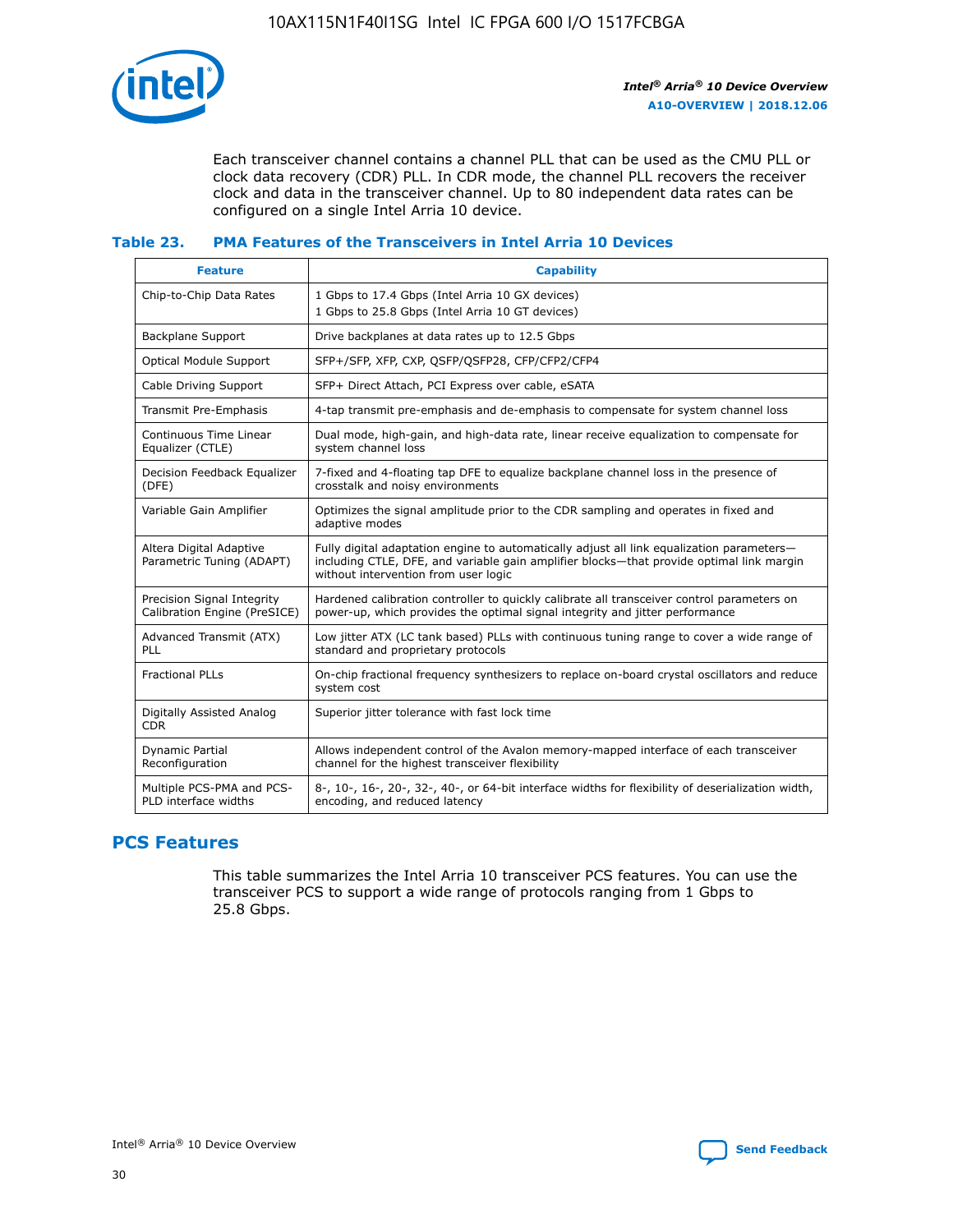

| <b>PCS</b>    | <b>Description</b>                                                                                                                                                                                                                                                                                                                                                                                             |
|---------------|----------------------------------------------------------------------------------------------------------------------------------------------------------------------------------------------------------------------------------------------------------------------------------------------------------------------------------------------------------------------------------------------------------------|
| Standard PCS  | Operates at a data rate up to 12 Gbps<br>Supports protocols such as PCI-Express, CPRI 4.2+, GigE, IEEE 1588 in Hard PCS<br>Implements other protocols using Basic/Custom (Standard PCS) transceiver<br>configuration rules.                                                                                                                                                                                    |
| Enhanced PCS  | Performs functions common to most serial data industry standards, such as word<br>alignment, encoding/decoding, and framing, before data is sent or received off-chip<br>through the PMA<br>• Handles data transfer to and from the FPGA fabric<br>Handles data transfer internally to and from the PMA<br>Provides frequency compensation<br>Performs channel bonding for multi-channel low skew applications |
| PCIe Gen3 PCS | Supports the seamless switching of Data and Clock between the Gen1, Gen2, and Gen3<br>data rates<br>Provides support for PIPE 3.0 features<br>Supports the PIPE interface with the Hard IP enabled, as well as with the Hard IP<br>bypassed                                                                                                                                                                    |

#### **Related Information**

- PCIe Gen1, Gen2, and Gen3 Hard IP on page 26
- Interlaken Support on page 26
- 10 Gbps Ethernet Support on page 26

### **PCS Protocol Support**

This table lists some of the protocols supported by the Intel Arria 10 transceiver PCS. For more information about the blocks in the transmitter and receiver data paths, refer to the related information.

| <b>Protocol</b>                                 | <b>Data Rate</b><br>(Gbps) | <b>Transceiver IP</b>       | <b>PCS Support</b>                      |
|-------------------------------------------------|----------------------------|-----------------------------|-----------------------------------------|
| PCIe Gen3 x1, x2, x4, x8                        | 8.0                        | Native PHY (PIPE)           | Standard PCS and PCIe<br>Gen3 PCS       |
| PCIe Gen2 x1, x2, x4, x8                        | 5.0                        | Native PHY (PIPE)           | <b>Standard PCS</b>                     |
| PCIe Gen1 x1, x2, x4, x8                        | 2.5                        | Native PHY (PIPE)           | Standard PCS                            |
| 1000BASE-X Gigabit Ethernet                     | 1.25                       | Native PHY                  | <b>Standard PCS</b>                     |
| 1000BASE-X Gigabit Ethernet with<br>IEEE 1588v2 | 1.25                       | Native PHY                  | Standard PCS                            |
| 10GBASE-R                                       | 10.3125                    | Native PHY                  | <b>Enhanced PCS</b>                     |
| 10GBASE-R with IEEE 1588v2                      | 10.3125                    | Native PHY                  | <b>Enhanced PCS</b>                     |
| 10GBASE-R with KR FEC                           | 10.3125                    | Native PHY                  | <b>Enhanced PCS</b>                     |
| 10GBASE-KR and 1000BASE-X                       | 10.3125                    | 1G/10GbE and 10GBASE-KR PHY | Standard PCS and<br><b>Enhanced PCS</b> |
| Interlaken (CEI-6G/11G)                         | 3.125 to 17.4              | Native PHY                  | <b>Enhanced PCS</b>                     |
| SFI-S/SFI-5.2                                   | 11.2                       | Native PHY                  | <b>Enhanced PCS</b>                     |
| $10G$ SDI                                       | 10.692                     | Native PHY                  | <b>Enhanced PCS</b>                     |
|                                                 |                            |                             | continued                               |

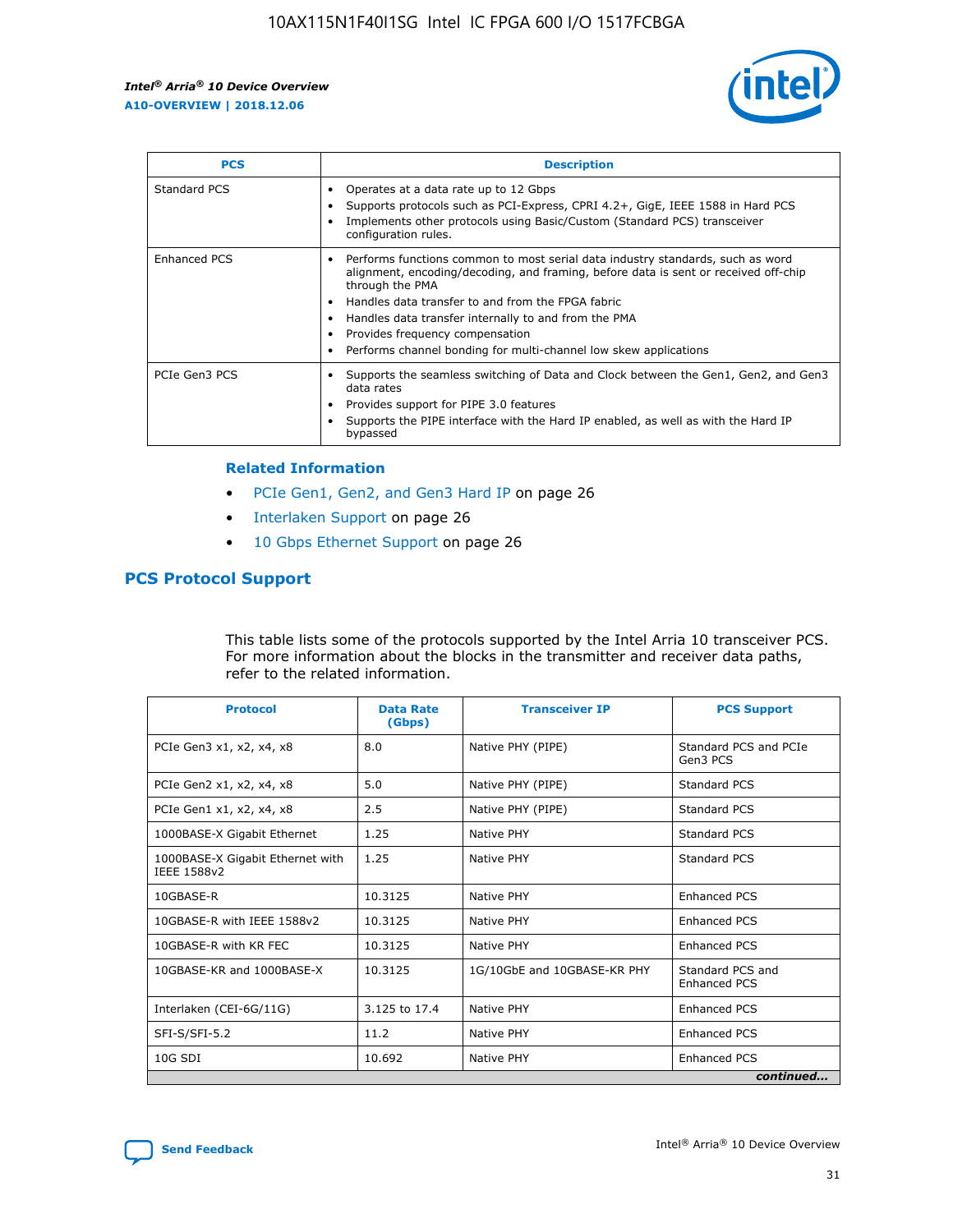

| <b>Protocol</b>      | <b>Data Rate</b><br>(Gbps) | <b>Transceiver IP</b> | <b>PCS Support</b> |
|----------------------|----------------------------|-----------------------|--------------------|
| CPRI 6.0 (64B/66B)   | 0.6144 to<br>10.1376       | Native PHY            | Enhanced PCS       |
| CPRI 4.2 (8B/10B)    | 0.6144 to<br>9.8304        | Native PHY            | Standard PCS       |
| OBSAI RP3 v4.2       | 0.6144 to 6.144            | Native PHY            | Standard PCS       |
| SD-SDI/HD-SDI/3G-SDI | $0.143(12)$ to<br>2.97     | Native PHY            | Standard PCS       |

### **Related Information**

#### [Intel Arria 10 Transceiver PHY User Guide](https://www.intel.com/content/www/us/en/programmable/documentation/nik1398707230472.html#nik1398707091164)

Provides more information about the supported transceiver protocols and PHY IP, the PMA architecture, and the standard, enhanced, and PCIe Gen3 PCS architecture.

### **SoC with Hard Processor System**

Each SoC device combines an FPGA fabric and a hard processor system (HPS) in a single device. This combination delivers the flexibility of programmable logic with the power and cost savings of hard IP in these ways:

- Reduces board space, system power, and bill of materials cost by eliminating a discrete embedded processor
- Allows you to differentiate the end product in both hardware and software, and to support virtually any interface standard
- Extends the product life and revenue through in-field hardware and software updates

<sup>(12)</sup> The 0.143 Gbps data rate is supported using oversampling of user logic that you must implement in the FPGA fabric.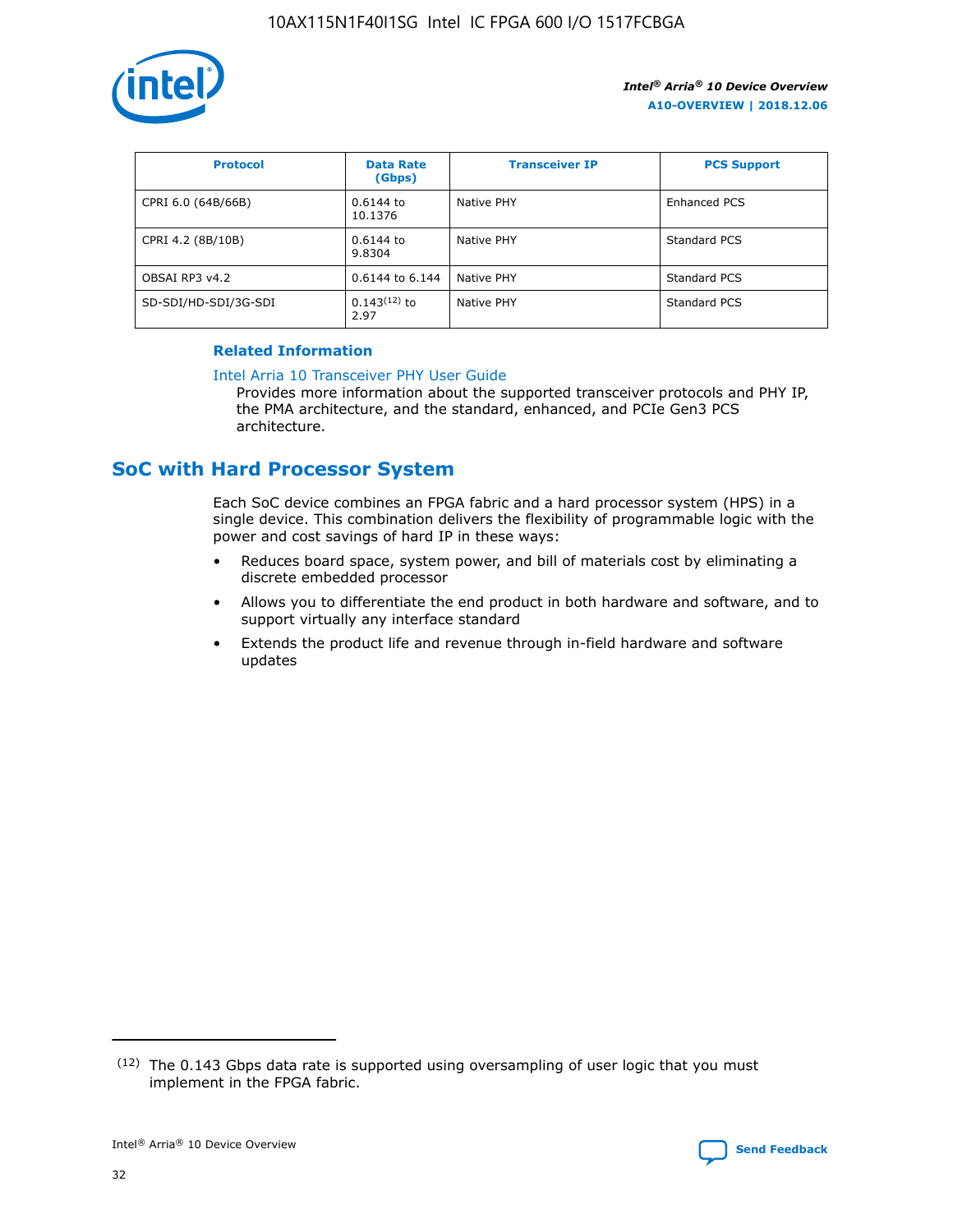

#### **Figure 9. HPS Block Diagram**

This figure shows a block diagram of the HPS with the dual ARM Cortex-A9 MPCore processor.



### **Key Advantages of 20-nm HPS**

The 20-nm HPS strikes a balance between enabling maximum software compatibility with 28-nm SoCs while still improving upon the 28-nm HPS architecture. These improvements address the requirements of the next generation target markets such as wireless and wireline communications, compute and storage equipment, broadcast and military in terms of performance, memory bandwidth, connectivity via backplane and security.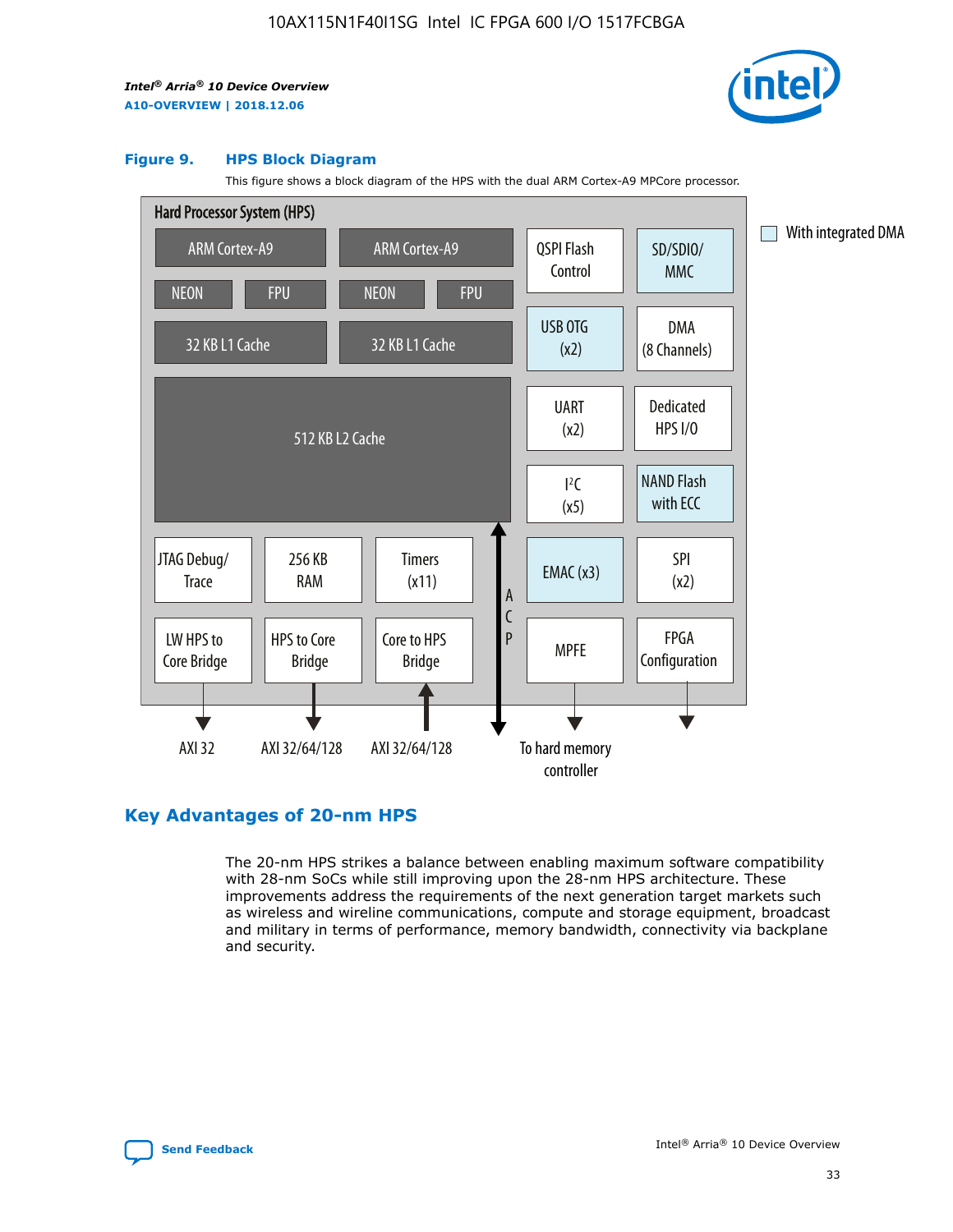

### **Table 24. Improvements in 20 nm HPS**

This table lists the key improvements of the 20 nm HPS compared to the 28 nm HPS.

| Advantages/<br><b>Improvements</b>                          | <b>Description</b>                                                                                                                                                                                                                                                                                                                                                                                                                                                                                                                                                                                                                                                                                                                                                                                                                   |
|-------------------------------------------------------------|--------------------------------------------------------------------------------------------------------------------------------------------------------------------------------------------------------------------------------------------------------------------------------------------------------------------------------------------------------------------------------------------------------------------------------------------------------------------------------------------------------------------------------------------------------------------------------------------------------------------------------------------------------------------------------------------------------------------------------------------------------------------------------------------------------------------------------------|
| Increased performance and<br>overdrive capability           | While the nominal processor frequency is 1.2 GHz, the 20 nm HPS offers an "overdrive"<br>feature which enables a higher processor operating frequency. This requires a higher supply<br>voltage value that is unique to the HPS and may require a separate requlator.                                                                                                                                                                                                                                                                                                                                                                                                                                                                                                                                                                |
| Increased processor memory<br>bandwidth and DDR4<br>support | Up to 64-bit DDR4 memory at 2,400 Mbps support is available for the processor. The hard<br>memory controller for the HPS comprises a multi-port front end that manages connections<br>to a single port memory controller. The multi-port front end allows logic core and the HPS<br>to share ports and thereby the available bandwidth of the memory controller.                                                                                                                                                                                                                                                                                                                                                                                                                                                                     |
| Flexible I/O sharing                                        | An advanced I/O pin muxing scheme allows improved sharing of I/O between the HPS and<br>the core logic. The following types of I/O are available for SoC:<br>17 dedicated I/Os-physically located inside the HPS block and are not accessible to<br>logic within the core. The 17 dedicated I/Os are used for HPS clock, resets, and<br>interfacing with boot devices, QSPI, and SD/MMC.<br>48 direct shared I/O-located closest to the HPS block and are ideal for high speed HPS<br>peripherals such as EMAC, USB, and others. There is one bank of 48 I/Os that supports<br>direct sharing where the 48 I/Os can be shared 12 I/Os at a time.<br>Standard (shared) I/O—all standard I/Os can be shared by the HPS peripherals and any<br>logic within the core. For designs where more than 48 I/Os are required to fully use all |
| <b>EMAC</b> core                                            | the peripherals in the HPS, these I/Os can be connected through the core logic.<br>Three EMAC cores are available in the HPS. The EMAC cores enable an application to                                                                                                                                                                                                                                                                                                                                                                                                                                                                                                                                                                                                                                                                |
|                                                             | support two redundant Ethernet connections; for example, backplane, or two EMAC cores<br>for managing IEEE 1588 time stamp information while allowing a third EMAC core for debug<br>and configuration. All three EMACs can potentially share the same time stamps, simplifying<br>the 1588 time stamping implementation. A new serial time stamp interface allows core<br>logic to access and read the time stamp values. The integrated EMAC controllers can be<br>connected to external Ethernet PHY through the provided MDIO or I <sup>2</sup> C interface.                                                                                                                                                                                                                                                                     |
| On-chip memory                                              | The on-chip memory is updated to 256 KB support and can support larger data sets and<br>real time algorithms.                                                                                                                                                                                                                                                                                                                                                                                                                                                                                                                                                                                                                                                                                                                        |
| <b>ECC</b> enhancements                                     | Improvements in L2 Cache ECC management allow identification of errors down to the<br>address level. ECC enhancements also enable improved error injection and status reporting<br>via the introduction of new memory mapped access to syndrome and data signals.                                                                                                                                                                                                                                                                                                                                                                                                                                                                                                                                                                    |
| HPS to FPGA Interconnect<br>Backbone                        | Although the HPS and the Logic Core can operate independently, they are tightly coupled<br>via a high-bandwidth system interconnect built from high-performance ARM AMBA AXI bus<br>bridges. IP bus masters in the FPGA fabric have access to HPS bus slaves via the FPGA-to-<br>HPS interconnect. Similarly, HPS bus masters have access to bus slaves in the core fabric<br>via the HPS-to-FPGA bridge. Both bridges are AMBA AXI-3 compliant and support<br>simultaneous read and write transactions. Up to three masters within the core fabric can<br>share the HPS SDRAM controller with the processor. Additionally, the processor can be used<br>to configure the core fabric under program control via a dedicated 32-bit configuration port.                                                                               |
| FPGA configuration and HPS<br>booting                       | The FPGA fabric and HPS in the SoCs are powered independently. You can reduce the clock<br>frequencies or gate the clocks to reduce dynamic power.<br>You can configure the FPGA fabric and boot the HPS independently, in any order, providing<br>you with more design flexibility.                                                                                                                                                                                                                                                                                                                                                                                                                                                                                                                                                 |
| Security                                                    | New security features have been introduced for anti-tamper management, secure boot,<br>encryption (AES), and authentication (SHA).                                                                                                                                                                                                                                                                                                                                                                                                                                                                                                                                                                                                                                                                                                   |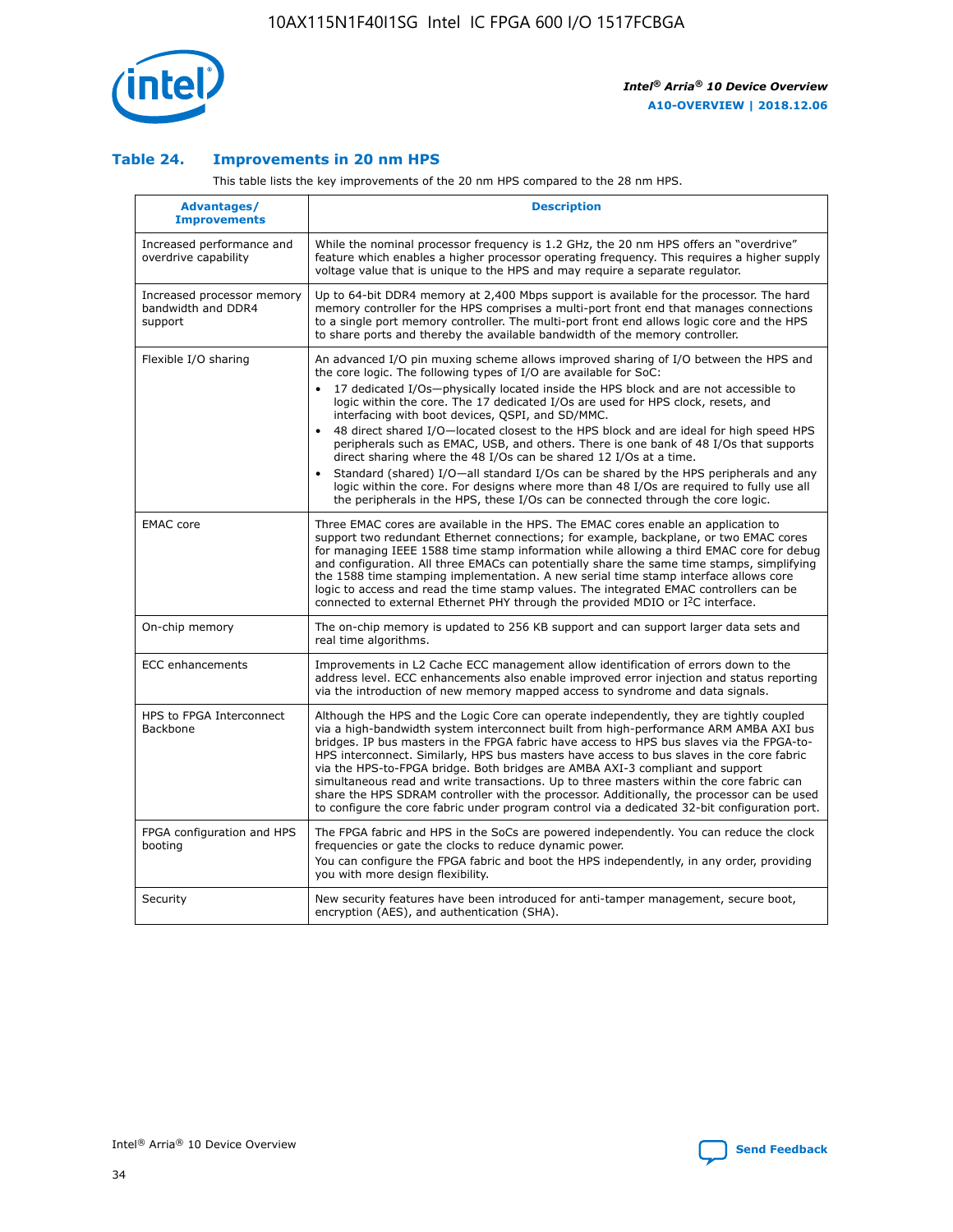

### **Features of the HPS**

The HPS has the following features:

- 1.2-GHz, dual-core ARM Cortex-A9 MPCore processor with up to 1.5-GHz via overdrive
	- ARMv7-A architecture that runs 32-bit ARM instructions, 16-bit and 32-bit Thumb instructions, and 8-bit Java byte codes in Jazelle style
	- Superscalar, variable length, out-of-order pipeline with dynamic branch prediction
	- Instruction Efficiency 2.5 MIPS/MHz, which provides total performance of 7500 MIPS at 1.5 GHz
- Each processor core includes:
	- 32 KB of L1 instruction cache, 32 KB of L1 data cache
	- Single- and double-precision floating-point unit and NEON media engine
	- CoreSight debug and trace technology
	- Snoop Control Unit (SCU) and Acceleration Coherency Port (ACP)
- 512 KB of shared L2 cache
- 256 KB of scratch RAM
- Hard memory controller with support for DDR3, DDR4 and optional error correction code (ECC) support
- Multiport Front End (MPFE) Scheduler interface to the hard memory controller
- 8-channel direct memory access (DMA) controller
- QSPI flash controller with SIO, DIO, QIO SPI Flash support
- NAND flash controller (ONFI 1.0 or later) with DMA and ECC support, updated to support 8 and 16-bit Flash devices and new command DMA to offload CPU for fast power down recovery
- Updated SD/SDIO/MMC controller to eMMC 4.5 with DMA with CE-ATA digital command support
- 3 10/100/1000 Ethernet media access control (MAC) with DMA
- 2 USB On-the-Go (OTG) controllers with DMA
- $\bullet$  5 I<sup>2</sup>C controllers (3 can be used by EMAC for MIO to external PHY)
- 2 UART 16550 Compatible controllers
- 4 serial peripheral interfaces (SPI) (2 Master, 2 Slaves)
- 62 programmable general-purpose I/Os, which includes 48 direct share I/Os that allows the HPS peripherals to connect directly to the FPGA I/Os
- 7 general-purpose timers
- 4 watchdog timers
- Anti-tamper, Secure Boot, Encryption (AES) and Authentication (SHA)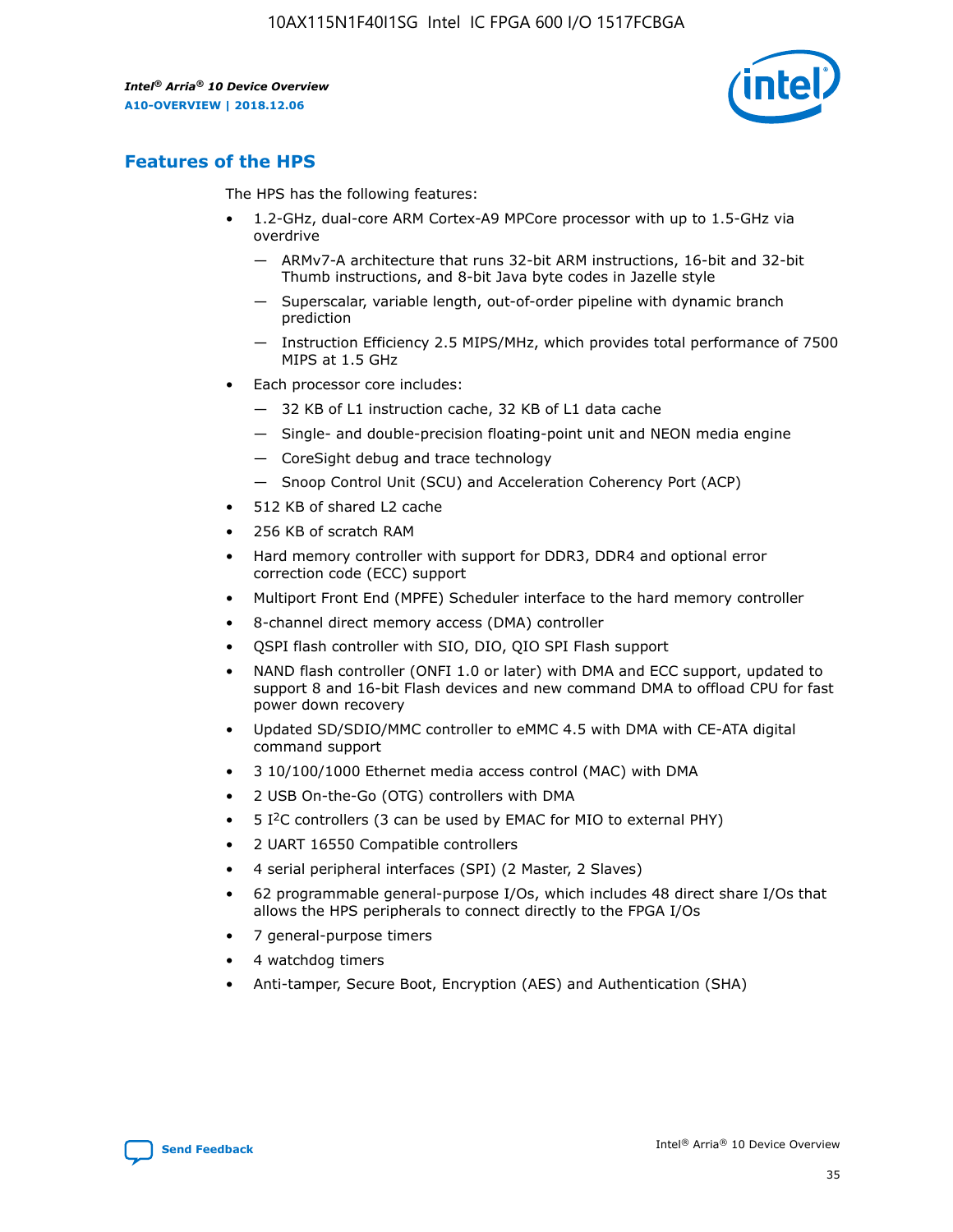

### **System Peripherals and Debug Access Port**

Each Ethernet MAC, USB OTG, NAND flash controller, and SD/MMC controller module has an integrated DMA controller. For modules without an integrated DMA controller, an additional DMA controller module provides up to eight channels of high-bandwidth data transfers. Peripherals that communicate off-chip are multiplexed with other peripherals at the HPS pin level. This allows you to choose which peripherals interface with other devices on your PCB.

The debug access port provides interfaces to industry standard JTAG debug probes and supports ARM CoreSight debug and core traces to facilitate software development.

### **HPS–FPGA AXI Bridges**

The HPS–FPGA bridges, which support the Advanced Microcontroller Bus Architecture (AMBA) Advanced eXtensible Interface (AXI™) specifications, consist of the following bridges:

- FPGA-to-HPS AMBA AXI bridge—a high-performance bus supporting 32, 64, and 128 bit data widths that allows the FPGA fabric to issue transactions to slaves in the HPS.
- HPS-to-FPGA Avalon/AMBA AXI bridge—a high-performance bus supporting 32, 64, and 128 bit data widths that allows the HPS to issue transactions to slaves in the FPGA fabric.
- Lightweight HPS-to-FPGA AXI bridge—a lower latency 32 bit width bus that allows the HPS to issue transactions to soft peripherals in the FPGA fabric. This bridge is primarily used for control and status register (CSR) accesses to peripherals in the FPGA fabric.

The HPS–FPGA AXI bridges allow masters in the FPGA fabric to communicate with slaves in the HPS logic, and vice versa. For example, the HPS-to-FPGA AXI bridge allows you to share memories instantiated in the FPGA fabric with one or both microprocessors in the HPS, while the FPGA-to-HPS AXI bridge allows logic in the FPGA fabric to access the memory and peripherals in the HPS.

Each HPS–FPGA bridge also provides asynchronous clock crossing for data transferred between the FPGA fabric and the HPS.

### **HPS SDRAM Controller Subsystem**

The HPS SDRAM controller subsystem contains a multiport SDRAM controller and DDR PHY that are shared between the FPGA fabric (through the FPGA-to-HPS SDRAM interface), the level 2 (L2) cache, and the level 3 (L3) system interconnect. The FPGA-to-HPS SDRAM interface supports AMBA AXI and Avalon® Memory-Mapped (Avalon-MM) interface standards, and provides up to six individual ports for access by masters implemented in the FPGA fabric.

The HPS SDRAM controller supports up to 3 masters (command ports), 3x 64-bit read data ports and 3x 64-bit write data ports.

To maximize memory performance, the SDRAM controller subsystem supports command and data reordering, deficit round-robin arbitration with aging, and high-priority bypass features.

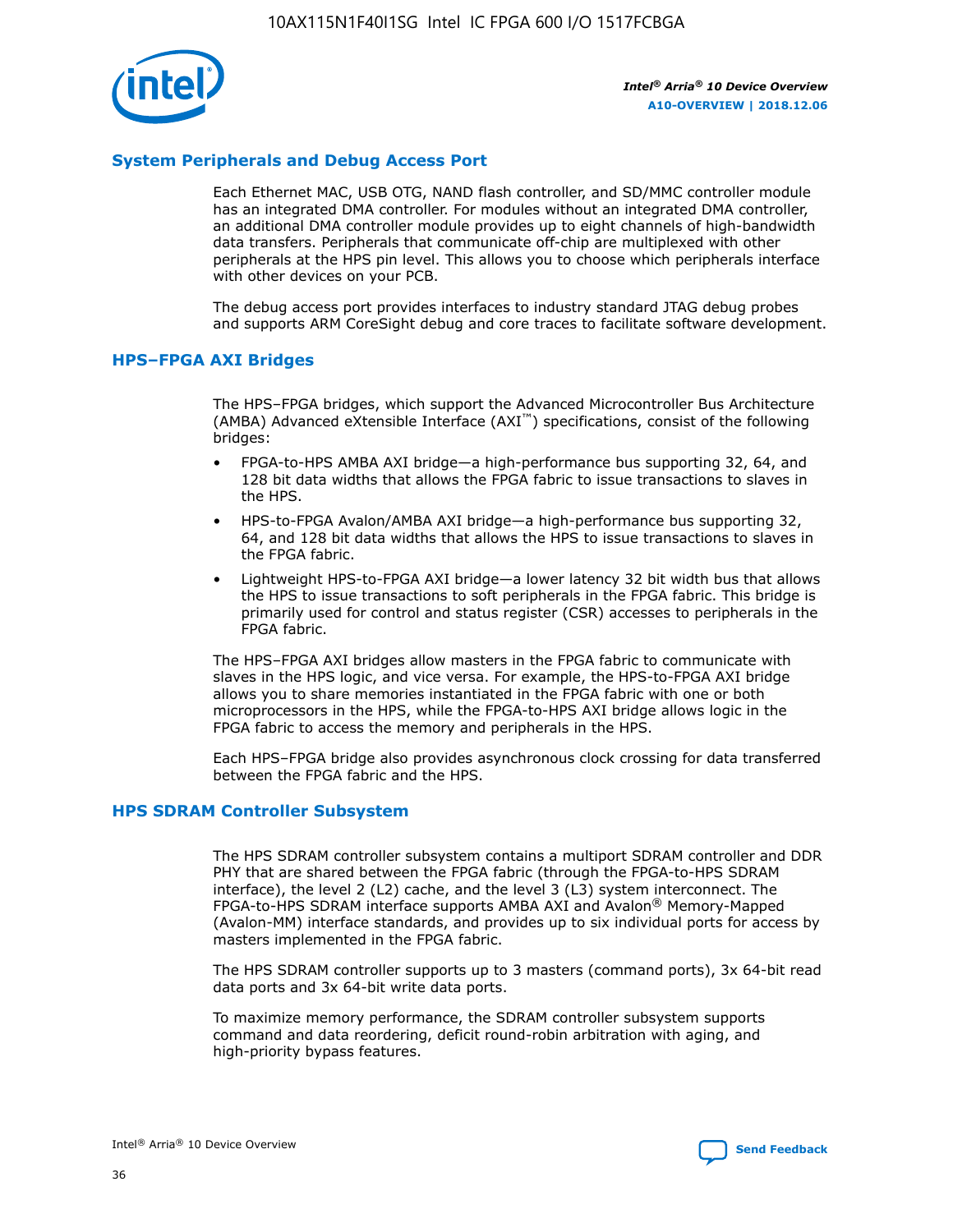

### **FPGA Configuration and HPS Booting**

The FPGA fabric and HPS in the SoC FPGA must be powered at the same time. You can reduce the clock frequencies or gate the clocks to reduce dynamic power.

Once powered, the FPGA fabric and HPS can be configured independently thus providing you with more design flexibility:

- You can boot the HPS independently. After the HPS is running, the HPS can fully or partially reconfigure the FPGA fabric at any time under software control. The HPS can also configure other FPGAs on the board through the FPGA configuration controller.
- Configure the FPGA fabric first, and then boot the HPS from memory accessible to the FPGA fabric.

### **Hardware and Software Development**

For hardware development, you can configure the HPS and connect your soft logic in the FPGA fabric to the HPS interfaces using the Platform Designer system integration tool in the Intel Quartus Prime software.

For software development, the ARM-based SoC FPGA devices inherit the rich software development ecosystem available for the ARM Cortex-A9 MPCore processor. The software development process for Intel SoC FPGAs follows the same steps as those for other SoC devices from other manufacturers. Support for Linux\*, VxWorks\*, and other operating systems are available for the SoC FPGAs. For more information on the operating systems support availability, contact the Intel FPGA sales team.

You can begin device-specific firmware and software development on the Intel SoC FPGA Virtual Target. The Virtual Target is a fast PC-based functional simulation of a target development system—a model of a complete development board. The Virtual Target enables the development of device-specific production software that can run unmodified on actual hardware.

### **Dynamic and Partial Reconfiguration**

The Intel Arria 10 devices support dynamic and partial reconfiguration. You can use dynamic and partial reconfiguration simultaneously to enable seamless reconfiguration of both the device core and transceivers.

### **Dynamic Reconfiguration**

You can reconfigure the PMA and PCS blocks while the device continues to operate. This feature allows you to change the data rates, protocol, and analog settings of a channel in a transceiver bank without affecting on-going data transfer in other transceiver banks. This feature is ideal for applications that require dynamic multiprotocol or multirate support.

### **Partial Reconfiguration**

Using partial reconfiguration, you can reconfigure some parts of the device while keeping the device in operation.

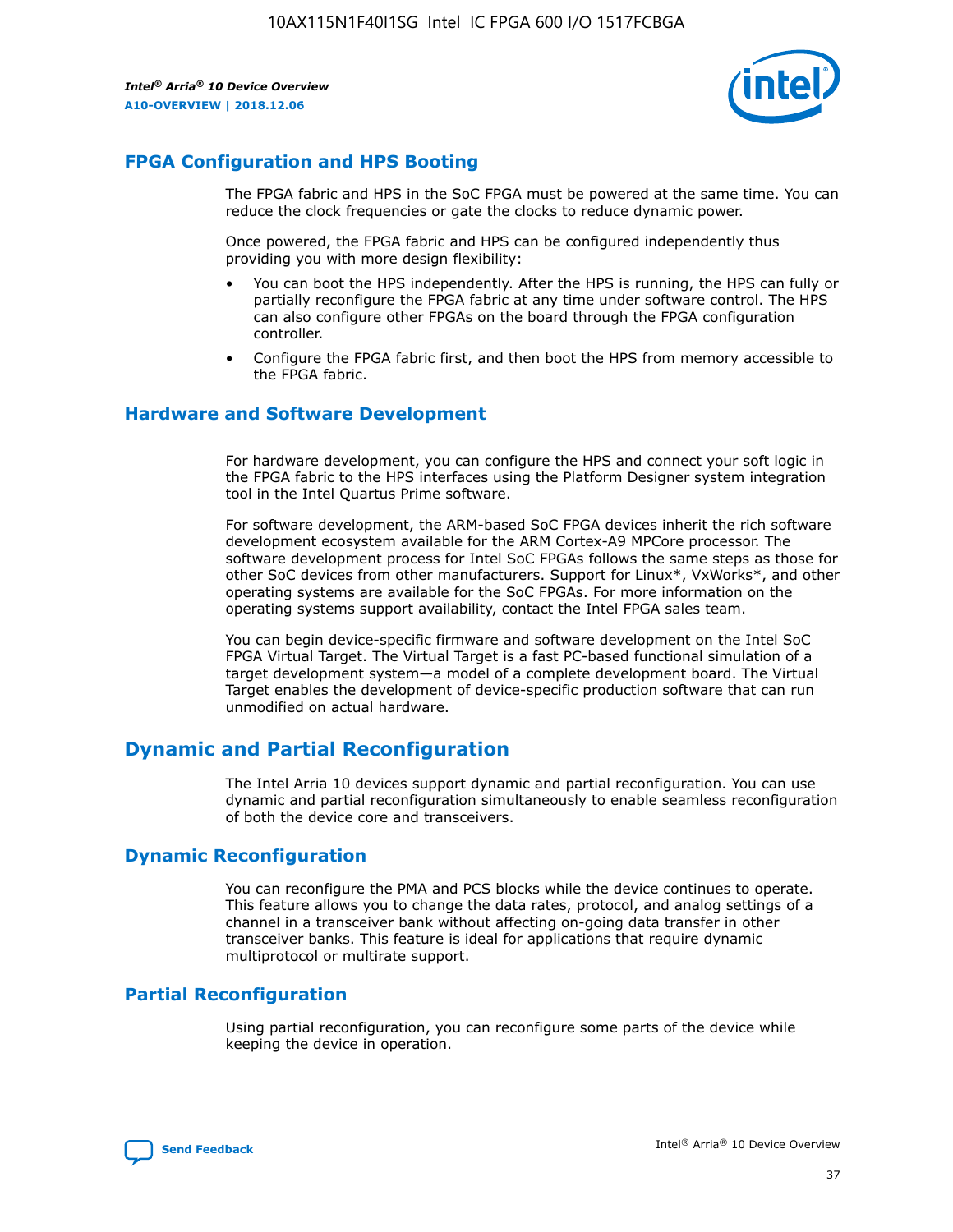

Instead of placing all device functions in the FPGA fabric, you can store some functions that do not run simultaneously in external memory and load them only when required. This capability increases the effective logic density of the device, and lowers cost and power consumption.

In the Intel solution, you do not have to worry about intricate device architecture to perform a partial reconfiguration. The partial reconfiguration capability is built into the Intel Quartus Prime design software, making such time-intensive task simple.

Intel Arria 10 devices support partial reconfiguration in the following configuration options:

- Using an internal host:
	- All supported configuration modes where the FPGA has access to external memory devices such as serial and parallel flash memory.
	- Configuration via Protocol [CvP (PCIe)]
- Using an external host—passive serial (PS), fast passive parallel (FPP) x8, FPP x16, and FPP x32 I/O interface.

### **Enhanced Configuration and Configuration via Protocol**

### **Table 25. Configuration Schemes and Features of Intel Arria 10 Devices**

Intel Arria 10 devices support 1.8 V programming voltage and several configuration schemes.

| <b>Scheme</b>                                                          | <b>Data</b><br><b>Width</b> | <b>Max Clock</b><br>Rate<br>(MHz) | <b>Max Data</b><br>Rate<br>(Mbps)<br>(13) | <b>Decompression</b> | <b>Design</b><br>Security <sup>(1</sup><br>4) | <b>Partial</b><br><b>Reconfiguration</b><br>(15) | <b>Remote</b><br><b>System</b><br><b>Update</b> |
|------------------------------------------------------------------------|-----------------------------|-----------------------------------|-------------------------------------------|----------------------|-----------------------------------------------|--------------------------------------------------|-------------------------------------------------|
| <b>JTAG</b>                                                            | 1 bit                       | 33                                | 33                                        |                      |                                               | Yes(16)                                          |                                                 |
| Active Serial (AS)<br>through the<br>EPCO-L<br>configuration<br>device | 1 bit,<br>4 bits            | 100                               | 400                                       | Yes                  | Yes                                           | $Y_{PS}(16)$                                     | Yes                                             |
| Passive serial (PS)<br>through CPLD or<br>external<br>microcontroller  | 1 bit                       | 100                               | 100                                       | Yes                  | Yes                                           | Yes(16)                                          | Parallel<br>Flash<br>Loader<br>(PFL) IP<br>core |
|                                                                        |                             |                                   |                                           |                      |                                               |                                                  | continued                                       |

<sup>(13)</sup> Enabling either compression or design security features affects the maximum data rate. Refer to the Intel Arria 10 Device Datasheet for more information.

<sup>(14)</sup> Encryption and compression cannot be used simultaneously.

 $(15)$  Partial reconfiguration is an advanced feature of the device family. If you are interested in using partial reconfiguration, contact Intel for support.

 $(16)$  Partial configuration can be performed only when it is configured as internal host.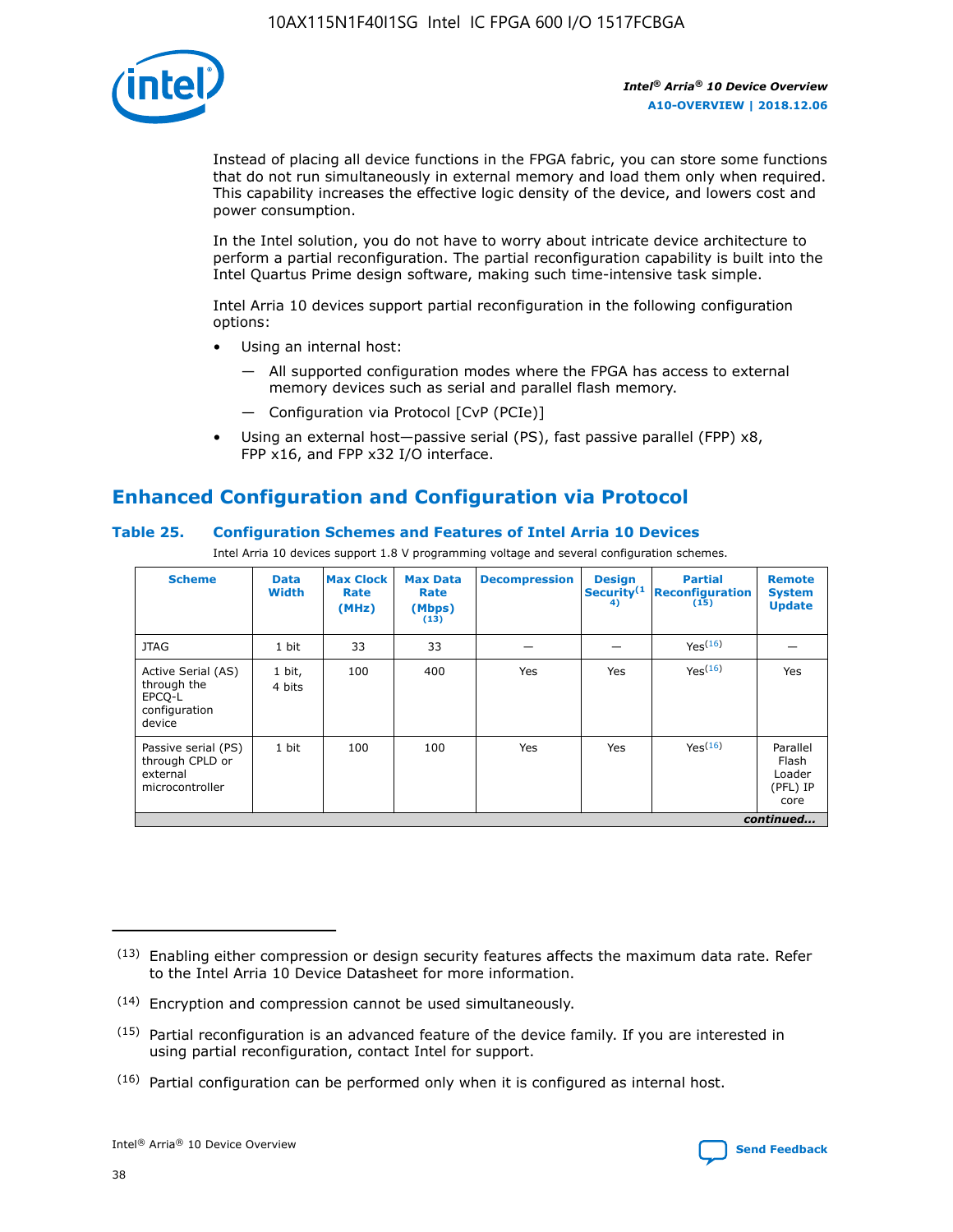

| <b>Scheme</b>                                    | <b>Data</b><br><b>Width</b> | <b>Max Clock</b><br>Rate<br>(MHz) | <b>Max Data</b><br>Rate<br>(Mbps)<br>(13) | <b>Decompression</b> | <b>Design</b><br>Security <sup>(1</sup><br>4) | <b>Partial</b><br><b>Reconfiguration</b><br>(15) | <b>Remote</b><br><b>System</b><br><b>Update</b> |
|--------------------------------------------------|-----------------------------|-----------------------------------|-------------------------------------------|----------------------|-----------------------------------------------|--------------------------------------------------|-------------------------------------------------|
| Fast passive                                     | 8 bits                      | 100                               | 3200                                      | <b>Yes</b>           | Yes                                           | Yes(17)                                          | PFL IP                                          |
| parallel (FPP)<br>through CPLD or                | 16 bits                     |                                   |                                           | Yes                  | Yes                                           |                                                  | core                                            |
| external<br>microcontroller                      | 32 bits                     |                                   |                                           | Yes                  | Yes                                           |                                                  |                                                 |
| Configuration via                                | 16 bits                     | 100                               | 3200                                      | Yes                  | Yes                                           | Yes <sup>(17)</sup>                              |                                                 |
| <b>HPS</b>                                       | 32 bits                     |                                   |                                           | Yes                  | Yes                                           |                                                  |                                                 |
| Configuration via<br>Protocol [CvP<br>$(PCIe^*)$ | x1, x2,<br>x4, x8<br>lanes  |                                   | 8000                                      | Yes                  | Yes                                           | Yes <sup>(16)</sup>                              |                                                 |

You can configure Intel Arria 10 devices through PCIe using Configuration via Protocol (CvP). The Intel Arria 10 CvP implementation conforms to the PCIe 100 ms power-up-to-active time requirement.

#### **Related Information**

[Configuration via Protocol \(CvP\) Implementation in Intel FPGAs User Guide](https://www.intel.com/content/www/us/en/programmable/documentation/dsu1441819344145.html#dsu1442269728522) Provides more information about the CvP configuration scheme.

### **SEU Error Detection and Correction**

Intel Arria 10 devices offer robust and easy-to-use single-event upset (SEU) error detection and correction circuitry.

The detection and correction circuitry includes protection for Configuration RAM (CRAM) programming bits and user memories. The CRAM is protected by a continuously running CRC error detection circuit with integrated ECC that automatically corrects one or two errors and detects higher order multi-bit errors. When more than two errors occur, correction is available through reloading of the core programming file, providing a complete design refresh while the FPGA continues to operate.

The physical layout of the Intel Arria 10 CRAM array is optimized to make the majority of multi-bit upsets appear as independent single-bit or double-bit errors which are automatically corrected by the integrated CRAM ECC circuitry. In addition to the CRAM protection, the M20K memory blocks also include integrated ECC circuitry and are layout-optimized for error detection and correction. The MLAB does not have ECC.

<sup>(17)</sup> Supported at a maximum clock rate of 100 MHz.



 $(13)$  Enabling either compression or design security features affects the maximum data rate. Refer to the Intel Arria 10 Device Datasheet for more information.

<sup>(14)</sup> Encryption and compression cannot be used simultaneously.

 $(15)$  Partial reconfiguration is an advanced feature of the device family. If you are interested in using partial reconfiguration, contact Intel for support.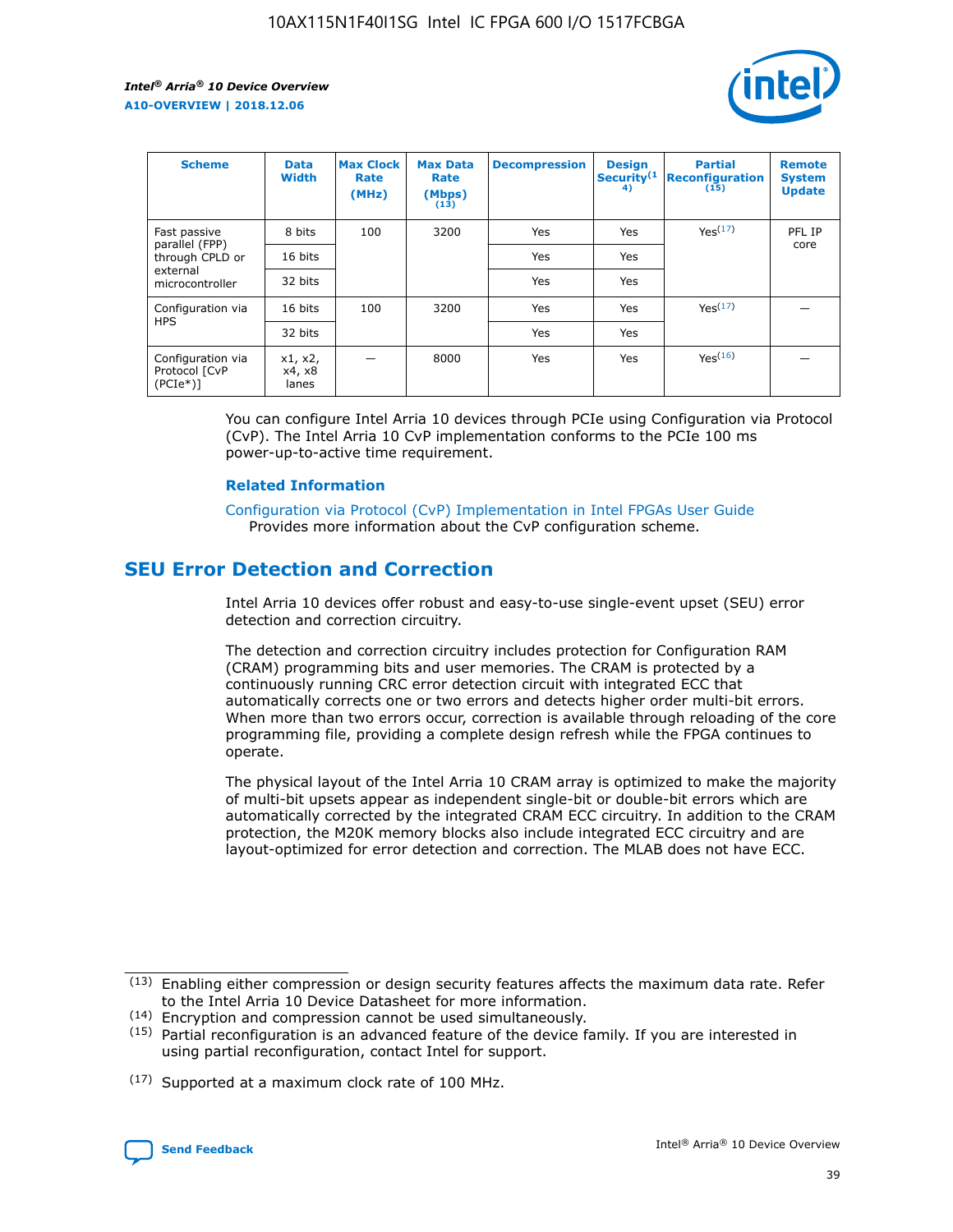

### **Power Management**

Intel Arria 10 devices leverage the advanced 20 nm process technology, a low 0.9 V core power supply, an enhanced core architecture, and several optional power reduction techniques to reduce total power consumption by as much as 40% compared to Arria V devices and as much as 60% compared to Stratix V devices.

The optional power reduction techniques in Intel Arria 10 devices include:

- **SmartVID**—a code is programmed into each device during manufacturing that allows a smart regulator to operate the device at lower core  $V_{CC}$  while maintaining performance
- **Programmable Power Technology**—non-critical timing paths are identified by the Intel Quartus Prime software and the logic in these paths is biased for low power instead of high performance
- **Low Static Power Options**—devices are available with either standard static power or low static power while maintaining performance

Furthermore, Intel Arria 10 devices feature Intel's industry-leading low power transceivers and include a number of hard IP blocks that not only reduce logic resources but also deliver substantial power savings compared to soft implementations. In general, hard IP blocks consume up to 90% less power than the equivalent soft logic implementations.

### **Incremental Compilation**

The Intel Quartus Prime software incremental compilation feature reduces compilation time and helps preserve performance to ease timing closure. The incremental compilation feature enables the partial reconfiguration flow for Intel Arria 10 devices.

Incremental compilation supports top-down, bottom-up, and team-based design flows. This feature facilitates modular, hierarchical, and team-based design flows where different designers compile their respective design sections in parallel. Furthermore, different designers or IP providers can develop and optimize different blocks of the design independently. These blocks can then be imported into the top level project.

### **Document Revision History for Intel Arria 10 Device Overview**

| <b>Document</b><br><b>Version</b> | <b>Changes</b>                                                                                                                                                                                                                                                              |
|-----------------------------------|-----------------------------------------------------------------------------------------------------------------------------------------------------------------------------------------------------------------------------------------------------------------------------|
| 2018.12.06                        | Added links to Intel Arria 10 device errata documents.<br>Removed automotive temperature option from the Intel Arria 10 GX devices.<br>Removed -3 fabric speed grade from the Intel Arria 10 GT devices.<br>Updated power options for the Intel Arria 10 GX and GT devices. |
| 2018.04.09                        | Updated the lowest $V_{CC}$ from 0.83 V to 0.82 V in the topic listing a summary of the device features.                                                                                                                                                                    |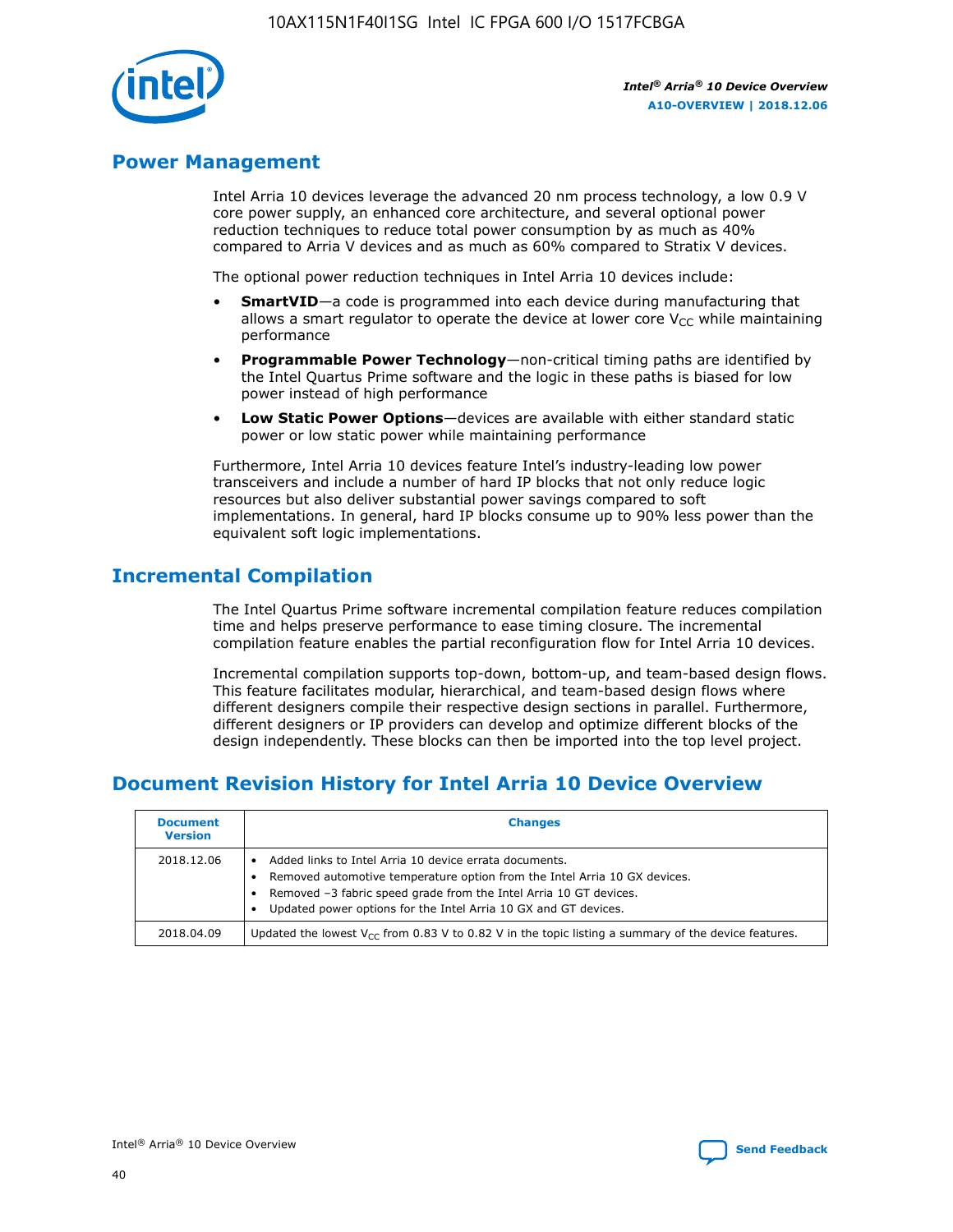*Intel® Arria® 10 Device Overview* **A10-OVERVIEW | 2018.12.06**



| <b>Date</b>    | <b>Version</b> | <b>Changes</b>                                                                                                                                                                                                                                                                                                                                                                                                                                                                                                                                                                                                                                                                                                                                                                                                                                                                                                                                                            |
|----------------|----------------|---------------------------------------------------------------------------------------------------------------------------------------------------------------------------------------------------------------------------------------------------------------------------------------------------------------------------------------------------------------------------------------------------------------------------------------------------------------------------------------------------------------------------------------------------------------------------------------------------------------------------------------------------------------------------------------------------------------------------------------------------------------------------------------------------------------------------------------------------------------------------------------------------------------------------------------------------------------------------|
| January 2018   | 2018.01.17     | Updated the maximum data rate for HPS (Intel Arria 10 SX devices<br>external memory interface DDR3 controller from 2,166 Mbps to 2,133<br>Mbps.<br>Updated maximum frequency supported for half rate QDRII and QDRII<br>+ SRAM to 633 MHz in Memory Standards Supported by the Soft<br>Memory Controller table.<br>Updated transceiver backplane capability to 12.5 Gbps.<br>$\bullet$<br>Removed transceiver speed grade 5 in Sample Ordering Core and<br>Available Options for Intel Arria 10 GX Devices figure.<br>Removed package code 40, low static power, SmartVID, industrial, and<br>military operating temperature support from Sample Ordering Core and<br>Available Options for Intel Arria 10 GT Devices figure.<br>Updated short reach transceiver rate for Intel Arria 10 GT devices to<br>25.8 Gbps.<br>Removed On-Die Instrumentation - EyeQ and Jitter Margin Tool<br>support from PMA Features of the Transceivers in Intel Arria 10 Devices<br>table. |
| September 2017 | 2017.09.20     | Updated the maximum speed of the DDR4 external memory interface from<br>1,333 MHz/2,666 Mbps to 1,200 MHz/2,400 Mbps.                                                                                                                                                                                                                                                                                                                                                                                                                                                                                                                                                                                                                                                                                                                                                                                                                                                     |
| July 2017      | 2017.07.13     | Corrected the automotive temperature range in the figure showing the<br>available options for the Intel Arria 10 GX devices from "-40°C to 100°C"<br>to "-40°C to 125°C".                                                                                                                                                                                                                                                                                                                                                                                                                                                                                                                                                                                                                                                                                                                                                                                                 |
| July 2017      | 2017.07.06     | Added automotive temperature option to Intel Arria 10 GX device family.                                                                                                                                                                                                                                                                                                                                                                                                                                                                                                                                                                                                                                                                                                                                                                                                                                                                                                   |
| May 2017       | 2017.05.08     | Corrected protocol names with "1588" to "IEEE 1588v2".<br>$\bullet$<br>Updated the vertical migration table to remove vertical migration<br>$\bullet$<br>between Intel Arria 10 GX and Intel Arria 10 SX device variants.<br>Removed all "Preliminary" marks.<br>$\bullet$                                                                                                                                                                                                                                                                                                                                                                                                                                                                                                                                                                                                                                                                                                |
| March 2017     | 2017.03.15     | Removed the topic about migration from Intel Arria 10 to Intel Stratix<br>10 devices.<br>Rebranded as Intel.<br>$\bullet$                                                                                                                                                                                                                                                                                                                                                                                                                                                                                                                                                                                                                                                                                                                                                                                                                                                 |
| October 2016   | 2016.10.31     | Removed package F36 from Intel Arria 10 GX devices.<br>Updated Intel Arria 10 GT sample ordering code and maximum GX<br>$\bullet$<br>transceiver count. Intel Arria 10 GT devices are available only in the<br>SF45 package option with a maximum of 72 transceivers.                                                                                                                                                                                                                                                                                                                                                                                                                                                                                                                                                                                                                                                                                                     |
| May 2016       | 2016.05.02     | Updated the FPGA Configuration and HPS Booting topic.<br>$\bullet$<br>Remove V <sub>CC</sub> PowerManager from the Summary of Features, Power<br>Management and Arria 10 Device Variants and packages topics. This<br>feature is no longer supported in Arria 10 devices.<br>Removed LPDDR3 from the Memory Standards Supported by the HPS<br>Hard Memory Controller table in the Memory Standards Supported by<br>Intel Arria 10 Devices topic. This standard is only supported by the<br>FPGA.<br>Removed transceiver speed grade 5 from the Device Variants and<br>Packages topic for Arria 10 GX and SX devices.                                                                                                                                                                                                                                                                                                                                                      |
| February 2016  | 2016.02.11     | Changed the maximum Arria 10 GT datarate to 25.8 Gbps and the<br>minimum datarate to 1 Gbps globally.<br>Revised the state for Core clock networks in the Summary of Features<br>$\bullet$<br>topic.<br>Changed the transceiver parameters in the "Summary of Features for<br>$\bullet$<br>Arria 10 Devices" table.<br>• Changed the transceiver parameters in the "Maximum Resource Counts<br>for Arria 10 GT Devices" table.<br>Changed the package availability for GT devices in the "Package Plan<br>for Arria 10 GT Devices" table.<br>Changed the package configurations for GT devices in the "Migration"<br>Capability Across Arria 10 Product Lines" figure.<br>continued                                                                                                                                                                                                                                                                                       |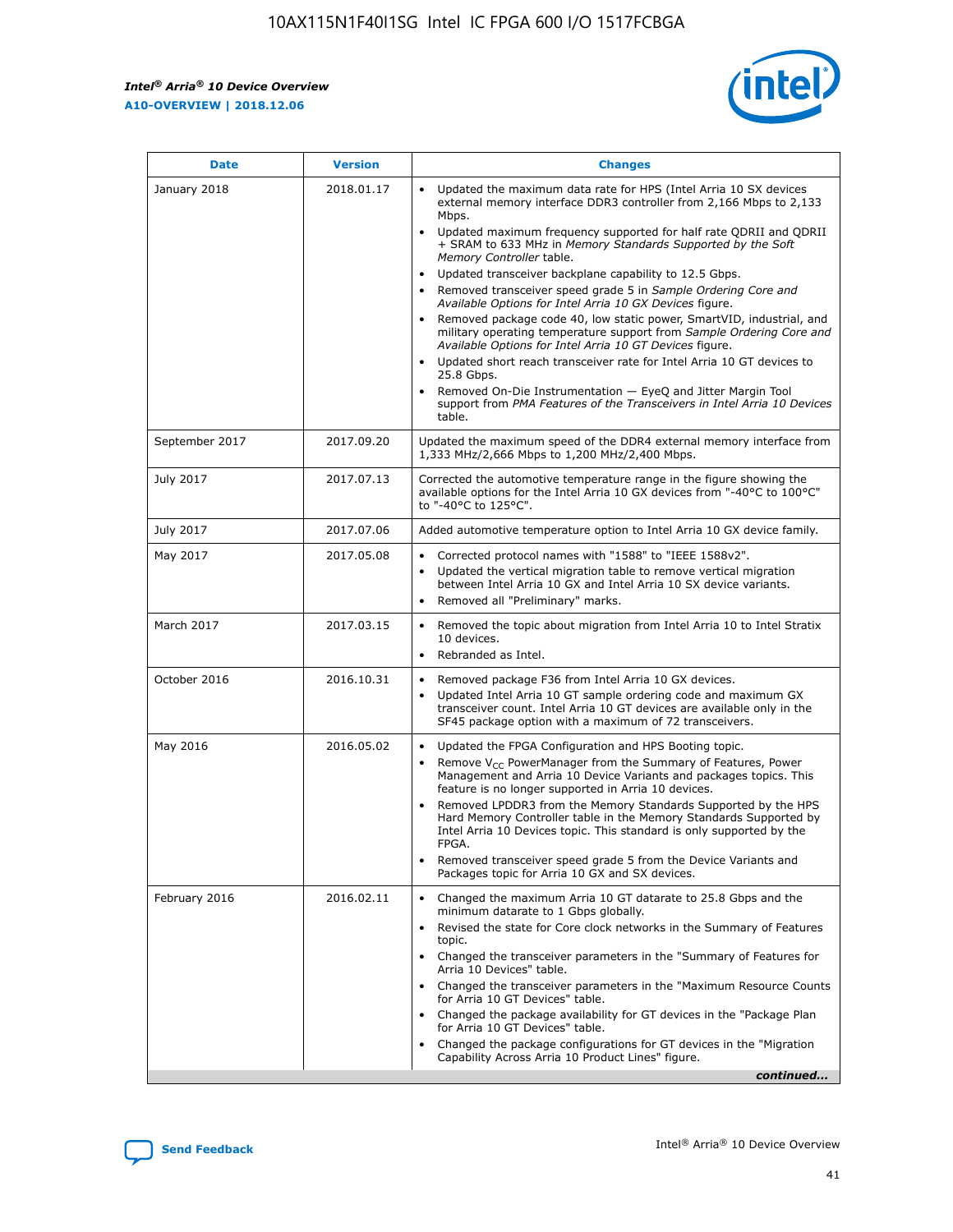

| <b>Date</b>   | <b>Version</b> | <b>Changes</b>                                                                                                                                                               |
|---------------|----------------|------------------------------------------------------------------------------------------------------------------------------------------------------------------------------|
|               |                | • Changed transceiver parameters in the "Low Power Serial Transceivers"<br>section.                                                                                          |
|               |                | • Changed the transceiver descriptions in the "Device Variants for the<br>Arria 10 Device Family" table.                                                                     |
|               |                | Changed the "Sample Ordering Code and Available Options for Arria 10<br>$\bullet$<br>GT Devices" figure.                                                                     |
|               |                | Changed the datarates for GT devices in the "PMA Features" section.                                                                                                          |
|               |                | Changed the datarates for GT devices in the "PCS Features" section.<br>$\bullet$                                                                                             |
| December 2015 | 2015.12.14     | Updated the number of M20K memory blocks for Arria 10 GX 660 from<br>2133 to 2131 and corrected the total RAM bit from 48,448 Kb to<br>48,408 Kb.                            |
|               |                | Corrected the number of DSP blocks for Arria 10 GX 660 from 1688 to<br>1687 in the table listing floating-point arithmetic resources.                                        |
| November 2015 | 2015.11.02     | Updated the maximum resources for Arria 10 GX 220, GX 320, GX 480,<br>$\bullet$<br>GX 660, SX 220, SX 320, SX 480, and SX 660.                                               |
|               |                | • Updated resource count for Arria 10 GX 320, GX 480, GX 660, SX 320,<br>SX 480, a SX 660 devices in Number of Multipliers in Intel Arria 10<br><b>Devices</b> table.        |
|               |                | Updated the available options for Arria 10 GX, GT, and SX.                                                                                                                   |
|               |                | Changed instances of Quartus II to Quartus Prime.<br>$\bullet$                                                                                                               |
| June 2015     | 2015.06.15     | Corrected label for Intel Arria 10 GT product lines in the vertical migration<br>figure.                                                                                     |
| May 2015      | 2015.05.15     | Corrected the DDR3 half rate and quarter rate maximum frequencies in the<br>table that lists the memory standards supported by the Intel Arria 10 hard<br>memory controller. |
| May 2015      | 2015.05.04     | • Added support for 13.5G JESD204b in the Summary of Features table.<br>• Added a link to Arria 10 GT Channel Usage in the Arria 10 GT Package<br>Plan topic.                |
|               |                | • Added a note to the table, Maximum Resource Counts for Arria 10 GT<br>devices.                                                                                             |
|               |                | • Updated the power requirements of the transceivers in the Low Power<br>Serial Transceivers topic.                                                                          |
| January 2015  | 2015.01.23     | • Added floating point arithmetic features in the Summary of Features<br>table.                                                                                              |
|               |                | • Updated the total embedded memory from 38.38 megabits (Mb) to<br>65.6 Mb.                                                                                                  |
|               |                | • Updated the table that lists the memory standards supported by Intel<br>Arria 10 devices.                                                                                  |
|               |                | Removed support for DDR3U, LPDDR3 SDRAM, RLDRAM 2, and DDR2.                                                                                                                 |
|               |                | Moved RLDRAM 3 support from hard memory controller to soft memory<br>controller. RLDRAM 3 support uses hard PHY with soft memory<br>controller.                              |
|               |                | Added soft memory controller support for QDR IV.<br>٠                                                                                                                        |
|               |                | Updated the maximum resource count table to include the number of<br>hard memory controllers available in each device variant.                                               |
|               |                | Updated the transceiver PCS data rate from 12.5 Gbps to 12 Gbps.<br>$\bullet$                                                                                                |
|               |                | Updated the max clock rate of PS, FPP x8, FPP x16, and Configuration<br>via HPS from 125 MHz to 100 MHz.                                                                     |
|               |                | Added a feature for fractional synthesis PLLs: PLL cascading.                                                                                                                |
|               |                | Updated the HPS programmable general-purpose I/Os from 54 to 62.<br>$\bullet$<br>continued                                                                                   |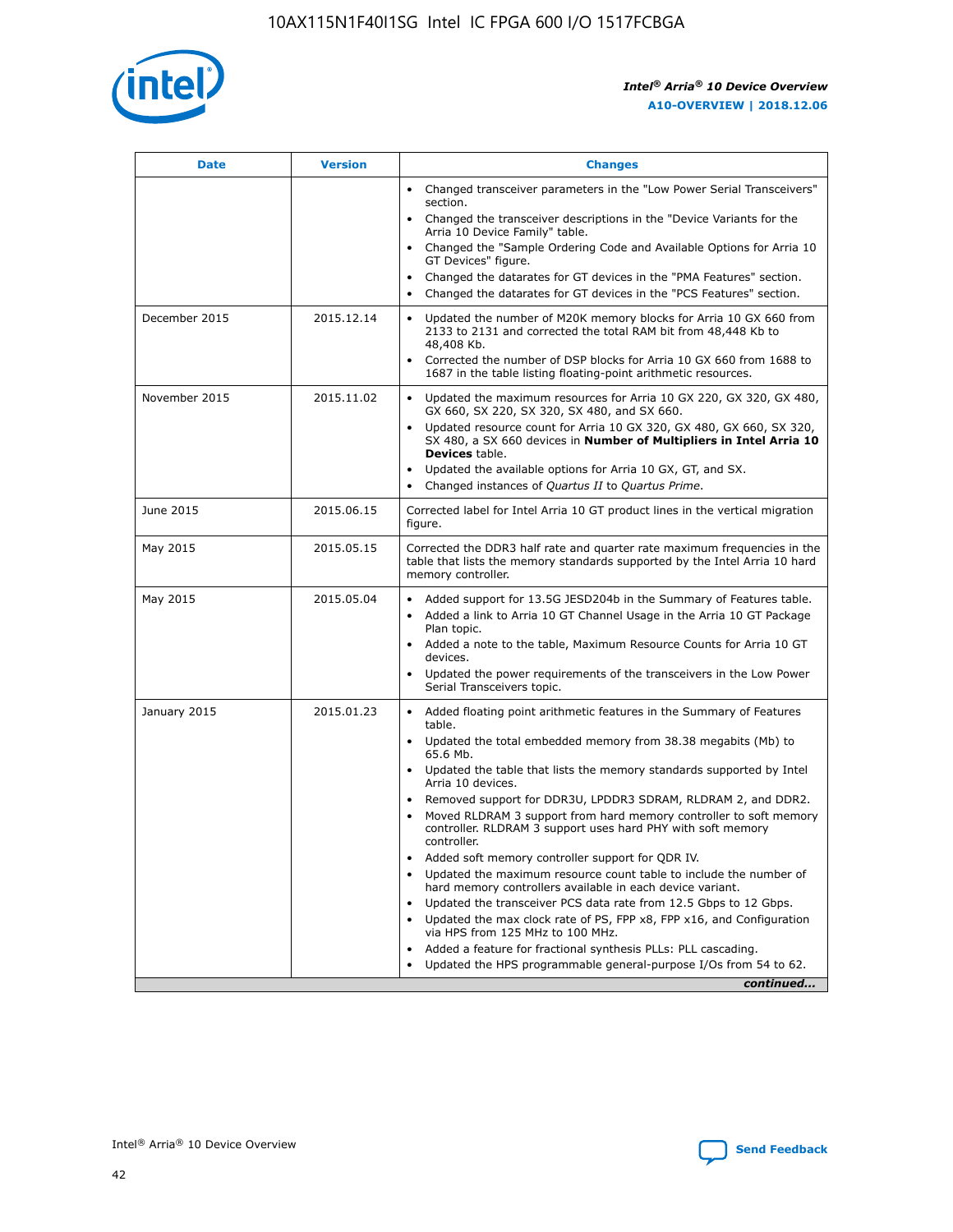r



| <b>Date</b>    | <b>Version</b> | <b>Changes</b>                                                                                                                                                                                                                                                                                                                                                                                                                                                                                                                                      |
|----------------|----------------|-----------------------------------------------------------------------------------------------------------------------------------------------------------------------------------------------------------------------------------------------------------------------------------------------------------------------------------------------------------------------------------------------------------------------------------------------------------------------------------------------------------------------------------------------------|
| September 2014 | 2014.09.30     | Corrected the 3 V I/O and LVDS I/O counts for F35 and F36 packages<br>$\bullet$<br>of Arria 10 GX.<br>Corrected the 3 V I/O, LVDS I/O, and transceiver counts for the NF40<br>$\bullet$<br>package of the Arria GX 570 and 660.<br>Removed 3 V I/O, LVDS I/O, and transceiver counts for the NF40<br>package of the Arria GX 900 and 1150. The NF40 package is not<br>available for Arria 10 GX 900 and 1150.                                                                                                                                       |
| August 2014    | 2014.08.18     | Updated Memory (Kb) M20K maximum resources for Arria 10 GX 660<br>devices from 42,660 to 42,620.<br>Added GPIO columns consisting of LVDS I/O Bank and 3V I/O Bank in<br>$\bullet$<br>the Package Plan table.<br>Added how to use memory interface clock frequency higher than 533<br>$\bullet$<br>MHz in the I/O vertical migration.<br>Added information to clarify that RLDRAM3 support uses hard PHY with<br>$\bullet$<br>soft memory controller.<br>Added variable precision DSP blocks support for floating-point<br>$\bullet$<br>arithmetic. |
| June 2014      | 2014.06.19     | Updated number of dedicated I/Os in the HPS block to 17.                                                                                                                                                                                                                                                                                                                                                                                                                                                                                            |
| February 2014  | 2014.02.21     | Updated transceiver speed grade options for GT devices in Figure 2.                                                                                                                                                                                                                                                                                                                                                                                                                                                                                 |
| February 2014  | 2014.02.06     | Updated data rate for Arria 10 GT devices from 28.1 Gbps to 28.3 Gbps.                                                                                                                                                                                                                                                                                                                                                                                                                                                                              |
| December 2013  | 2013.12.10     | Updated the HPS memory standards support from LPDDR2 to LPDDR3.<br>Updated HPS block diagram to include dedicated HPS I/O and FPGA<br>$\bullet$<br>Configuration blocks as well as repositioned SD/SDIO/MMC, DMA, SPI<br>and NAND Flash with ECC blocks.                                                                                                                                                                                                                                                                                            |
| December 2013  | 2013.12.02     | Initial release.                                                                                                                                                                                                                                                                                                                                                                                                                                                                                                                                    |